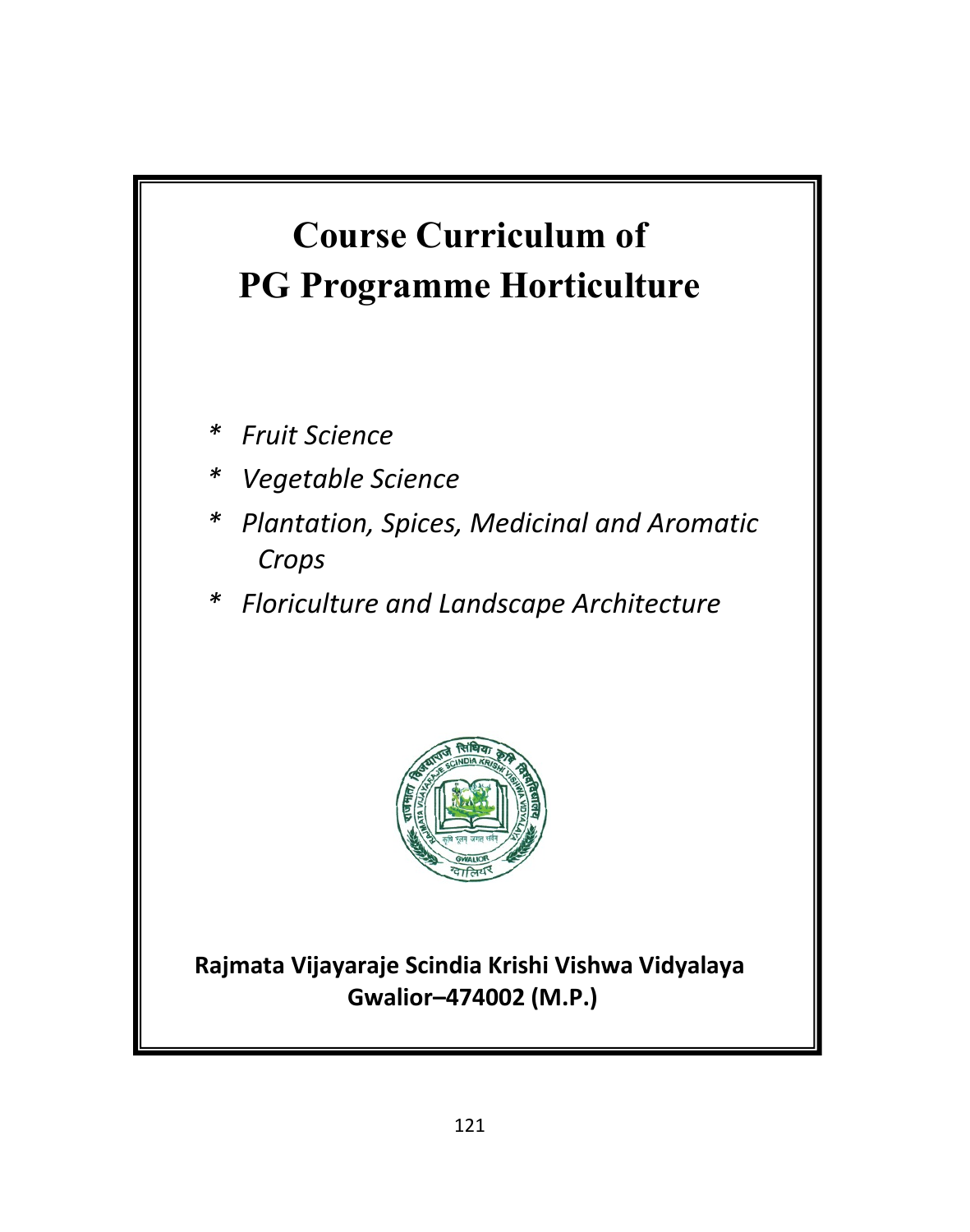## **HORTICULTURE (FRUIT SCIENCE) (For CoA, Gwalior, Indore, Sehore)**

## **I st Semester**

| S.<br>No.           | <b>CODE</b>               | <b>COURSE TITLE</b>                                               | <b>CREDITS</b> |
|---------------------|---------------------------|-------------------------------------------------------------------|----------------|
|                     | <b>Major Courses</b>      |                                                                   |                |
|                     | FSC 501*                  | Tropical and Dry Land Fruit Production                            | $2 + 1$        |
|                     | FSC 502*                  | Sub Tropical and Temperate Fruit<br>Production                    | $2+1$          |
|                     | FSC 503*                  | Bio-diversity and Conservation of Fruit<br>Crops                  | $2+1$          |
|                     | FSC 505*                  | Propagation and Nursery Management<br>for Fruit Crops             | $2+1$          |
| <b>Minor Course</b> |                           |                                                                   |                |
|                     | <b>VSC-501</b>            | Production Technology of Cool Season<br>Vegetable Crops           | $2+1$          |
|                     | <b>VSC-504</b>            | Growth and Development of Vegetable<br>Crops                      | $2+1$          |
|                     | <b>Supporting Courses</b> |                                                                   |                |
|                     | <b>STAT-511</b>           | <b>Statistical Methods for Applied Sciences</b>                   | $3 + 1$        |
|                     | <b>Non Credit Courses</b> |                                                                   |                |
|                     | <b>PGS-501</b>            | Library and Information Services                                  | $0+1$          |
|                     | <b>PGS-502</b>            | <b>Technical Writing and Communication</b><br><b>Skills</b>       | $0+1$          |
|                     | <b>PGS-503</b>            | <b>Intellectual Property and its Management</b><br>in Agriculture | $1+0$          |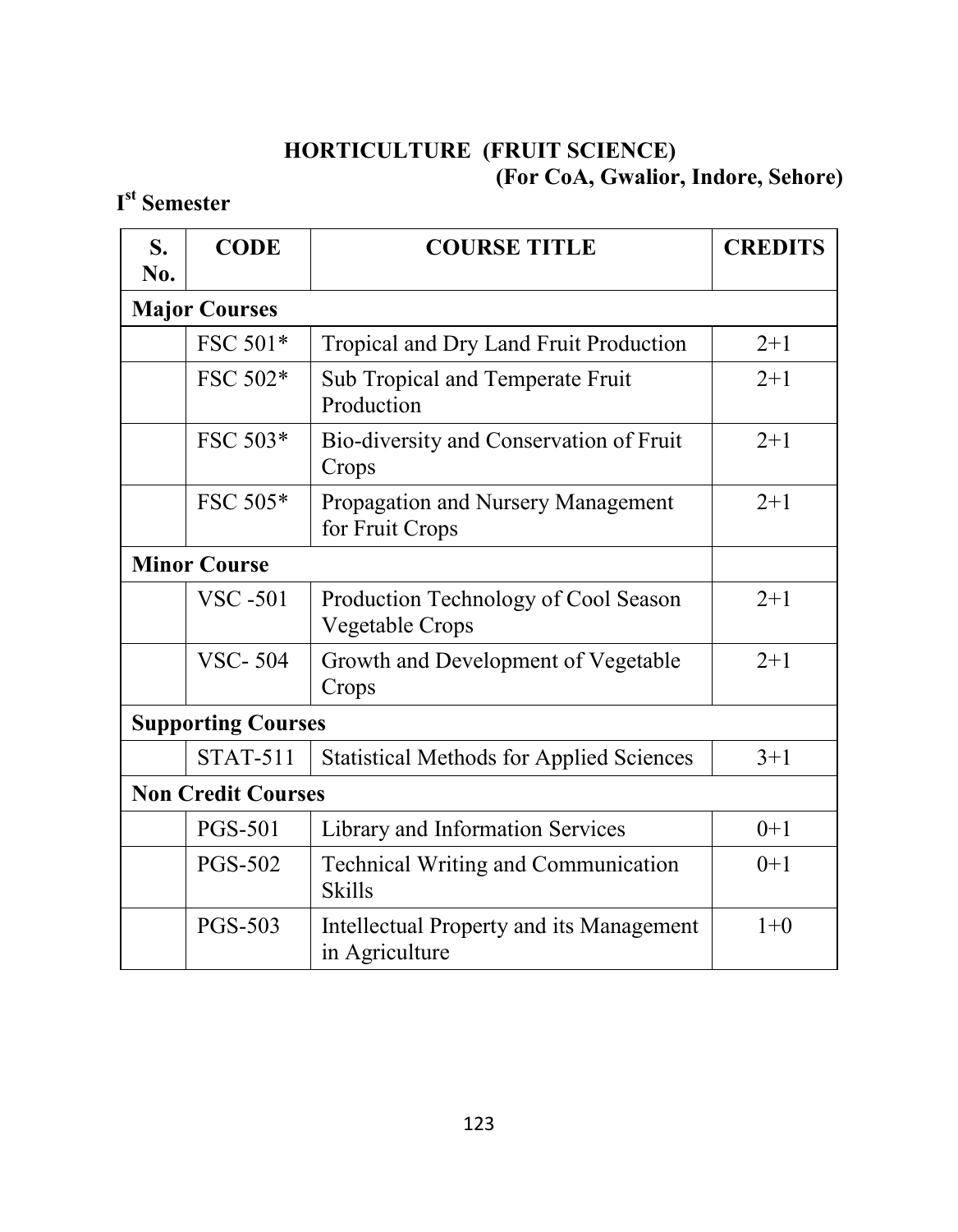# **IInd Semester**

| <b>Major Courses</b>      |                                                                            |         |
|---------------------------|----------------------------------------------------------------------------|---------|
| FSC - 504                 | Canopy Management in Fruit Crops                                           | $1+1$   |
| $\text{FSC} - 506$        | Breeding of Fruit Crops                                                    | $2+1$   |
| $\text{FSC} - 508$        | Growth and Development of Horticultural<br>Crops                           | $2 + 1$ |
| <b>Minor Courses</b>      |                                                                            |         |
| VSC - 505                 | Seed Production Technology of Vegetable<br>Crops                           | $2+1$   |
| $VSC - 508$               | Organic Vegetable Production<br>Technology                                 | $1+1$   |
| <b>Supporting Courses</b> |                                                                            |         |
| <b>STAT 512</b>           | <b>Experimental Designs</b>                                                | $2+1$   |
| <b>Non Credit Courses</b> |                                                                            |         |
| <b>PGS-504</b>            | Basic Concepts in Laboratory Techniques                                    | $0+1$   |
| <b>PGS-505</b>            | Agricultural Research, Research Ethics<br>and Rural Development Programmes | $1+0$   |
| <b>PGS -506</b>           | Disaster Management                                                        | $1+0$   |

# **IIIrd Semester**

|                                    |                | FSC-591   Master's Seminar    | $()+1$   |
|------------------------------------|----------------|-------------------------------|----------|
|                                    |                | FSC - 599   Master's Research | $0 + 10$ |
| $\mathbf{IV}^{\text{th}}$ semester |                |                               |          |
|                                    | <b>FSC 599</b> | Master's Research             | $0+10$   |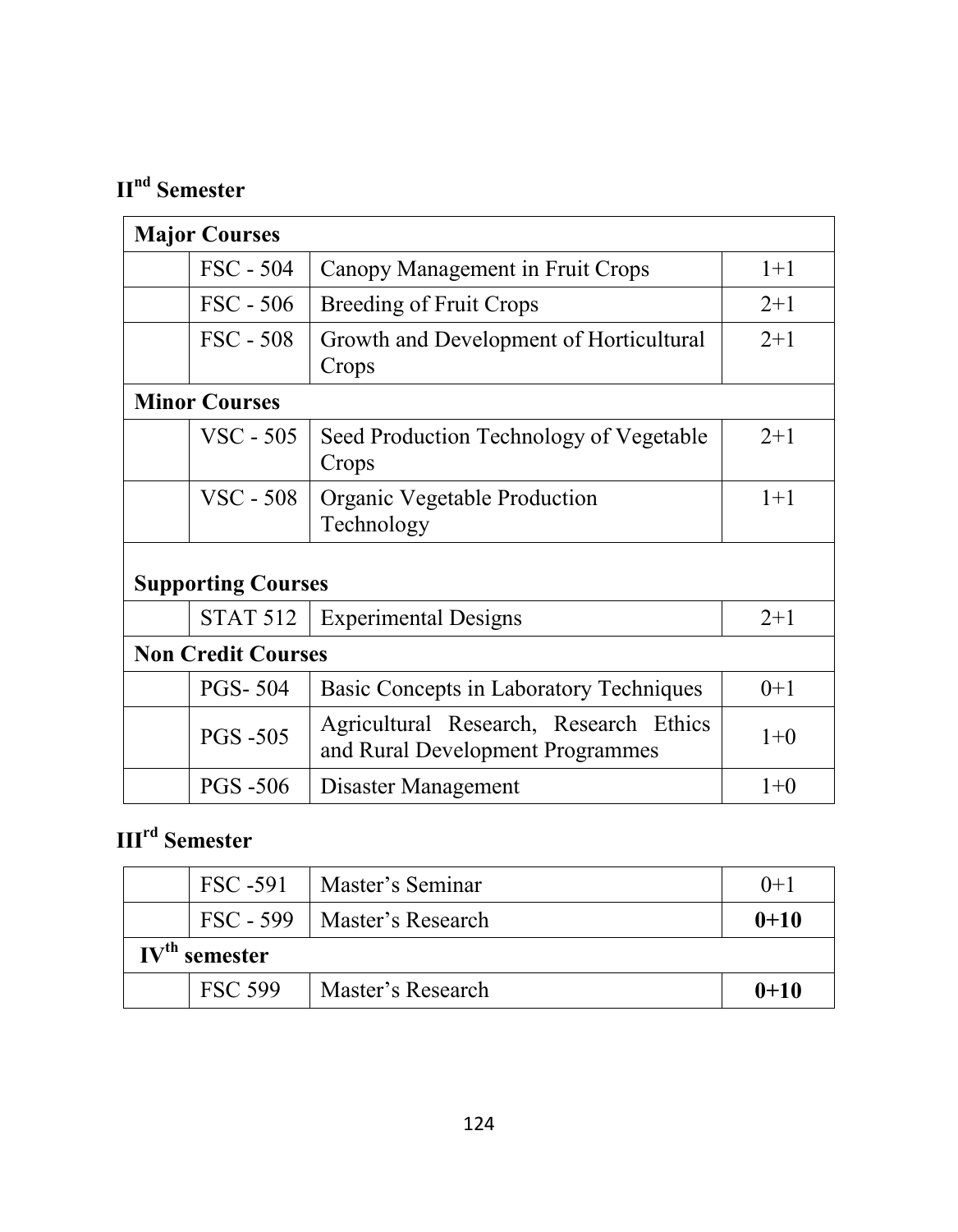## **HORTICULTURE (FRUIT SCIENCE) (For CoH, Mandsaur)**

## **I st Semester**

| S.<br>No.           | <b>CODE</b>               | <b>COURSE TITLE</b>                                          | <b>CREDIT</b><br>S |
|---------------------|---------------------------|--------------------------------------------------------------|--------------------|
|                     | <b>Major Courses</b>      |                                                              |                    |
|                     | <b>FSC 501</b>            | Tropical and Dry Land Fruit Production                       | $2+1$              |
|                     | <b>FSC 502</b>            | Sub Tropical and Temperate Fruit<br>Production               | $2+1$              |
|                     | <b>FSC 503</b>            | Biodiversity and Conservation of Fruit<br>Crops              | $2 + 1$            |
|                     | <b>FSC 505</b>            | Propagation and Nursery Management for<br><b>Fruit Crops</b> | $2+1$              |
| <b>Minor Course</b> |                           |                                                              |                    |
|                     | <b>VSC 501</b>            | Production Technology of Cool Season<br>Vegetable Crops      | $2 + 1$            |
|                     | <b>VSC 504</b>            | Growth and Development of Vegetable<br>Crops                 | $2+1$              |
|                     | <b>Supporting Courses</b> |                                                              |                    |
|                     | <b>STAT 511</b>           | <b>Statistical Methods for Applied Sciences</b>              | $3 + 1$            |
|                     | <b>Non Credit Courses</b> |                                                              |                    |
|                     | <b>PGS-501</b>            | Library and Information Services                             | $0+1$              |
|                     | <b>PGS-502</b>            | <b>Technical Writing and Communication</b><br><b>Skills</b>  | $0+1$              |
|                     | <b>PGS-503</b>            | Intellectual Property and its Management<br>in Agriculture   | $1+0$              |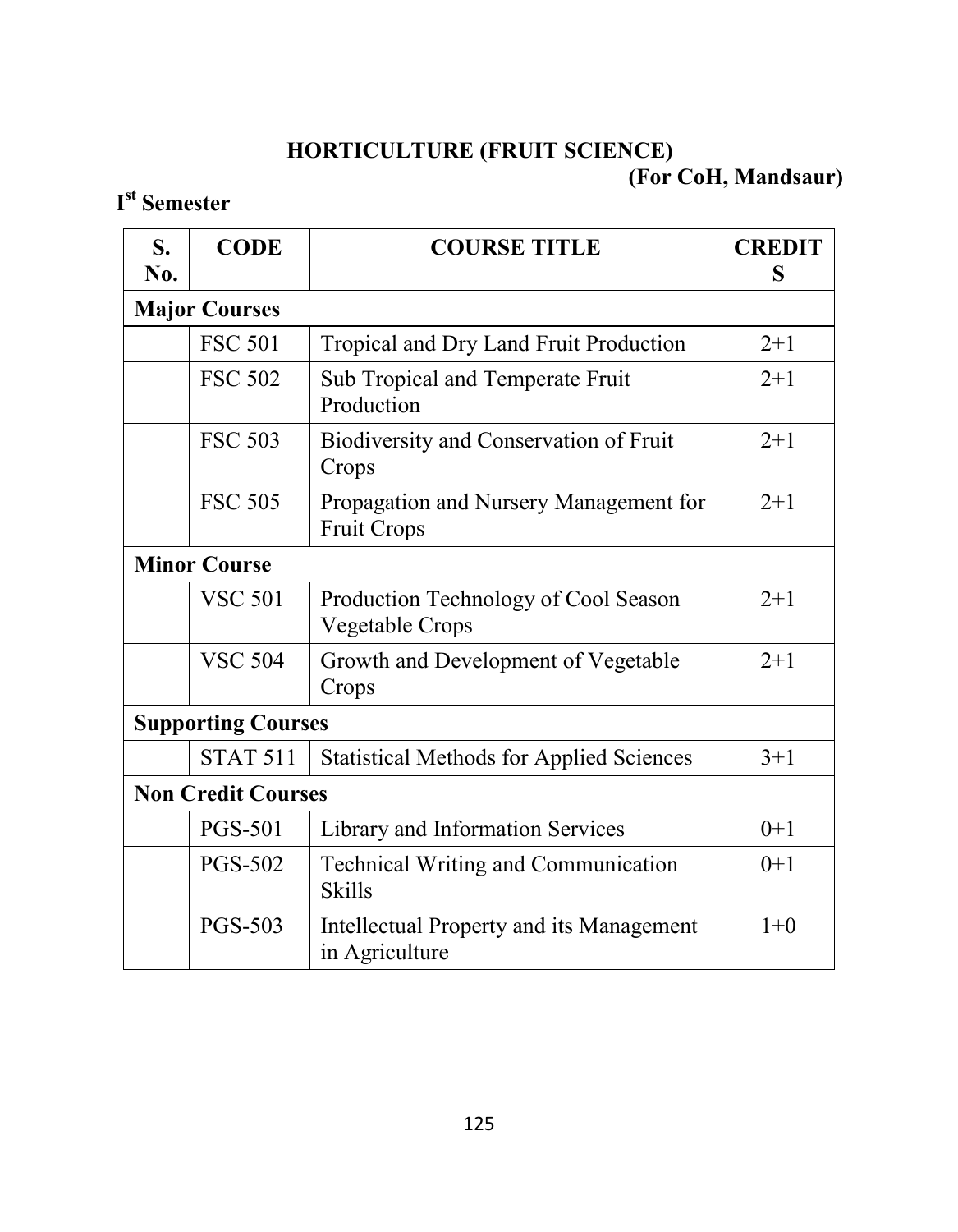# **IInd Semester**

| <b>Major Courses</b>      |                                                                            |         |
|---------------------------|----------------------------------------------------------------------------|---------|
| <b>FSC 504</b>            | Canopy Management in Fruit Crops                                           | $1+1$   |
| FSC 506*                  | Breeding of Fruit Crops                                                    | $2 + 1$ |
| <b>FSC 508</b>            | Growth and Development of Horticultural<br>Crops                           | $2+1$   |
| <b>Minor Courses</b>      |                                                                            |         |
| <b>VSC 505</b>            | Seed Production Technology of Vegetable<br>Crops                           | $2+1$   |
| <b>VSC 508</b>            | Organic Vegetable Production<br>Technology                                 | $1+1$   |
| <b>Supporting Courses</b> |                                                                            |         |
| <b>STAT 512</b>           | <b>Experimental Designs</b>                                                | $2+1$   |
| <b>Non Credit Courses</b> |                                                                            |         |
| <b>PGS 504</b>            | Basic Concepts in Laboratory Techniques                                    | $0+1$   |
| <b>PGS 505</b>            | Agricultural Research, Research Ethics<br>and Rural Development Programmes | $1+0$   |
| <b>PGS 506</b>            | Disaster Management                                                        | $1+0$   |

# **IIIrd Semester**

|                                 | <b>FSC 591</b> | Master's Seminar  | $() + 1$ |
|---------------------------------|----------------|-------------------|----------|
|                                 | <b>FSC 599</b> | Master's Research | $0 + 10$ |
| <b>IV<sup>th</sup> Semester</b> |                |                   |          |
|                                 | <b>FSC 599</b> | Master's Research | $0 + 10$ |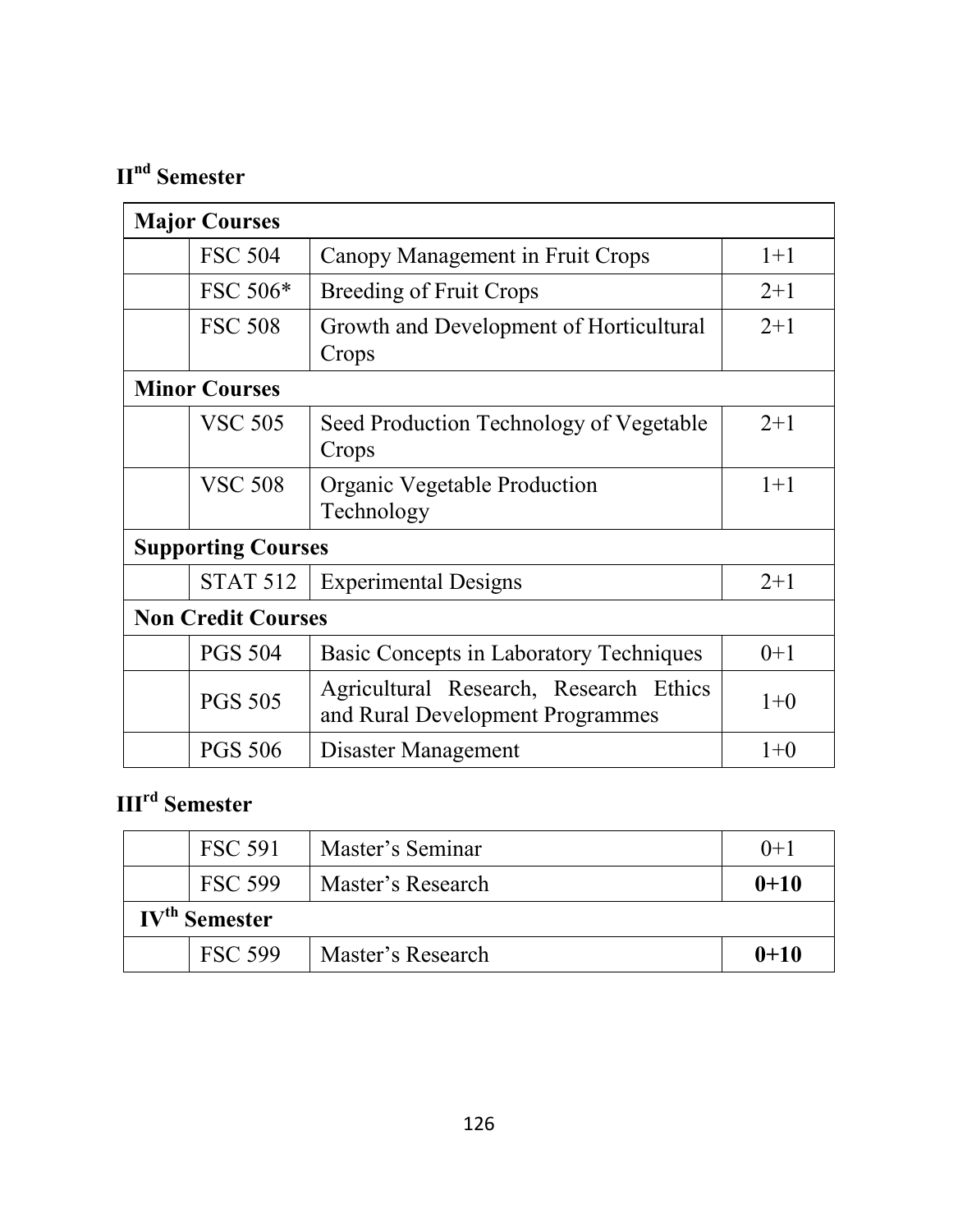## **FSC 501 Tropical and Dry Land Fruit Production 2+1**

## **Objective**

To impart basic knowledge about the importance and management of tropical and dry land fruits grown in India.

# **Theory**

Commercial varieties of regional, national and international importance, eco-physiological requirements, recent trends in propagation, rootstock influence, planting systems, cropping systems, root zone and canopy management, nutrient management, water management, fertigation, role of bioregulators, abiotic factors limiting fruit production, physiology of flowering, pollination fruit set and development, honeybees in cross pollination, physiological disorders- causes and remedies, quality improvement by management practices; maturity indices, harvesting, grading, packing, storage and ripening techniques; industrial and export potential, Agri. Export Zones(AEZ) and industrial supports.

# **Crops**

| UNIT I:          | Mango and Banana                                               |
|------------------|----------------------------------------------------------------|
| UNIT II:         | Citrus and Papaya                                              |
| <b>UNIT III:</b> | Guava, Sapota and Jackfruit                                    |
| <b>UNIT IV:</b>  | Pineapple, Annonas and Avocado                                 |
| <b>UNIT V:</b>   | Aonla, Pomegranate, Phalsa and Ber, minor fruits of<br>tropics |

# **Practical**

Identification of important cultivars, observations on growth and development, practices in growth regulation, malady diagnosis, analyses of quality attributes, visit to tropical and arid zone orchards, Project preparation for establishing commercial orchards.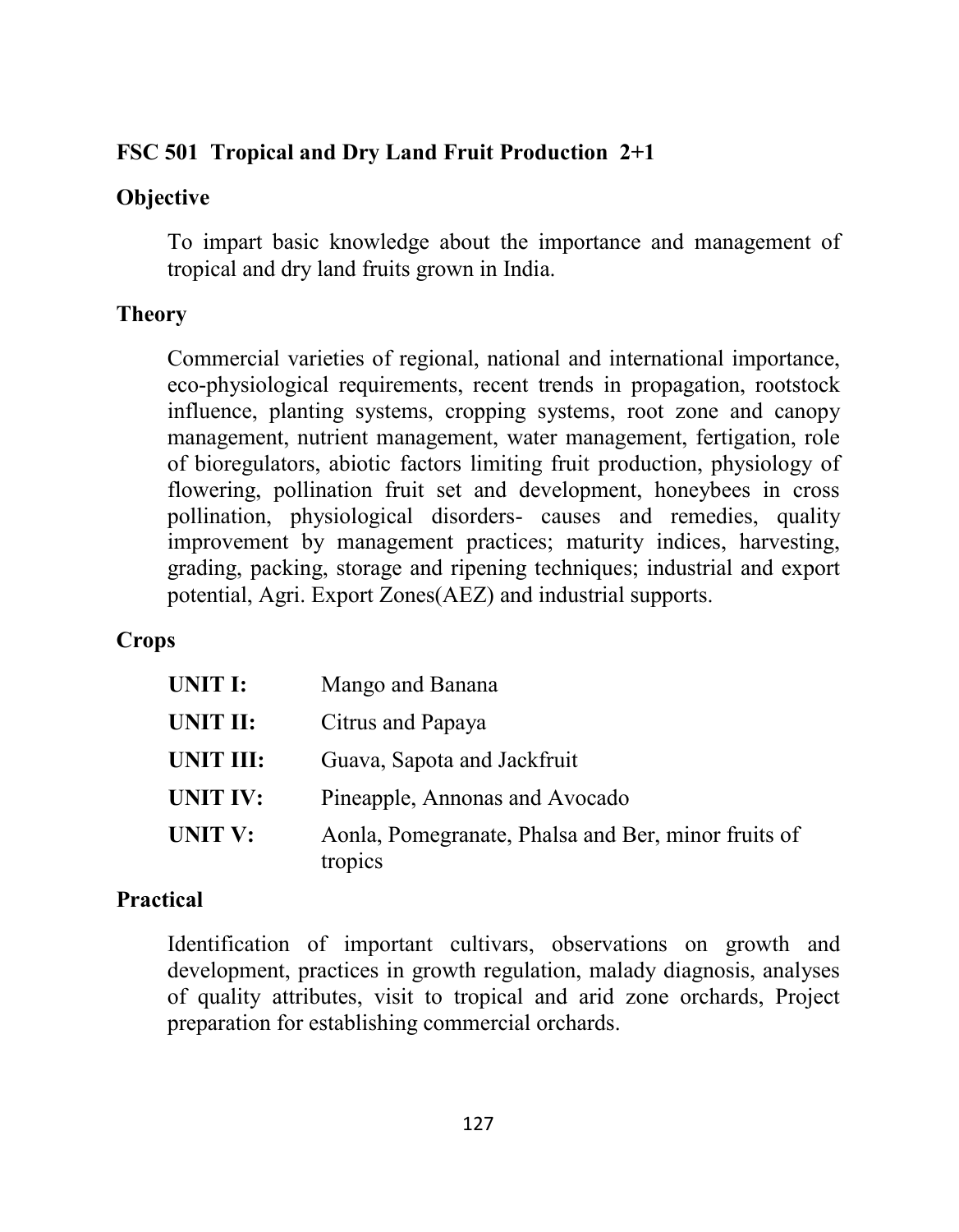#### **Suggested Readings**

- Bose T.K., Mitra S.K. & Rathore D.S. (Eds.). 1988. Temperate Fruits Horticulture. Allied Publ.
- Bose T.K., Mitra SK & Sanyal D. 2001. (Eds.). Fruits -Tropical and Subtropical. Naya Udyog.
- Chadha K.L. & Pareek O.P. 1996. (Eds.). Advances in Horticulture. Vols. III-V. Malhotra Publ. House.
- Nakasone, H.Y. & Paul, R.E. 1998. Tropical Fruits. CABI.
- Peter, K.V. 2008. (Ed.). Basics of Horticulture. New India Publ. Agency.
- Pradeep kumar T., Suma B., Jyothibhaskar & Satheesan K.N. 2008. Management of Horticultural Crops. Parts I, II. New India Publ. Agency.
- Radha T & Mathew L. 2007. Fruit Crops. New India Publ. Agency.
- Singh H.P., Negi, J.P. & Samuel J.C. (Eds.). 2002. Approaches for Sustainable Development of Horticulture. National Horticultural Board.
- Singh H.P., Singh, G, Samuel, J.C. & Pathak, R.K. (Eds.). 2003. Precision Farming in Horticulture. NCPAH, DAC/PFDC, CISH, Lucknow.

#### **FSC 502 Subtropical and Temperate Fruit Production 2+1**

#### **Objective**

To impart basic knowledge about the importance and management of subtropical and temperate fruits grown in India.

#### **Theory**

Commercial varieties of regional, national and international importance, eco-physiological requirements, recent trends in propagation, rootstock influence, planting systems, cropping systems, root zone and canopy management, nutrient management, water management, fertigation, bioregulation, abiotic factors limiting fruit production, physiology of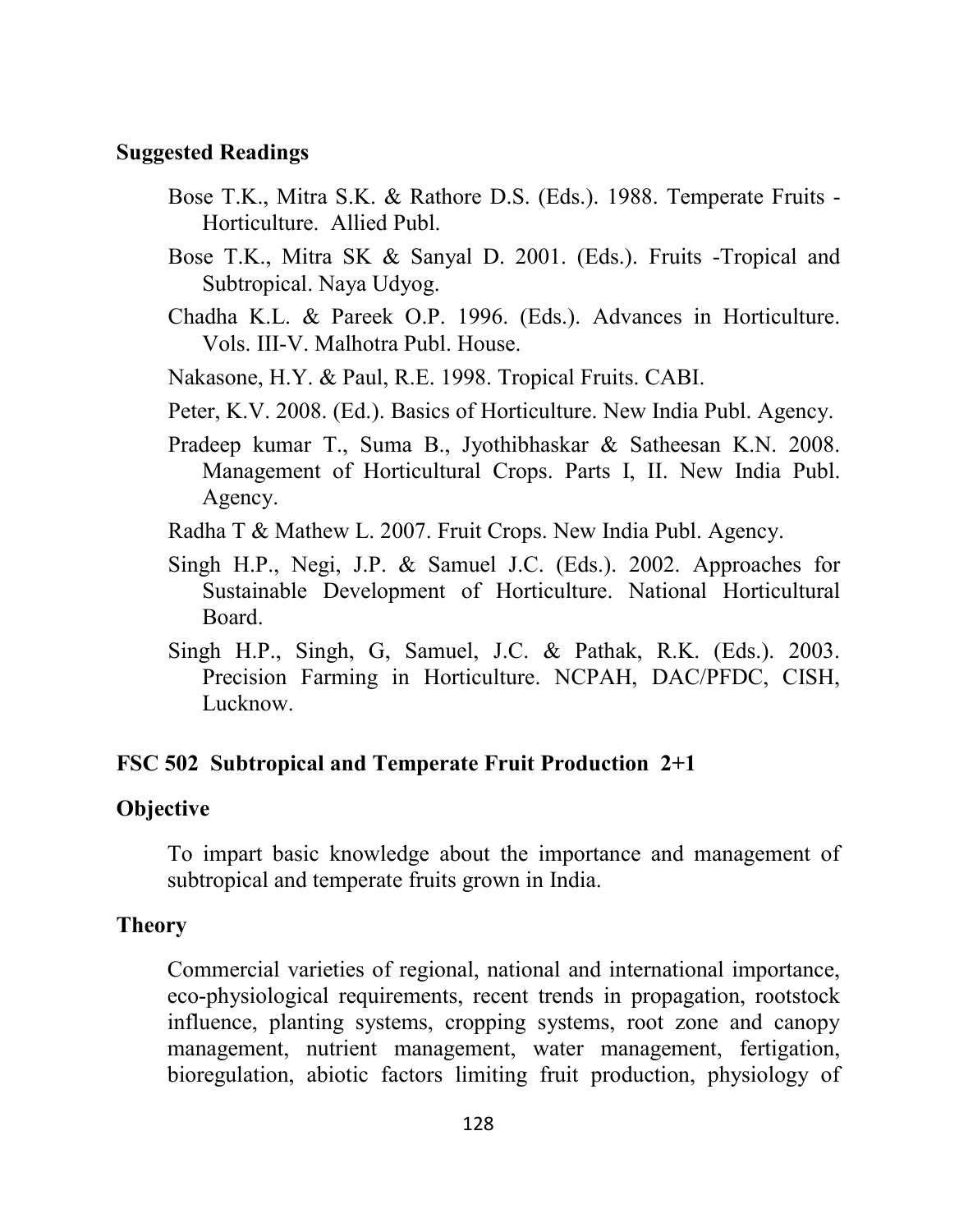flowering, fruit set and development, abiotic factors limiting production, physiological disorders-causes and remedies, quality improvement by management practices; maturity indices, harvesting, grading, packing, precooling, storage, transportation and ripening techniques; industrial and export potential, Agri Export Zones(AEZ) and industrial support.

#### **Crops**

| UNIT I  |            | : Apple, pear, quince, grapes                                                              |
|---------|------------|--------------------------------------------------------------------------------------------|
|         |            | <b>UNIT II</b> : Plums, peach, apricot, cherries, hazelnut                                 |
|         |            | <b>UNIT III</b> : Litchi, loquat, persimmon, kiwifruit, strawberry                         |
| UNIT IV | $\sim 100$ | Nuts- walnut, almond, pistachio, pecan                                                     |
| UNIT V  |            | Minor fruits- mangosteen, carambola, bael, wood apple,<br>fig, amun, rambutan, pomegranate |

#### **Practical**

Identification of important cultivars, observations on growth and development, practices in growth regulation, malady diagnosis, analyses of quality attributes, visit to tropical, subtropical, humid tropical and temperate orchards, Project preparation for establishing commercial orchards.

## **Suggested Readings**

- Bose, T.K., Mitra, S.K. & Sanyol, D. (Ed.). 2002. Fruits of India Tropical and Sub-tropical. 3rd Ed. Vols. I, II. Naya Udyog.
- Chadha, K.L. & Pareek, O.P. 1996. (Eds.). Advances in Horticulture. Vol. I. Malhotra Publ. House.
- Chadha, K.L. & Shikhamany, S.D. 1999. The Grape: Improvement, Production and Post-Harvest Management. Malhotra Publ. House.
- Janick, J. & Moore, J.N. 1996. Fruit Breeding. Vols.I-III. John Wiley & Sons.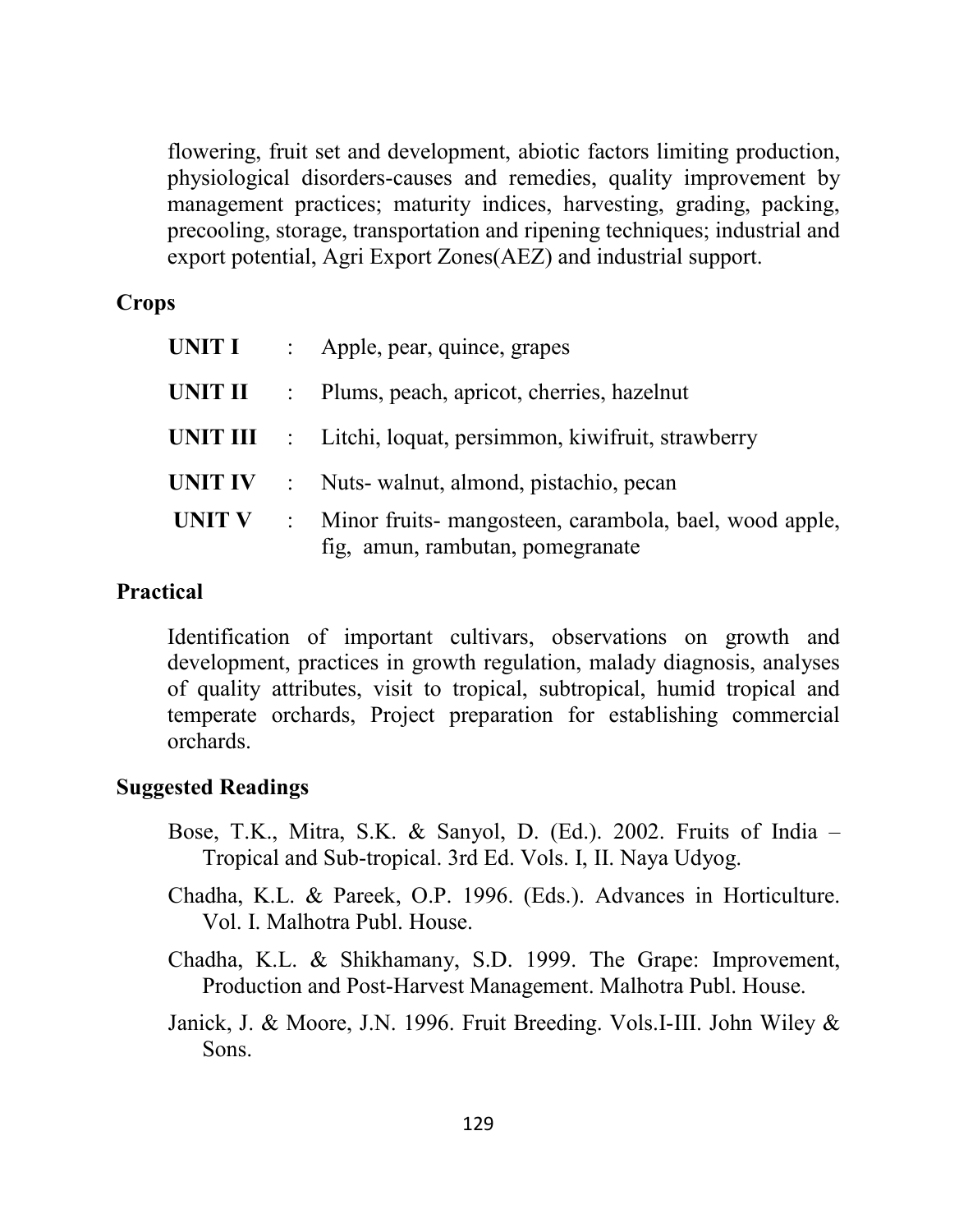Nijjar, G.S. 1977. (Eds.). Fruit Breeding in India. Oxford & IBH.

Radha, T. & Mathew, L. 2007. Fruit Crops. New India Publ. Agency.

Singh, S., Shivankar, V.J., Srivastava, A.K. & Singh, I.P. (Eds.). 2004. Advances in Citriculture. Jagmander Book Agency.

# **FSC 503 Biodiversity and Conservation of Fruit Crops 2+1**

# **Objective**

Understanding the principles of biodiversity and strategies in germplasm conservation of fruit crops.

# **Theory**

# **UNIT I**

Biodiversity and conservation; issues and goals, centers of origin of cultivated fruits; primary and secondary centers of genetic diversity.

# **UNIT II**

Present status of gene centers; exploration and collection of germplasm; conservation of genetic resources – conservation *in situ* and *ex situ.*

# **UNIT III**

Germplasm conservation- problem of recalcitrancy - cold storage of scions, tissue culture, cryopreservation, pollen and seed storage; inventory of germplasm, introduction of germplasm, plant quarantine.

# **UNIT IV**

Intellectual property rights, regulatory horticulture. Detection of genetic constitution of germplasm and maintenance of core group.

# **UNIT V**

GIS and documentation of local biodiversity, Geographical indication.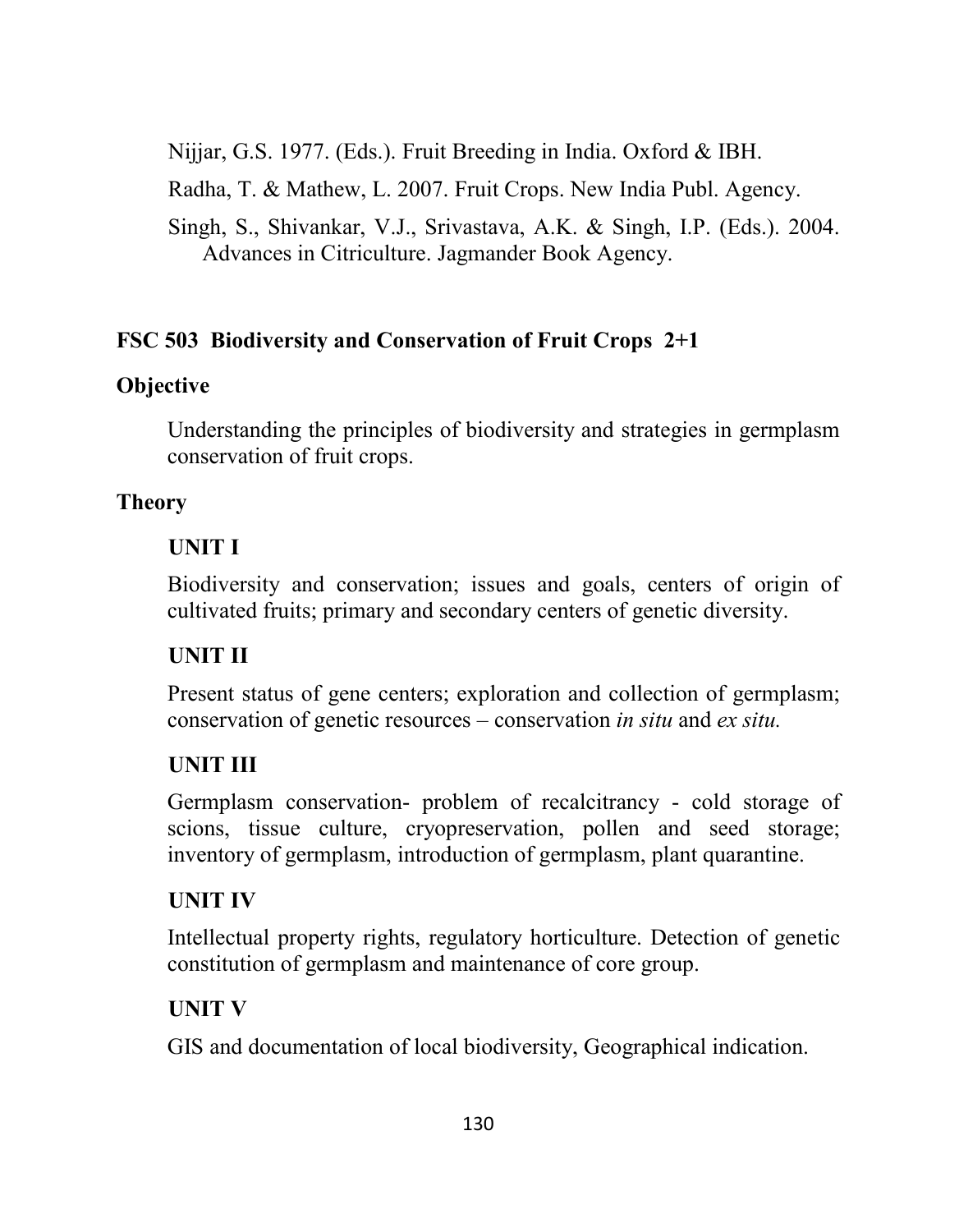#### **Crops**

Mango, sapota, citrus, guava, banana, papaya, grapes, jackfruit, custard, apple, ber, aonla, malus*, Prunus* sp, litchi, nuts, coffee, tea, rubber, cashew, coconut, cocoa, palmyrah, arecanut, oil palm and betelvine.

#### **Practical**

Documentation of germplasm – maintenance of passport data and other records of accessions; field exploration trips, exercise on *ex situ* conservation – cold storage, pollen/seed storage, cryopreservation, visits to National Gene Bank and other centers of PGR activities. Detection of genetic constitution of germplasm, core sampling, germplasm characterization using molecular techniques.

#### **Suggested Readings**

- Frankel, O.H. & Hawkes, J.G. 1975. Crop Genetic Resources for Today and Tomorrow. Cambridge University Press.
- Peter, K.V. & Abraham, Z. 2007. Biodiversity in Horticultural Crops. Vol. I. Daya Publ. House.
- Peter, K.V. 2008. Biodiversity of Horticultural Crops. Vol. II. Daya Publ. House.

#### **FSC 504 Canopy Management in Fruit Crops 1+1**

#### **Objective**

To impart knowledge about the principles and practices in canopy management of fruit crops.

#### **Theory**

## **UNIT I**

Canopy management - importance and advantages; factors affecting canopy development.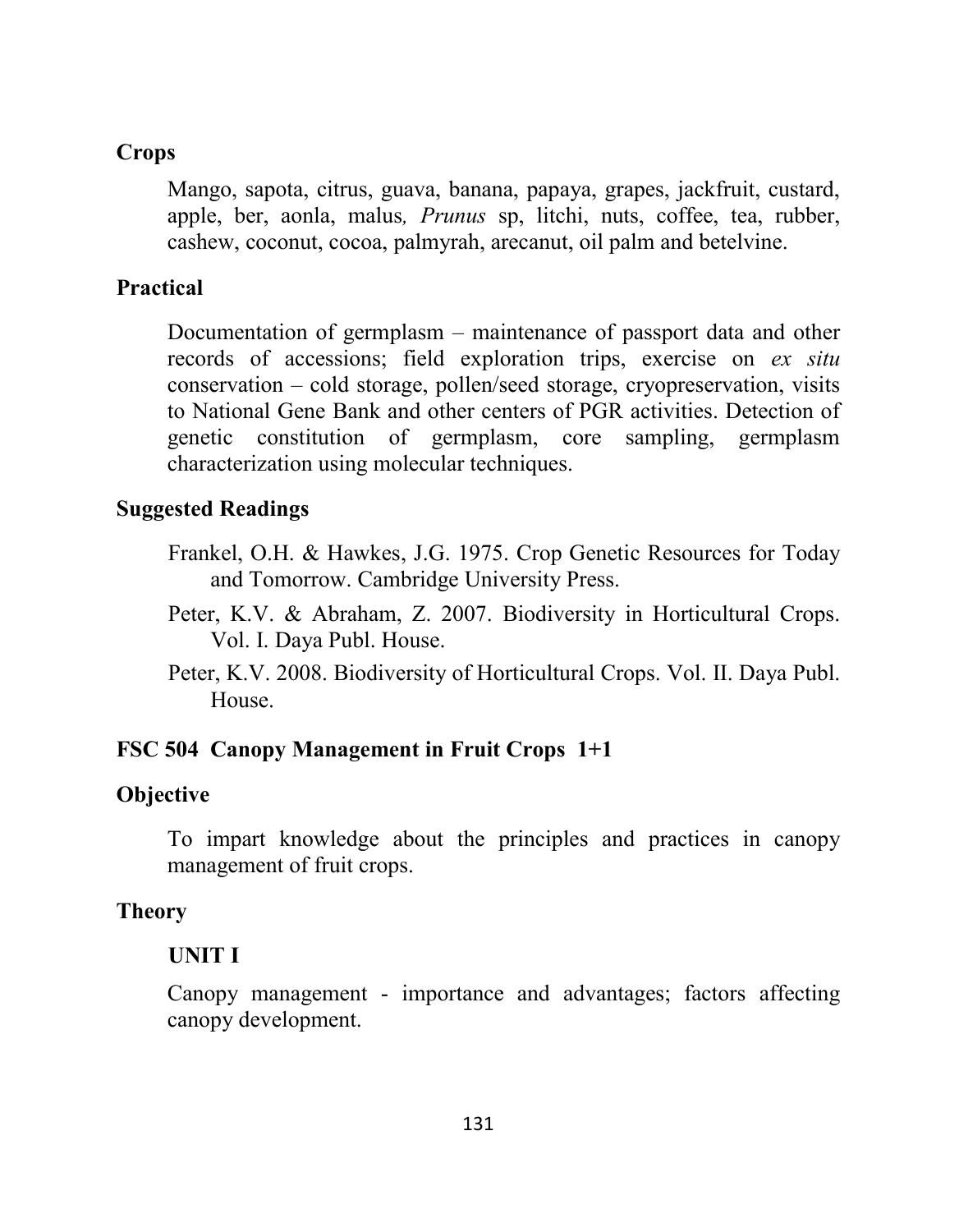## **UNIT II**

Canopy types and structures with special emphasis on geometry of planting, canopy manipulation for optimum utilization of light. Light interception and distribution in different types of tree canopies.

#### **UNIT III**

Spacing and utilization of land area - Canopy classification; Canopy management through rootstock and scion.

## **UNIT IV**

Canopy management through plant growth inhibitors, training and pruning and management practices.

## **UNIT V**

Canopy development and management in relation to growth, flowering, fruiting and fruit quality in temperate fruits, grapes, passion fruits, mango, sapota, guava, citrus and ber.

#### **Practical**

Study of different types of canopies, training of plants for different canopy types, canopy development through pruning, use of plant growth inhibitors, geometry of planting; study on effect of different canopy types on production and quality of fruits.

## **Suggested Readings**

- Chadha, K.L. & Shikhamany, S.D. 1999. The Grape, Improvement, Production and Post Harvest Management. Malhotra Publ. House.
- Pradeep kumar T., Suma, B., Jyothibhaskar & Satheesan, K.N. 2008. Management of Horticultural Crops. New India Publ. Agency.

## **FSC 505 Propagation and Nursery Management for Fruit Crops 2+1**

#### **Objective**

Familiarization with principles and practices of propagation and nursery management for fruit crops.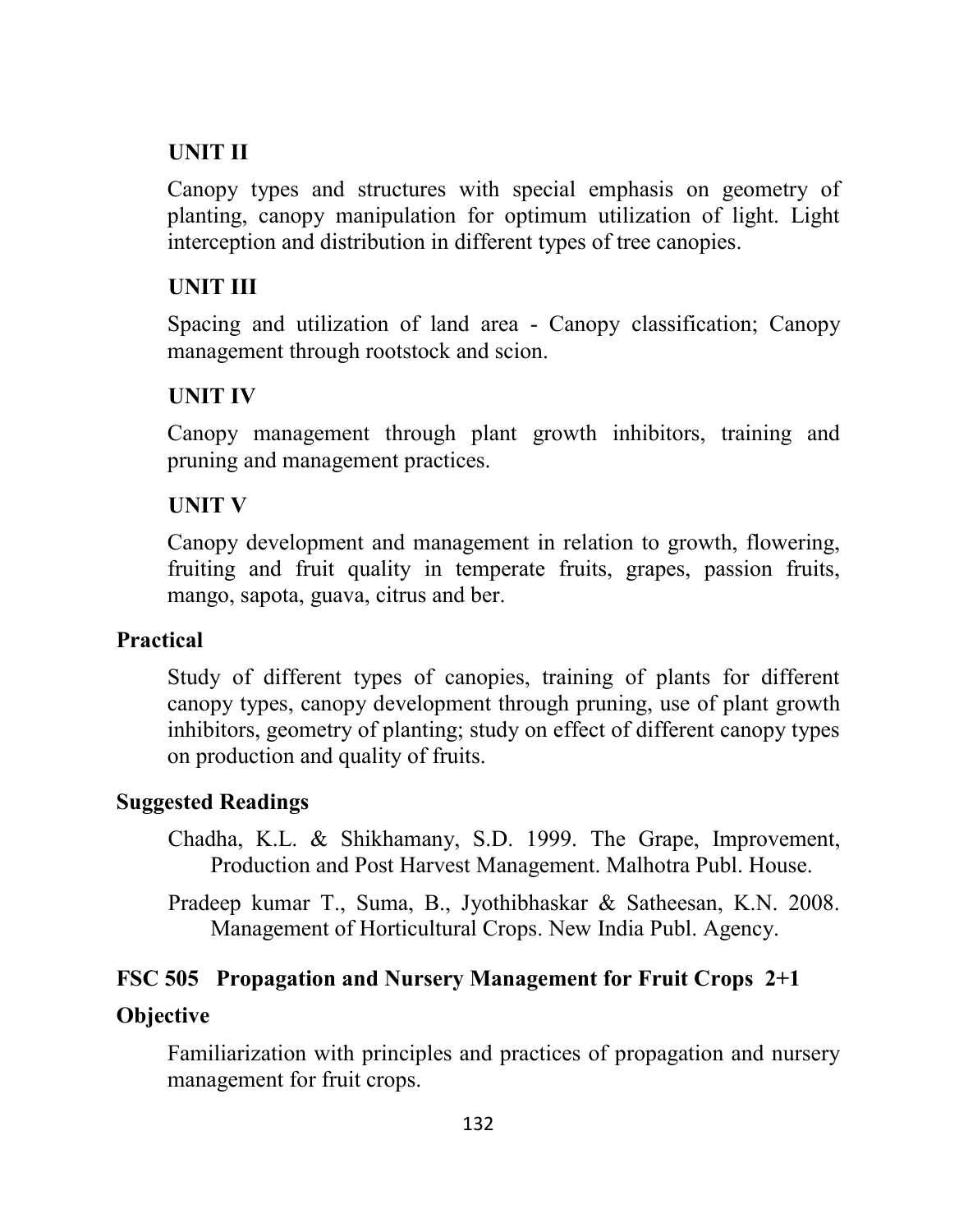## **Theory**

## **UNIT I**

Introduction, life cycles in plants, cellular basis for propagation, sexual propagation, apomixis, polyembryony, chimeras. Principles factors influencing seed germination of horticultural crops, dormancy, hormonal regulation of germination and seedling growth.

# **UNIT II**

Seed quality, treatment, packing, storage, certification, testing. Asexual propagation – rooting of soft and hard wood cutting under mist by growth regulators. Rooting of cuttings in hotbeds. Physiological, anatomical and biochemical aspects of root induction in cuttings. Layering – principle and methods.

## **UNIT III**

Budding and grafting – selection of elite mother plants, methods. Establishment of bud wood bank, stock, scion and inter stock, relationship – Incompatibility. Rejuvenation through top working – Progeny orchard and scion bank.

## **UNIT IV**

Micro-propagation – principles and concepts, commercial exploitation in horticultural crops. Techniques - *in vitro* clonal propagation, direct organogenesis, embryogenesis, micrografting, meristem culture. Hardening, packing and transport of micro-propagules.

# **UNIT V**

Nursery – types, structures, components, planning and layout. Nursery management practices for healthy propagule production.

## **Practical**

Anatomical studies in rooting of cutting and graft union, construction of propagation structures, study of media and PGR. Hardening – case studies, micropropagation, explant preparation, media preparation,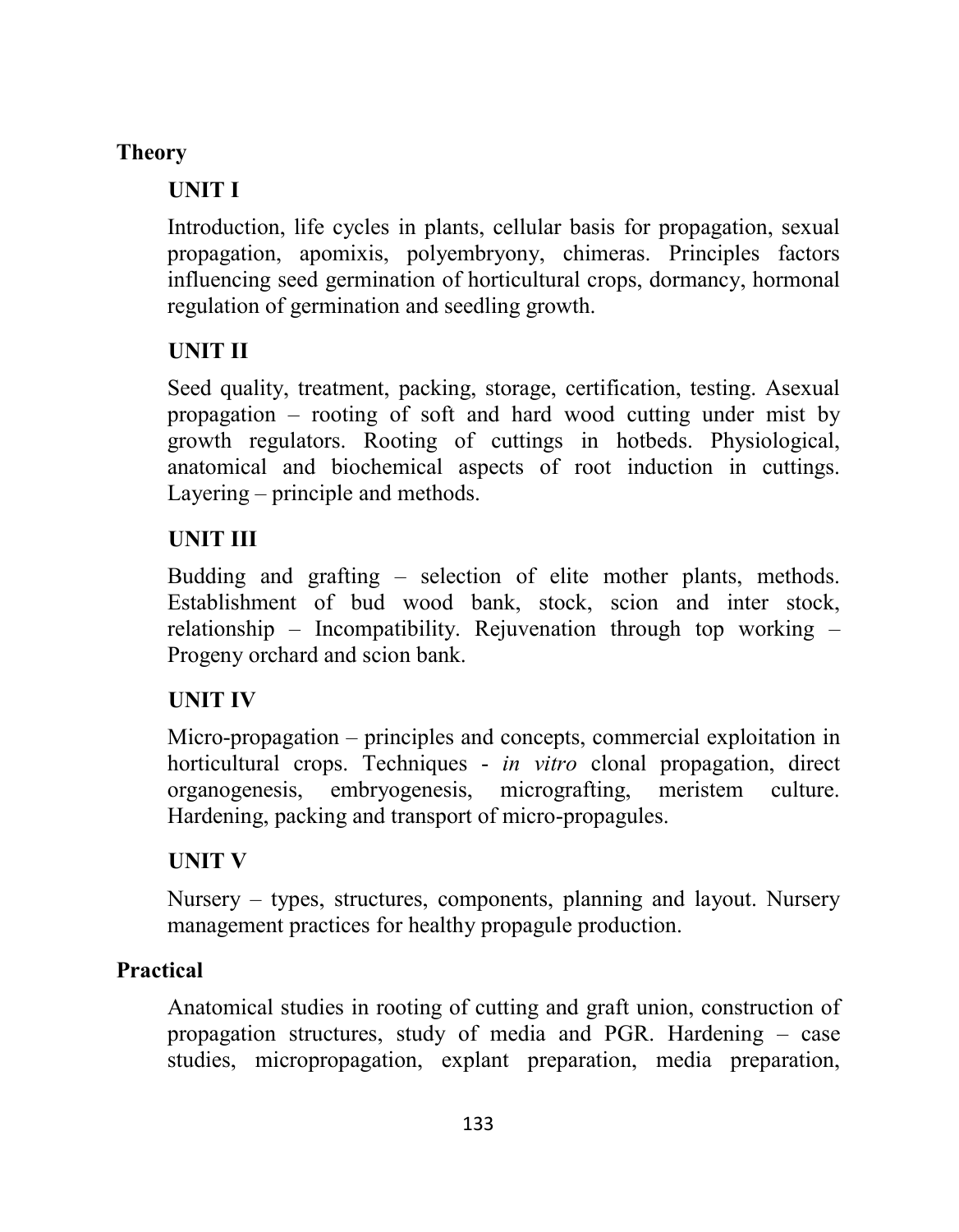culturing – *in vitro* clonal propagation, meristem culture, shoot tip culture, axillary bud culture, direct organogenesis, direct and indirect embryogenesis, micro grafting, hardening. Visit to TC labs and nurseries.

#### **Suggested Readings**

- Hartmann, H.T. & Kester, D.E. 1989. Plant Propagation Principles and Practices. Prentice Hall of India.
- Bose, T.K., Mitra, S.K. & Sadhu, M.K. 1991. Propagation of Tropical and Subtropical Horticultural Crops. Naya Prokash.

Peter, K.V. (Ed.). 2008. Basics of Horticulture. New India Publ. Agency.

Singh, S.P. 1989. Mist Propagation. Metropolitan Book Co.

Rajan, S. & Baby, L.M. 2007. Propagation of Horticultural Crops. New India Publ. Agency.

Radha, T. & Mathew. L. 2007. Fruit Crops. New India Publ. Agency.

#### **FSC 506 Breeding of Fruit Crops 2+1**

#### **Objective**

To impart comprehensive knowledge about the principles and practices of breeding of fruit crops.

#### **Theory**

Origin and distribution, taxonomical status - species and cultivars, cytogenetics, genetic resources, blossom biology, breeding systems, breeding objectives, ideotypes, approaches for crop improvement introduction, selection, hybridization, mutation breeding, polyploidy breeding, rootstock breeding, improvement of quality traits, resistance breeding for biotic and abiotic stresses, biotechnological interventions, achievements and future thrust in the following selected fruit crops.

#### **Crops**

| UNIT I: | Mango, banana and pineapple |  |
|---------|-----------------------------|--|
|---------|-----------------------------|--|

**UNIT II:** Citrus, grapes, guava and sapota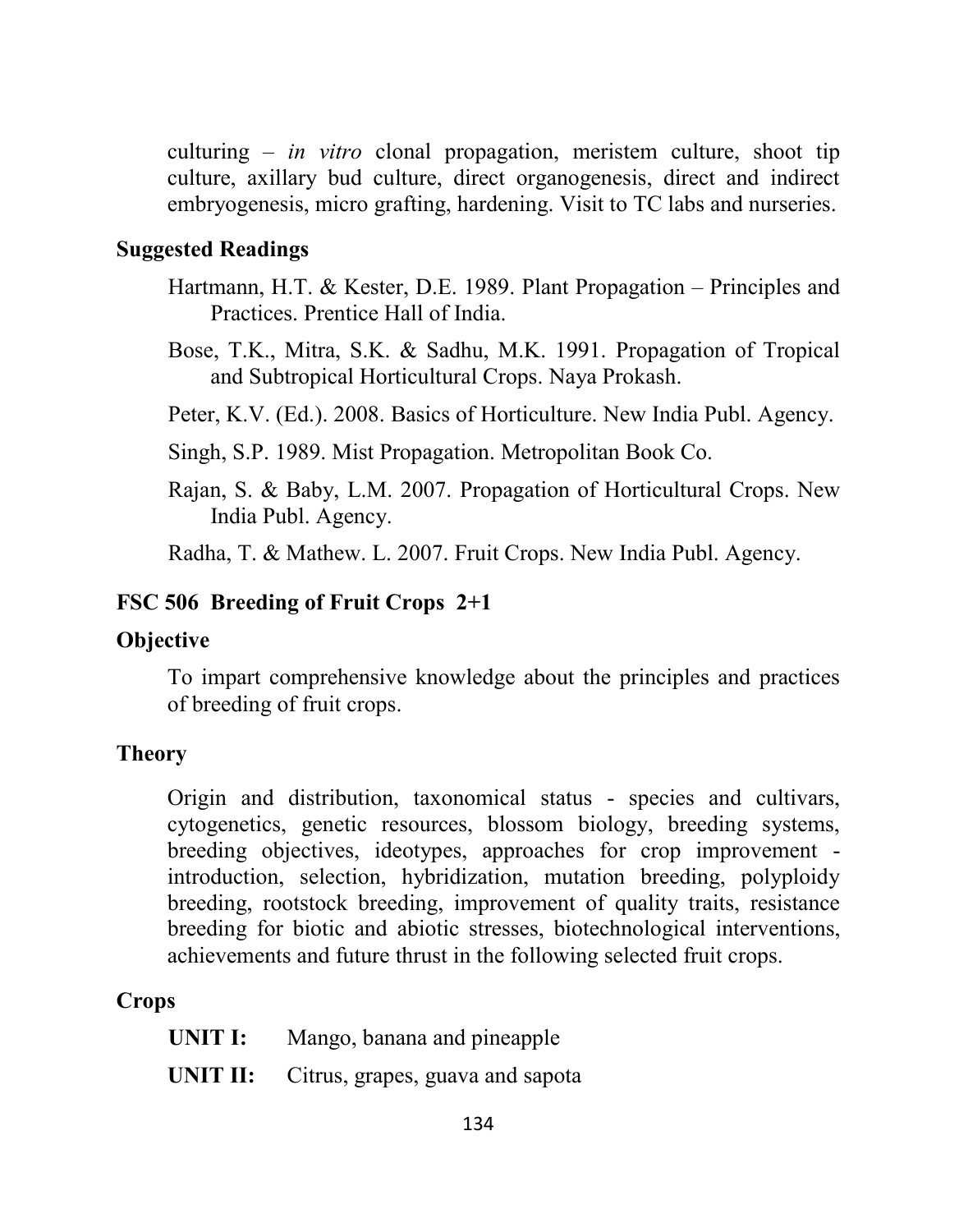- **UNIT III:** Jackfruit, papaya, custard apple, aonla, avocado and ber
- **UNIT IV:** Mangosteen, litchi, jamun, phalsa, mulberry, raspberry, kokam and nuts
- **UNIT V:** Apple, pear, plums, peach, apricot, cherries and strawberry

#### **Practical**

Characterization of germplasm, blossom biology, study of anthesis, estimating fertility status, practices in hybridization, ploidy breeding, mutation breeding, evaluation of biometrical traits and quality traits, screening for resistance, developing breeding programme for specific traits, visit to research stations working on tropical, subtropical and temperate fruit improvement

#### **Suggested Readings**

- Bose, T.K., Mitra, S.K. & Sanyol, D. (Eds.). 2002. Fruits of India Tropical and Sub-tropical. 3rd Ed. Vols. I, II. Naya Udyog.
- Chadha, K.L. & Pareek, O.P. 1996. (Eds.). Advances in Horticulture. Vol. I. Malhotra Publ. House.
- Chadha, K.L. & Shikhamany, S.D. 1999. The Grape: Improvement, Production and Post-Harvest Management. Malhotra Publ. House.
- Janick, J. & Moore, J.N. 1996. Fruit Breeding. Vols.I-III. John Wiley & Sons.
- Nijjar, G.S. 1977. (Eds.). Fruit Breeding in India. Oxford & IBH.
- Radha, T. & Mathew, L. 2007. Fruit Crops. New India Publ. Agency.
- Singh, S., Shivankar, V.J., Srivastava, A.K. & Singh, I.P. (Eds.). 2004. Advances in Citriculture. Jagmander Book Agency.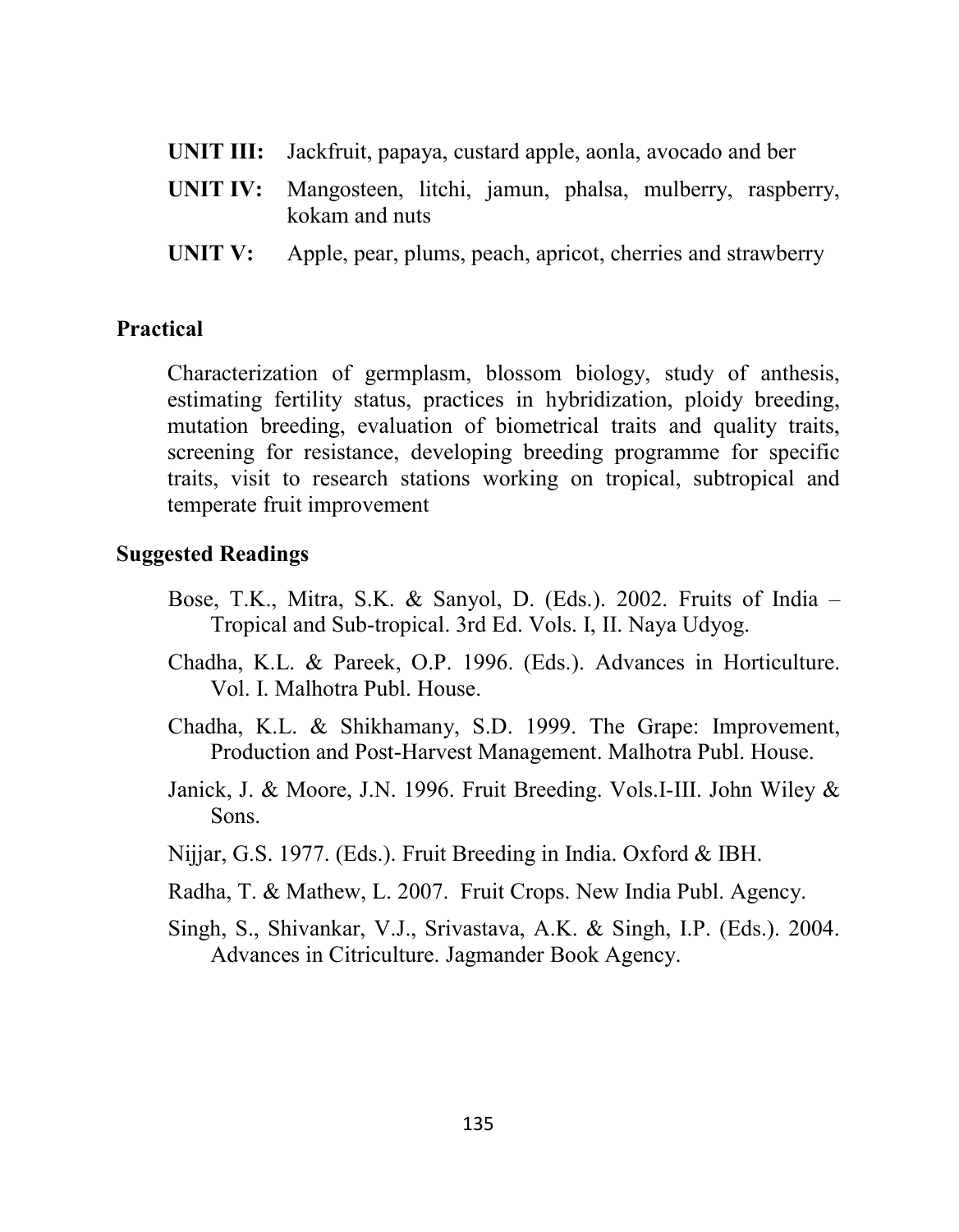## **FSC 508 Growth and Development of Horticultural Crops 2+1**

## **Objective**

To develop understanding of growth and development of horticultural crops which have implications in their management.

# **Theory**

# **UNIT I**

Growth and development- definition, parameters of growth and development, growth dynamics, morphogenesis.

# **UNIT II**

Annual, semi-perennial and perennial horticultural crops, environmental impact on growth and development, effect of light, photosynthesis and photoperiodism vernalisation, effect of temperature, heat units, thermoperiodism.

# **UNIT III**

Assimilate partitioning during growth and development, influence of water and mineral nutrition during growth and development, biosynthesis of auxins, gibberellins, cytokinins, abscissic acid, ethylene, brasssinosteroids, growth inhibitors, morphactins, role of plant growth promoters and inhibitors.

# **UNIT IV**

Developmental physiology and biochemistry during dormancy, bud break, juvenility, vegetative to reproductive interphase, flowering, pollination, fertilization and fruit set, fruit drop, fruit growth, ripening and seed development.

# **UNIT V**

Growth and developmental process during stress - manipulation of growth and development, impact of pruning and training, chemical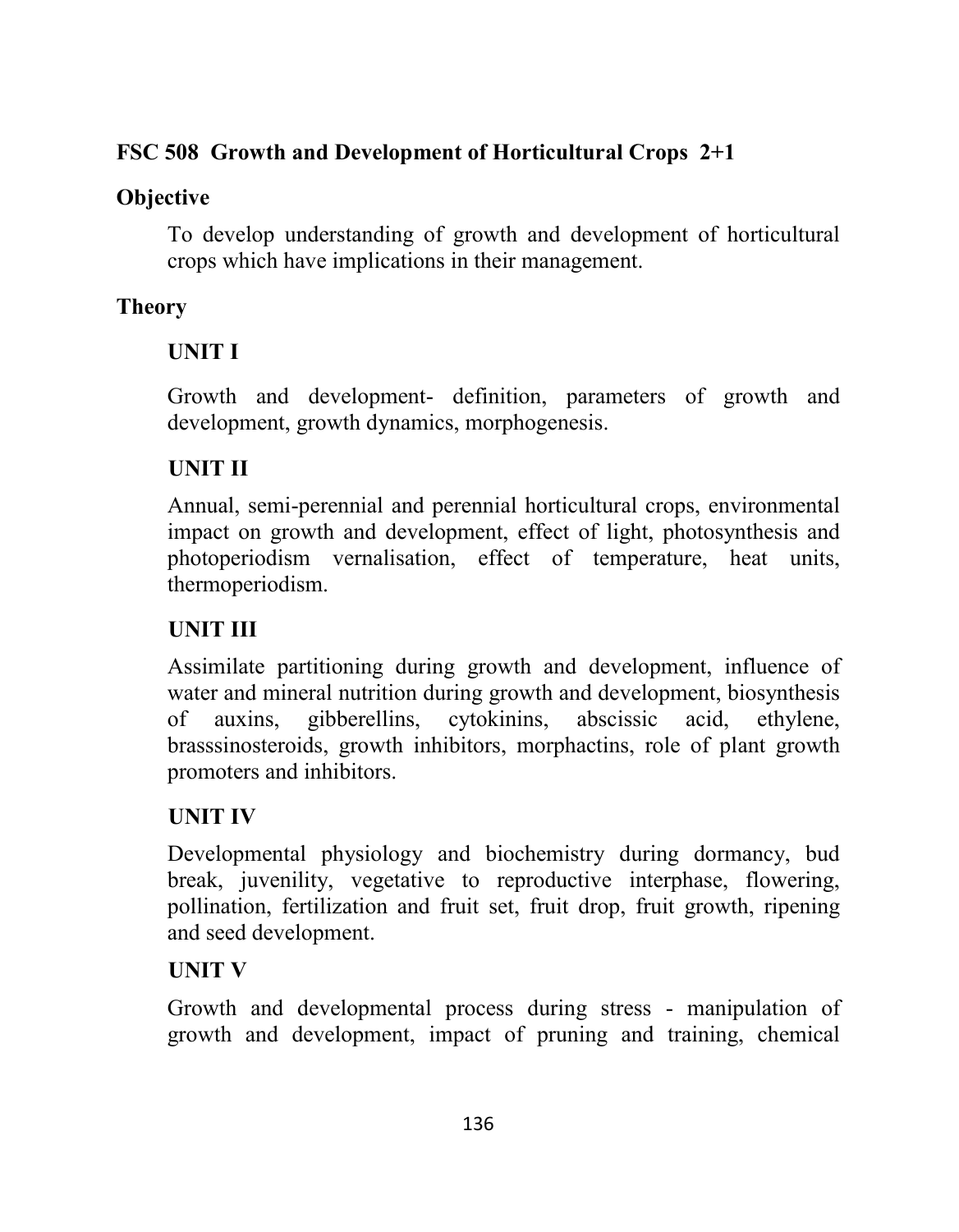manipulations in horticultural crops, molecular and genetic approaches in plant growth development.

#### **Practical**

Understanding dormancy mechanisms in seeds, tubers and bulbs and stratification of seeds, tubers and bulbs, visit to arid, subtropical and temperate horticultural zones to identify growth and development patterns, techniques of growth analysis, evaluation of photosynthetic efficiency under different environments, study of growth regulator functions, hormone assays, understanding ripening phenomenon in fruits and vegetables, study of impact of physical manipulations on growth and development, study of chemical manipulations on growth and development, understanding stress impact on growth and development.

#### **Suggested Readings**

- Buchanan, B., Gruiessam, W. & Jones, R. 2002. Biochemistry & Molecular Biology of Plants. John Wiley & Sons.
- Epstein, E. 1972. Mineral Nutrition of Plants: Principles and Perspectives.Wiley.
- Fosket D.E. 1994. Plant Growth and Development: a Molecular Approach. Academic Press.
- Leoplod, A.C. & Kriedermann, P.E. 1985. Plant Growth and Development. 3<sup>rd</sup> Ed. Mc Graw-Hill.
- Peter, K.V. 2008. (Ed.) Basics of Horticulture. New India Publ. Agency.
- Roberts, J., Downs, S. & Parker, P. 2002. Plant Growth Development. In: Plants (I. Ridge, Ed.), pp. 221-274, Oxford University Press.
- Salisbury, F.B. & Ross, C.W. 1992. Plant Physiology. 4th Ed. Wadsworth Publ.

#### **Note : For minor courses please refer the concerned department's courses outline .**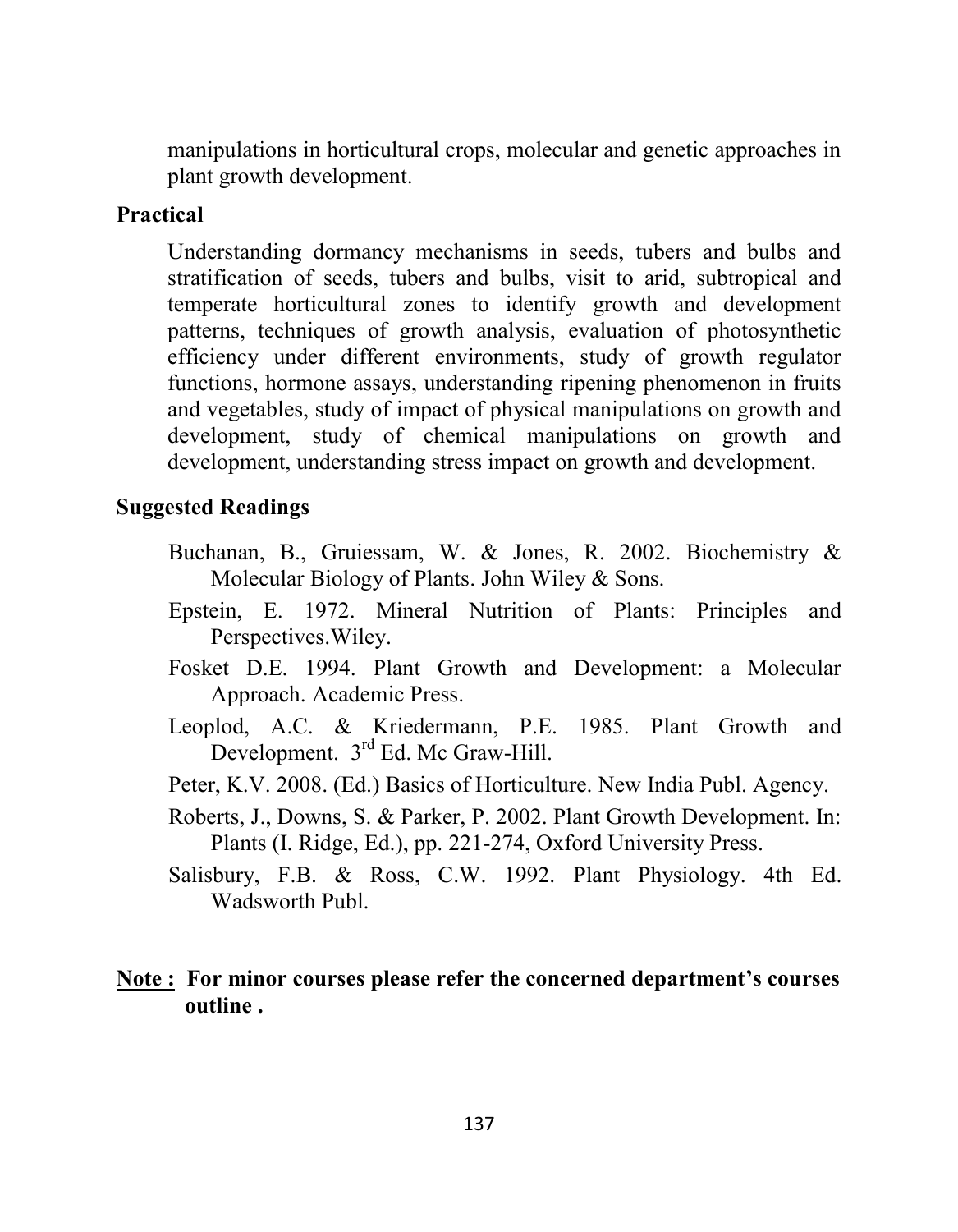# **HORTICULTURE (VEGETABLE SCIENCE)**

# **(For CoA, Gwalior, Indore, Sehore)**

# **I st Semester**

| S.No. | Course<br>No.             | <b>Title</b>                                                 | <b>Credit</b> |
|-------|---------------------------|--------------------------------------------------------------|---------------|
|       | <b>Major Courses</b>      |                                                              |               |
| 1.    | <b>VSC 501</b>            | Production Technology of Cool Season<br>Vegetable Crops      | $2 + 1$       |
| 2.    | <b>VSC 502</b>            | Production Technology of Warm Season<br>Vegetable Crops      | $2 + 1$       |
| 3.    | <b>VSC 503</b>            | <b>Breeding of Vegetable Crops</b>                           | $2+1$         |
| 4.    | <b>VSC 504</b>            | Growth and Development of Vegetable<br>Crops                 | $2+1$         |
|       | <b>Minor Courses</b>      |                                                              |               |
| 1.    | <b>FSC 501</b>            | Tropical and Dry Land Fruit Production                       | $2+1$         |
| 2.    | <b>FSC 505</b>            | Propagation and Nursery Management for<br><b>Fruit Crops</b> | $2 + 1$       |
|       | <b>Supporting Courses</b> |                                                              |               |
| 1.    | <b>STAT-511</b>           | <b>Statistical Methods for Applied Sciences</b>              | $3 + 1$       |
|       | <b>Non Credit Courses</b> |                                                              |               |
| 1.    | <b>PGS-501</b>            | Library and Information Services                             | $0+1$         |
| 2.    | <b>PGS-502</b>            | Technical Writing and Communications<br><b>Skills</b>        | $0+1$         |
| 3.    | <b>PGS-503</b>            | Intellectual Property and its Management<br>in Agriculture   | $1+0$         |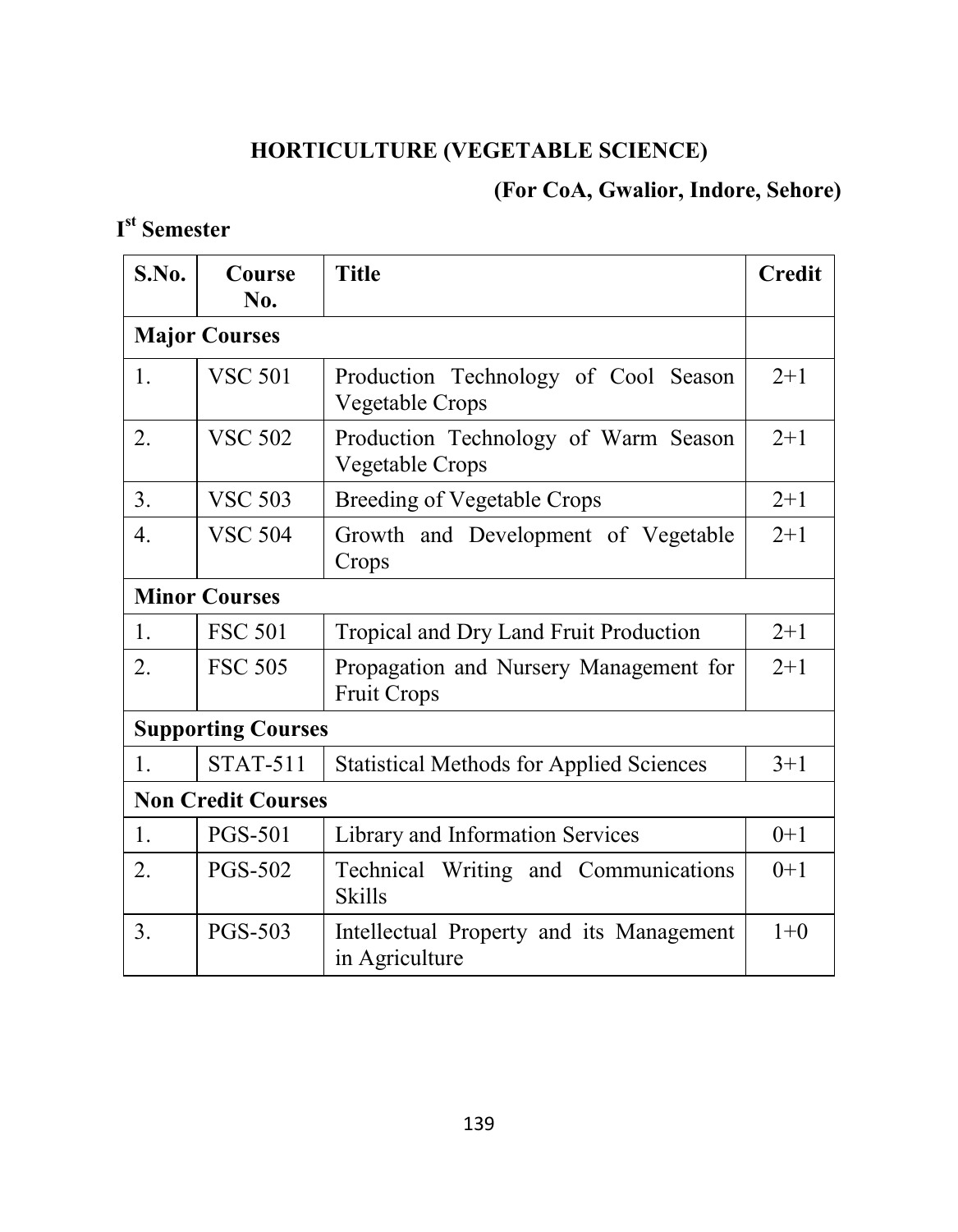# **IInd Semester**

| <b>Major Courses</b> |                |                                                            |         |
|----------------------|----------------|------------------------------------------------------------|---------|
|                      | <b>VSC 505</b> | Seed Production Technology of Vegetable<br>Crops           | $2+1$   |
|                      | <b>VSC 507</b> | Production Technology of Underexploited<br>Vegetable Crops | $2+1$   |
|                      | <b>VSC 508</b> | Organic Vegetable Production Technology                    | $1 + 1$ |

| <b>Minor Courses</b>      |                           |                                                                                   |         |
|---------------------------|---------------------------|-----------------------------------------------------------------------------------|---------|
| 1.                        | <b>FSC 504</b>            | Canopy Management in Fruit Crops                                                  | $2+1$   |
| 2.                        | <b>FSC 508</b>            | Growth and Development of Horticulture<br>Crops                                   | $2+1$   |
|                           | <b>Supporting Courses</b> |                                                                                   |         |
| 1.                        | <b>STAT 512</b>           | Experimental design                                                               | $2 + 1$ |
| <b>Non Credit Courses</b> |                           |                                                                                   |         |
| 1.                        | <b>PGS-504</b>            | <b>Basic Concepts in Laboratory Technology</b>                                    | $0+1$   |
| 2                         | <b>PGS-505</b>            | Agricultural Research, Research Ethics and<br><b>Rural Development Programmes</b> | $1+0$   |
| 3.                        | <b>PGS-506</b>            | Disaster Management                                                               | $1 + C$ |

## **IIIrd Semester**

|   | <b>VSC 591</b> | Master's Seminar  | $0+$  |
|---|----------------|-------------------|-------|
| ∼ | <b>VSC 599</b> | Master's Research | 'I+1∪ |

# **IVth Semester**

| 599<br>Master's Research | $0 + 10$ |
|--------------------------|----------|
|--------------------------|----------|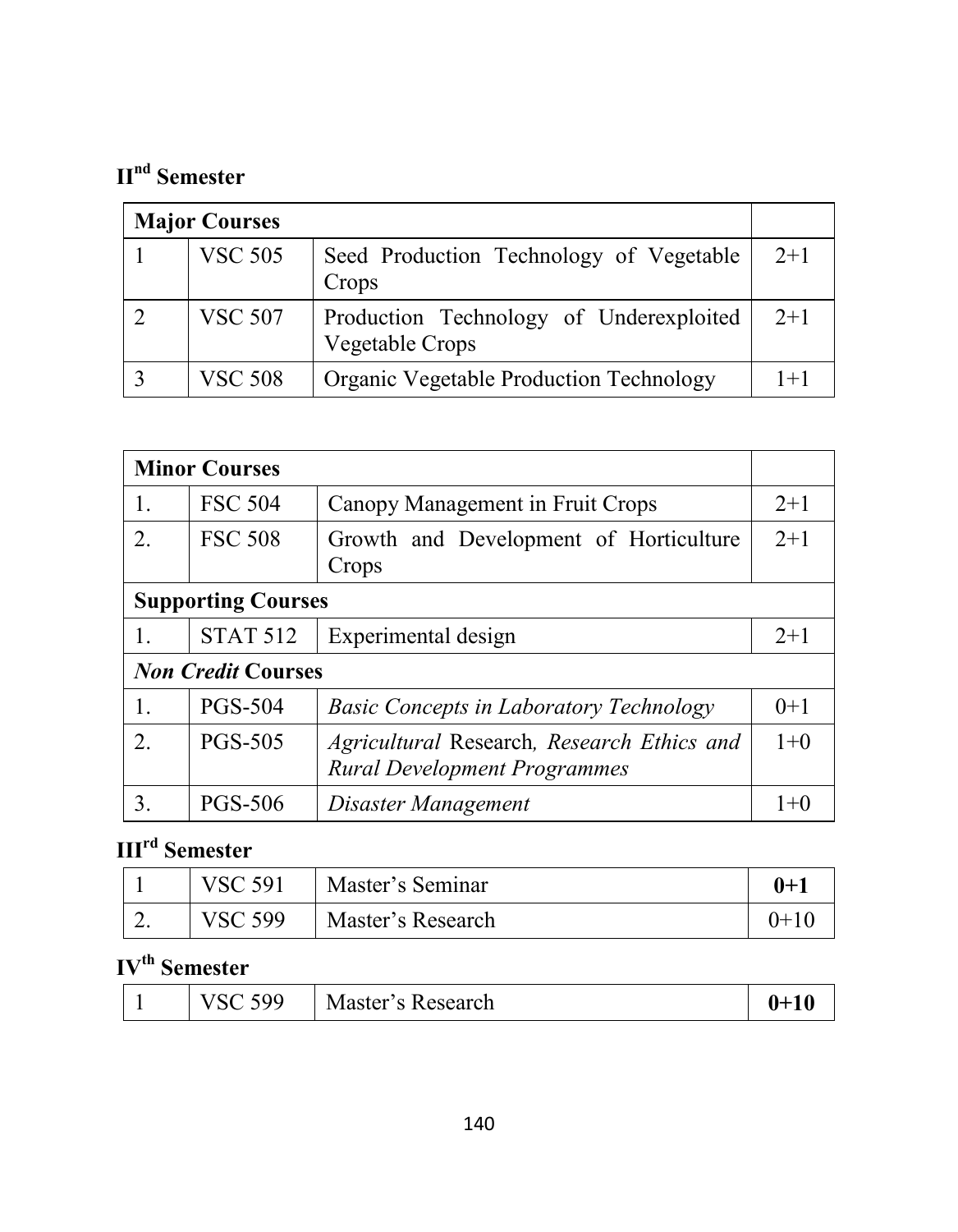## **HORTICULTURE (VEGETABLE SCIENCE) (For CoH, Mandsaur)**

## **I st Semester**

| S.No.            | Course<br>No.             | <b>Title</b>                                                | <b>Credit</b> |
|------------------|---------------------------|-------------------------------------------------------------|---------------|
|                  | <b>Major Courses</b>      |                                                             |               |
| 1.               | <b>VSC 501</b>            | Production Technology of Cool Season<br>Vegetable Crops     | $2+1$         |
| 2.               | <b>VSC 502</b>            | Production Technology of Warm Season<br>Vegetable Crops     | $2 + 1$       |
| 3.               | <b>VSC 503</b>            | <b>Breeding of Vegetable Crops</b>                          | $2 + 1$       |
| $\overline{4}$ . | <b>VSC 504</b>            | Growth and Development of Vegetable<br>Crops                | $2 + 1$       |
|                  | <b>Minor Courses</b>      |                                                             |               |
| 1.               | <b>FSC 501</b>            | Tropical and Dry Land Fruit Production                      | $2 + 1$       |
| 2.               | <b>FSC 505</b>            | Propagation of Nursery Management for<br><b>Fruit Crops</b> | $2 + 1$       |
|                  | <b>Supporting courses</b> |                                                             |               |
| 1.               | <b>STAT-511</b>           | <b>Statistical Methods for Applied Sciences</b>             | $3+1$         |
|                  | <b>Non Credit Courses</b> |                                                             |               |
| 1.               | <b>PGS-501</b>            | Library and Information Services                            | $0+1$         |
| 2.               | PGS-502                   | Technical Writing and Communications<br><b>Skills</b>       | $0+1$         |
| 3.               | <b>PGS-503</b>            | Intellectual Property and its Management<br>in Agriculture  | $1+0$         |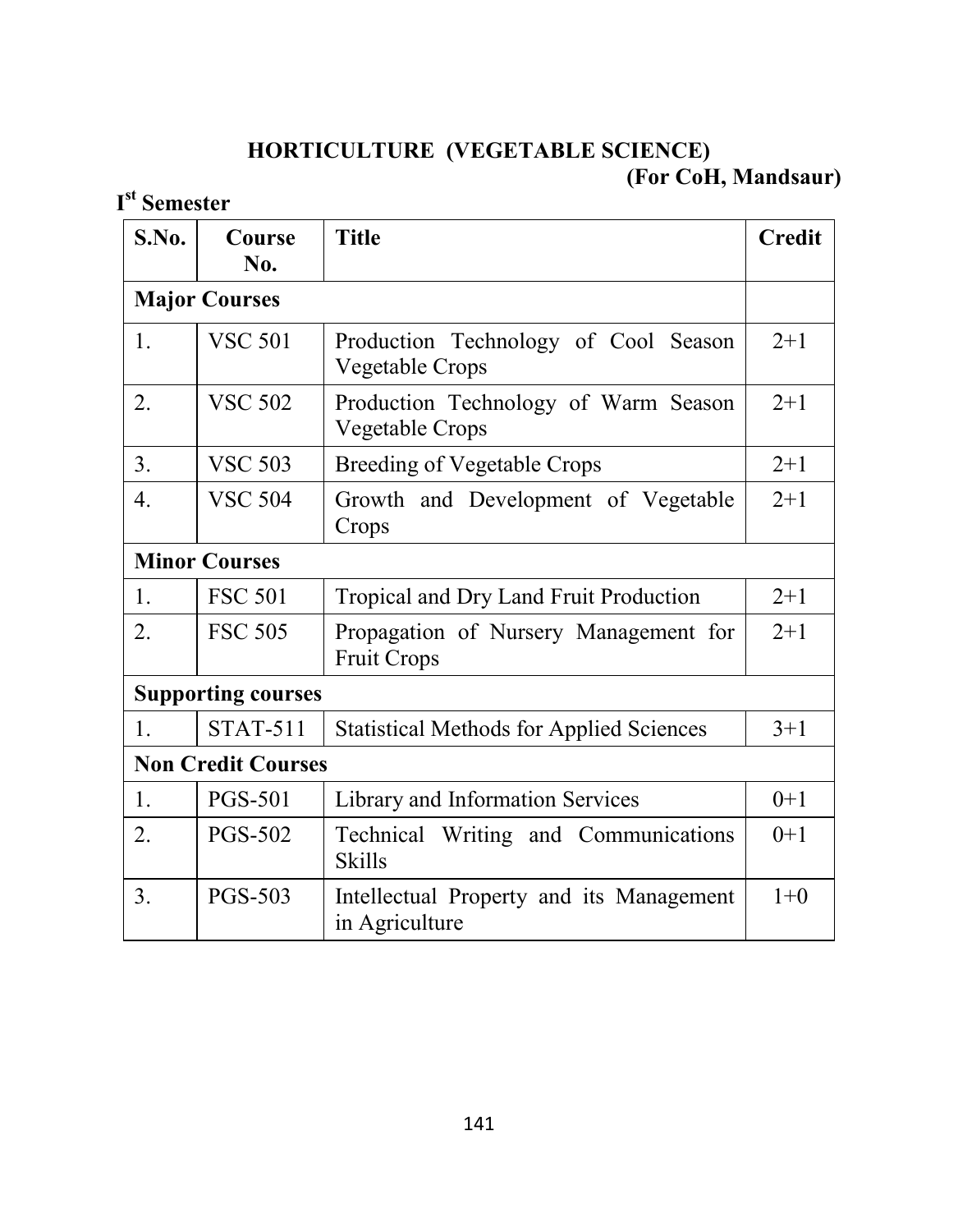# **IIrd Semester**

| <b>Major Courses</b> |                                                             |       |
|----------------------|-------------------------------------------------------------|-------|
| <b>VSC 505</b>       | Seed Production Technology of Vegetable<br>Crops            | $2+1$ |
| <b>VSC 507</b>       | Production Technology of Under Exploited<br>Vegetable Crops | $2+1$ |
| <b>VSC 508</b>       | <b>Organic Vegetable Production Technology</b>              | $1+1$ |

|             | <b>Minor Courses</b>      |                                                                                   |         |
|-------------|---------------------------|-----------------------------------------------------------------------------------|---------|
| 1.          | <b>FSC 508</b>            | Growth and Development of Horticultural<br>Crops                                  | $2 + 1$ |
| 2.          | <b>FSC 504</b>            | Canopy Management in Fruit Crops                                                  | $2+1$   |
|             | <b>Supporting Courses</b> |                                                                                   |         |
| 1.          | <b>STAT 512</b>           | Experimental designs                                                              | $2+1$   |
|             | <b>Non Credit Courses</b> |                                                                                   |         |
| 1.          | <b>PGS-504</b>            | <b>Basic Concepts in Laboratory Technology</b>                                    | $0+1$   |
| $2^{\circ}$ | <b>PGS-505</b>            | Agricultural Research, Research Ethics and<br><b>Rural Development Programmes</b> | $1+0$   |
| 3.          | <b>PGS-506</b>            | Disaster Management                                                               | $1 + C$ |

# **IIIrd Semester**

|          | <b>VSC 591</b> | Master's Seminar  | 0+1     |
|----------|----------------|-------------------|---------|
| <u>.</u> | <b>VSC 599</b> | Master's Research | $(1+1)$ |

# **IVth Semester**

|  | ٥o | Master's R<br>Kesearch |  |
|--|----|------------------------|--|
|--|----|------------------------|--|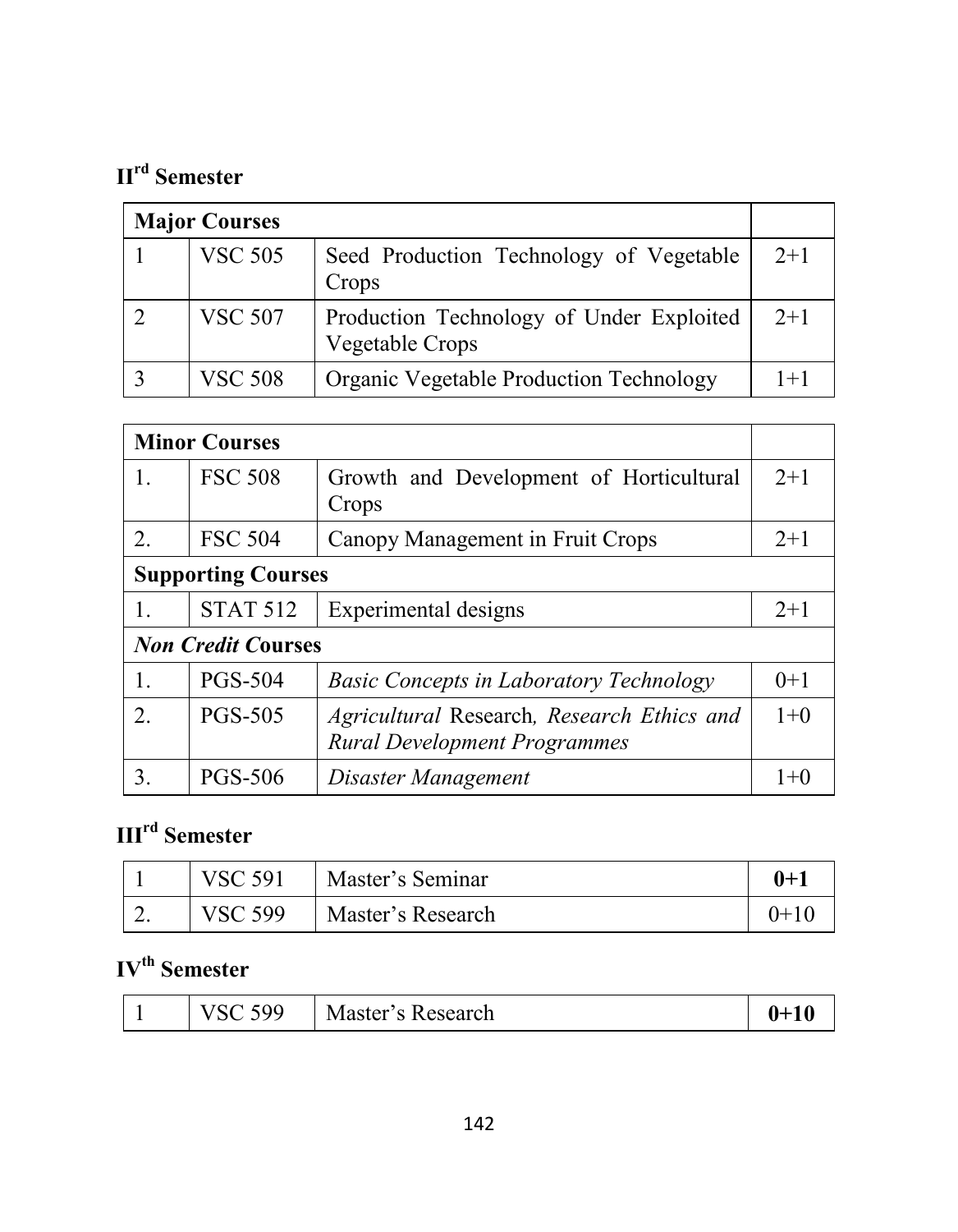## **VSC 501 Production Technology of cool season Vegetable Crops 2+1 Theory**

Introduction, botany and taxonomy, climatic and soil requirements, commercial varieties/hybrids, sowing/planting times and methods, seed rate and seed treatment, nutritional and irrigation requirements, intercultural operations, weed control, mulching, physiological disorders, harvesting, post-harvest management, plant protection measures and seed production of:

#### **UNIT I**

Potato

## **UNIT II**

Cole crops: cabbage, cauliflower, knol khol, sprouting broccoli and Brussels sprout

## **UNIT III**

Root crops: carrot, radish, turnip and beetroot

## **UNIT IV**

Bulb crops: onion and garlic

## **UNIT V**

Peas and broad bean, green leafy cool season vegetables

## **Practical**

Cultural operations (fertilizer application, sowing, mulching, irrigation, weed control) of winter vegetable crops and their economics; Experiments to demonstrate the role of mineral elements, plant growth substances and herbicides; study of physiological disorders; preparation of cropping scheme for commercial farms; visit to commercial greenhouse/ polyhouse.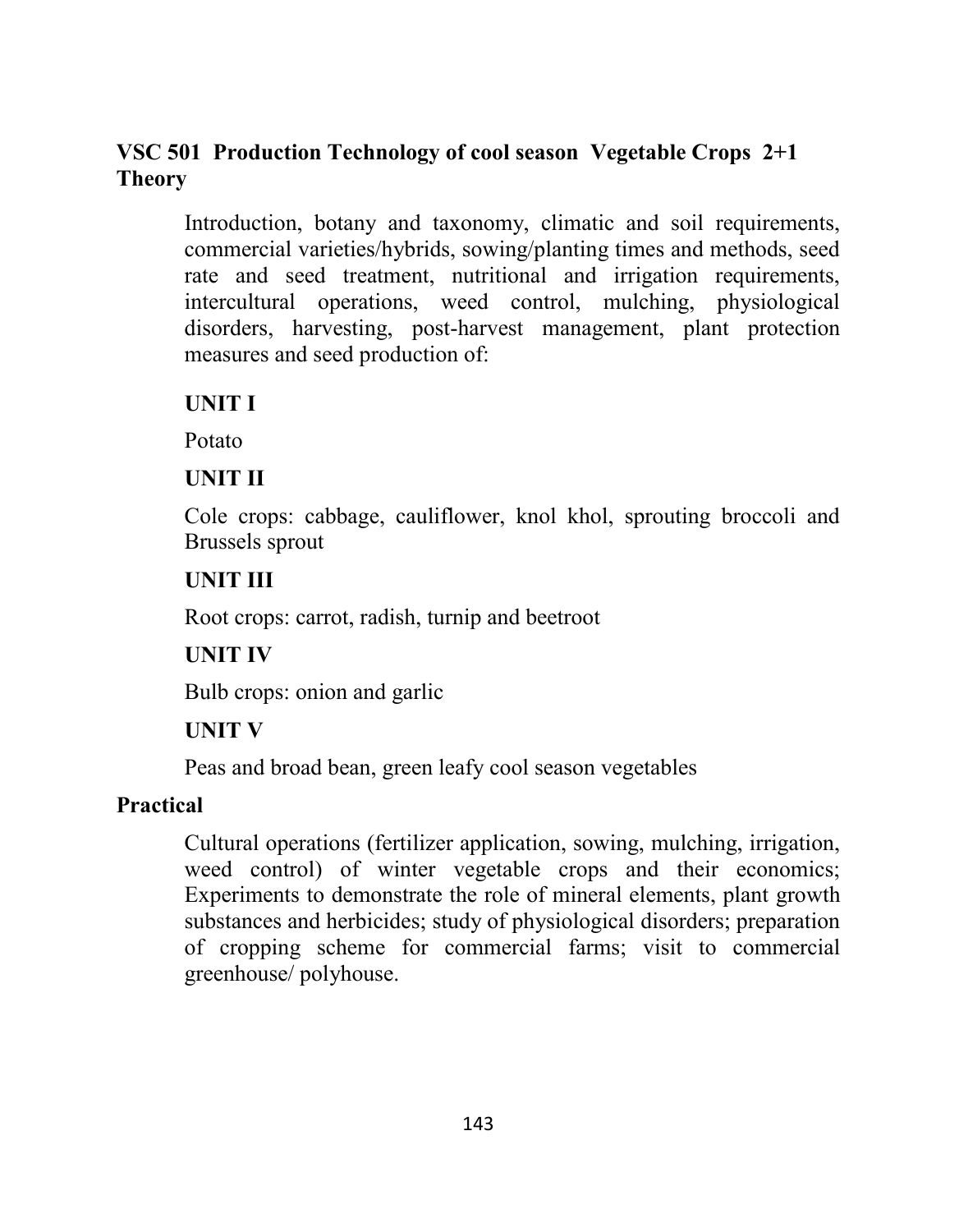#### **Suggested Readings**

- Bose TK & Som MG. (1986). *Vegetable Crops in India*. Naya Prokash, **Calcutta**
- Bose TK, Som G & Kabir J. (2002). *Vegetable Crops*. Naya Prokash, Kolkata.
- Bose TK, Som MG & Kabir J. (1993). *Vegetable Crops*. Naya Prokash, Kolkata.
- Bose TK, Kabir J, Maity TK, Parthasarathy VA & Som MG. (2003). *Vegetable Crops*. Vols. I-III. Naya Udyog.
- Chadha KL & Kalloo G. (1993-94). *Advances in Horticulture* Vols. V-X. Malhotra Publ. House, New Delhi.
- Chadha KL. (2002). *Hand Book of Horticulture*. ICAR, New Delhi.
- Chauhan DVS. (1986). *Vegetable Production in India*. Ram Prasad & Sons.
- Decoteau DR. (2000). *Vegetable Crops*. Prentice Hall.
- Edmond JB, Musser AM & Andrews FS. (1951). *Fundamentals of Horticulture*. Blakiston Co.
- Fageria MS, Choudhary BR & Dhaka RS. (2000). *Vegetable Crops: Production Technology*. Vol. II. Kalyani Publisher, New Delhi.
- Gopalakrishanan TR. (2007). *Vegetable Crops*. New India Publ. Agency, New Delhi.
- Hazra P & Som MG. (1999). *Technology for Vegetable Production and Improvement*. Naya Prokash, Kolkata.
- Rana MK. (2008). *Olericulture in India*. Kalyani Publ., New Delhi.
- Rana MK. (2008). *Scientific Cultivation of Vegetables*. Kalyani Publ., New Delhi.
- Rubatzky VE & Yamaguchi M. (1997). *World Vegetables: Principles, Production and Nutritive Values*. Chapman & Hall.
- Saini GS. (2001). *A Text Book of Oleri and Flori Culture*. Aman Publ. House.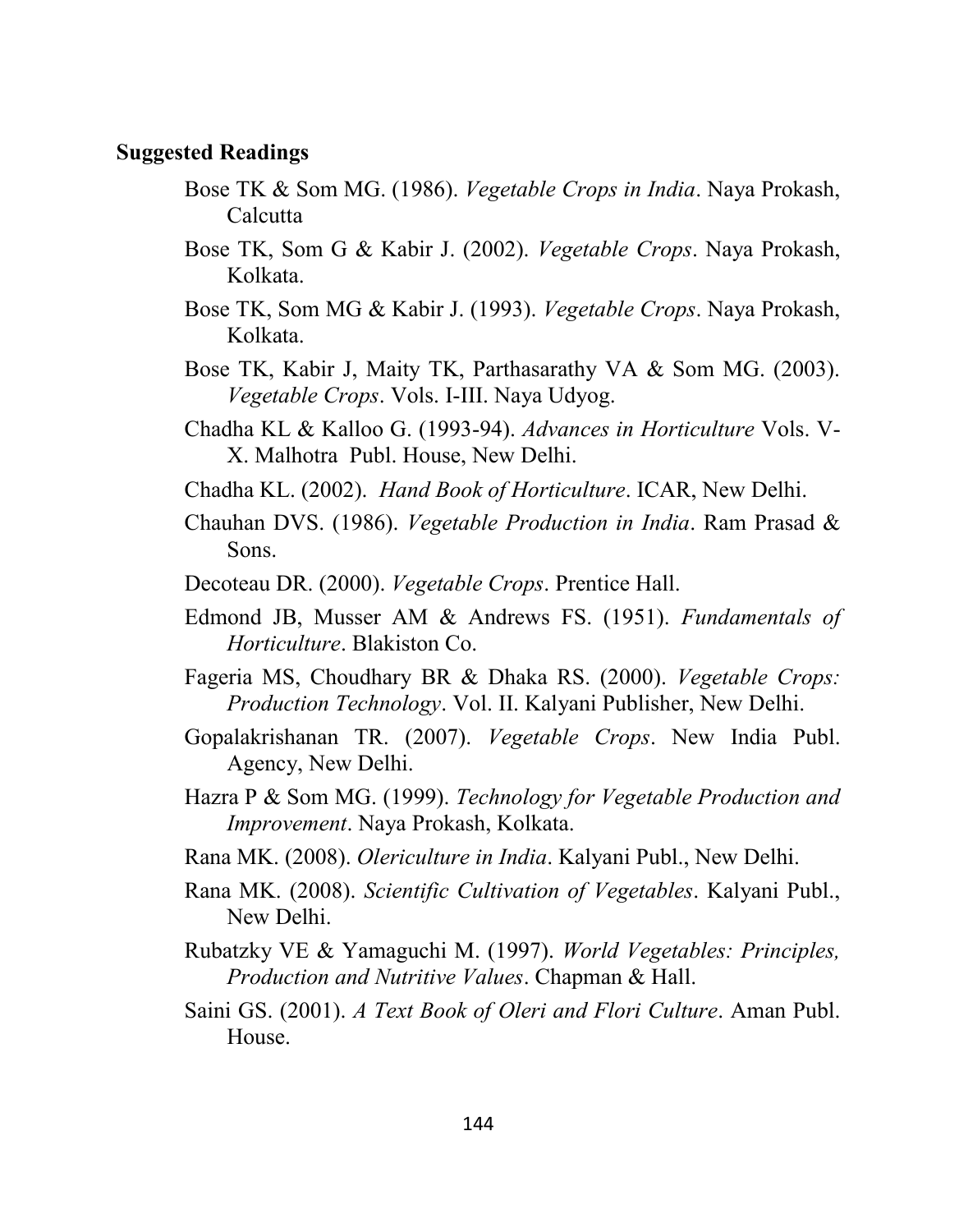- Salunkhe DK & Kadam SS. (1998). *Hand Book of Vegetable Science and Technology: Production, Composition, Storage and Processing*. Marcel Dekker.
- Shanmugavelu KG. (1989). *Production Technology of Vegetable Crops*. Oxford & IBH.
- Singh DK. (2007). *Modern Vegetable Varieties and Production Technology*. International Book Distributing Co. Lucknow
- Singh SP. (1989). *Production Technology of Vegetable Crops*. Agril. Comm. Res. Centre, Karnal
- Thamburaj S & Singh N. (2004). *Vegetables, Tuber Crops and Spices*. ICAR, New Delhi.
- Thompson HC & Kelly WC. (1978). *Vegetable Crops*. Tata McGraw-Hill.

#### **VSC 502 Production Technology of warm season Vegetable Crops 2+1**

#### **Theory**

Introduction, botany and taxonomy, climatic and soil requirements, commercial varieties/hybrids, sowing/planting times and methods, seed rate and seed treatment, nutritional and irrigation requirements, intercultural operations, weed control, mulching, physiological disorders, harvesting, post harvest management, plant protection measures, economics of crop production and seed production of:

#### **UNIT I**

Tomato, eggplant, hot and sweet peppers

#### **UNIT II**

Okra, beans (French bean, Indian bean and cluster bean), cowpea

#### **UNIT III** Cucurbitaceous crop

**UNIT IV** Tapioca, sweet potato and colocasia

## **UNIT V** Green leafy warm season vegetables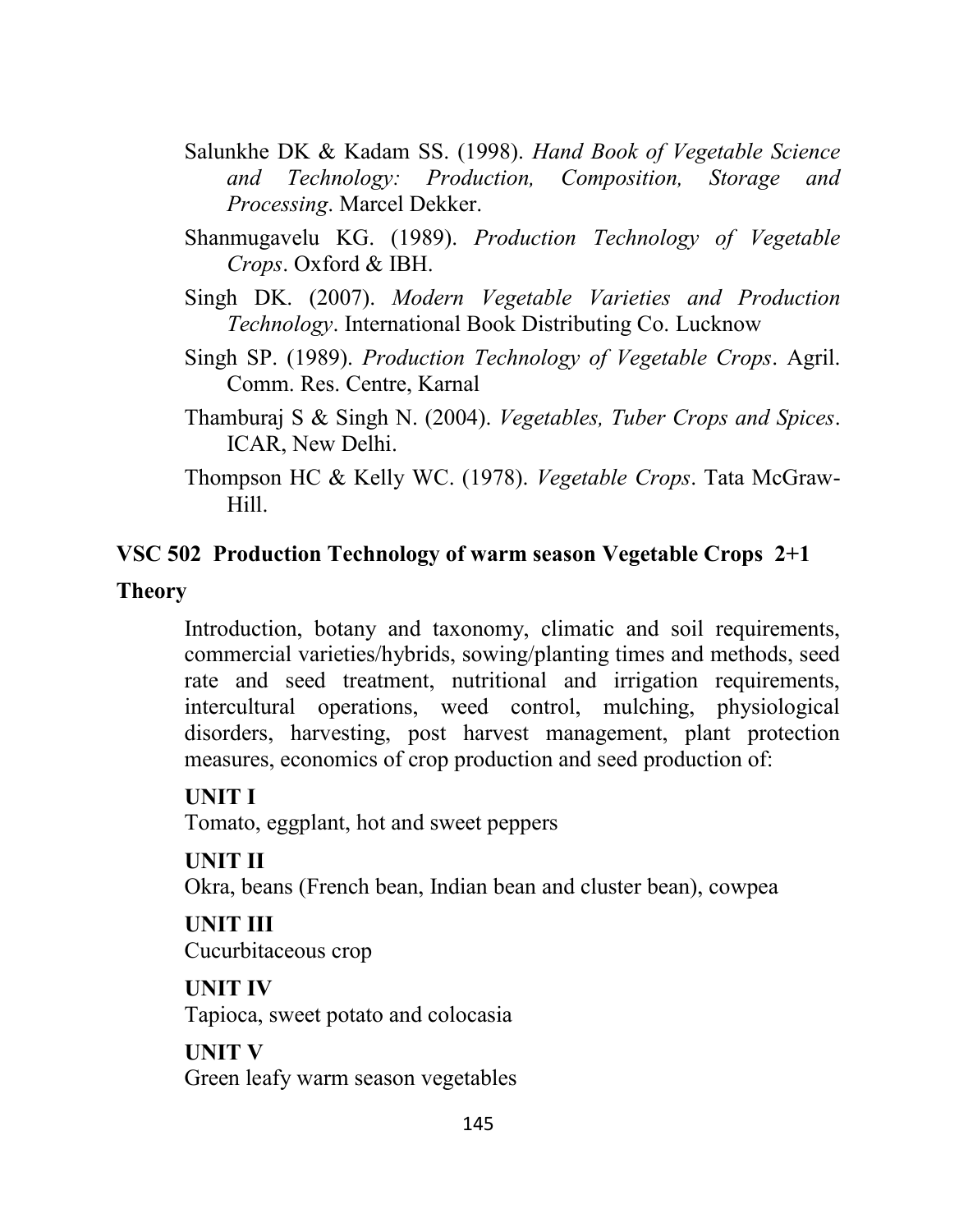#### **Practical**

Cultural operations (fertilizer application, sowing, mulching, irrigation, weed control) of summer vegetable crops and their economics; study of physiological disorders and deficiency of mineral elements, preparation of cropping schemes for commercial farms; experiments to demonstrate the role of mineral elements, physiological disorders; plant growth substances and herbicides; seed extraction techniques; identification of important pests and diseases and their control; maturity standards; economics of warm season vegetable crops.

#### **Suggested Readings**

- Bose TK & Som MG. (1986). *Vegetable Crops in India*. Naya Prokash, Calcutta.
- Bose TK, Kabir J, Maity TK, Parthasarathy VA & Som MG. (2003). *Vegetable Crops*. Vols. I-III. Naya Udyog.
- Bose TK, Som MG & Kabir J. (2002). *Vegetable Crops*. Naya Prokash, Kolkata.
- Brown HD & Hutchison CS. *Vegetable Science*. JB Lippincott Co.
- Chadha KL & Kalloo G. (1993-94). *Advances in Horticulture*. Vols.V-X. Malhotra Publ. House, New Delhi.
- Chadha KL. (2002). *Hand Book of Horticulture*. ICAR, New Delhi.
- Chauhan DVS. (1986). *Vegetable Production in India*. Ram Prasad & Sons.
- Decoteau DR. (2000). *Vegetable Crops*. Prentice Hall, New Delhi.
- Edmond JB, Musser AM & Andrews FS. (1964). *Fundamentals of Horticulture*. Blakiston Co
- Fageria MS, Choudhary BR & Dhaka RS. (2000). *Vegetable Crops: Production Technology*. Vol. II. Kalyani publishers, New Delhi.
- Gopalakrishanan TR. (2007). *Vegetable Crops*. New India Publ. Agency, New Delhi.
- Hazra P & Som MG. (1999). *Technology for Vegetable Production and Improvement*. Naya Prokash, Kolkata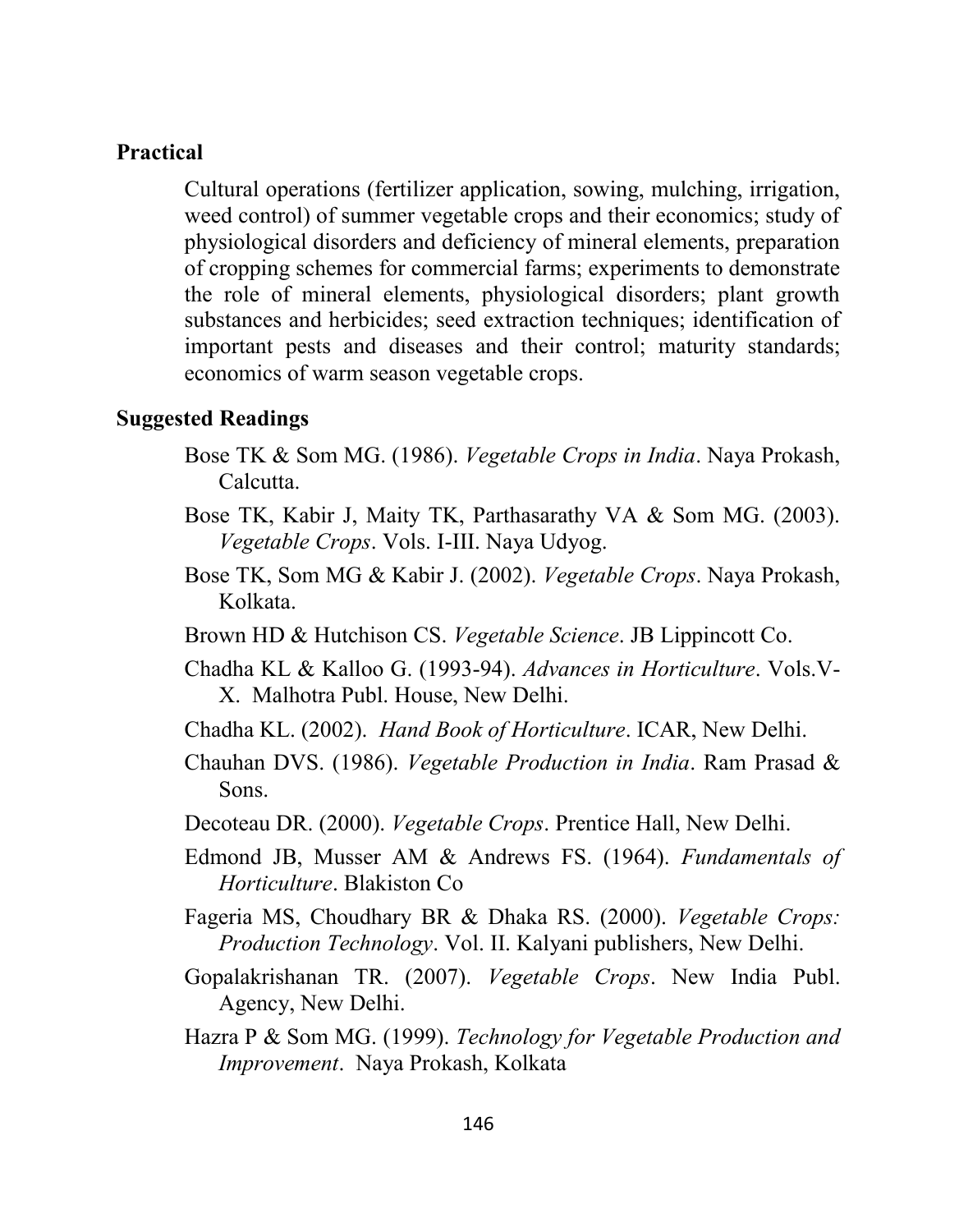- Kalloo G & Singh K. (2000). *Emerging Scenario in Vegetable Research and Development*. Research Periodicals & Book Publishing House, Houston, Texas, USA.
- Nayer NM & More TA (1998). *Cucurbits*. Oxford & IBH Publ. Co., New Delhi.
- PalaniswamyM.S. & Peter KV. (2007). *Tuber Crops*. New India Publ. Agency, New Delhi.
- Rana MK. (2008)*. Olericulture in India*. Kalyani Publishers, New Delhi.
- Rana MK. (2008). *Scientific Cultivation of Vegetables*. Kalyani Publishers, New Delhi.
- Rubatzky VE & Yamaguchi M. (1997). *World Vegetables: Principles, Production and Nutritive Values*. Chapman & Hall.
- Saini GS. (2001). *A Text Book of Oleri and Flori Culture*. Aman Publ. House.
- Salunkhe DK & Kadam SS. (1998). *Hand Book of Vegetable Science and Technology: Production, Composition, Storage and Processing*. Marcel Dekker Inc., New York.
- Shanmugavelu KG. (1989). *Production Technology of Vegetable Crops*. Oxford & IBH Publishing Co., New Delhi.
- Singh DK. (2007). *Modern Vegetable Varieties and Production Technology*. International Book Distributing Co., Lucknow
- Singh NP, Bharadwaj AK, Kumar A & Singh KM. (2004). *Modern Technology on Vegetable Production*. International Book Distributing Co., Lucknow.
- Singh SP. (1989). *Production Technology of Vegetable Crops*. Agril. Comm. Res. Centre, Karnal.
- Thamburaj S & Singh N. (2004). *Vegetables, Tuber Crops and Spices*. ICAR, New Delhi.
- Thompson HC & Kelly WC. (1978). *Vegetable Crops*. Tata McGraw Hill.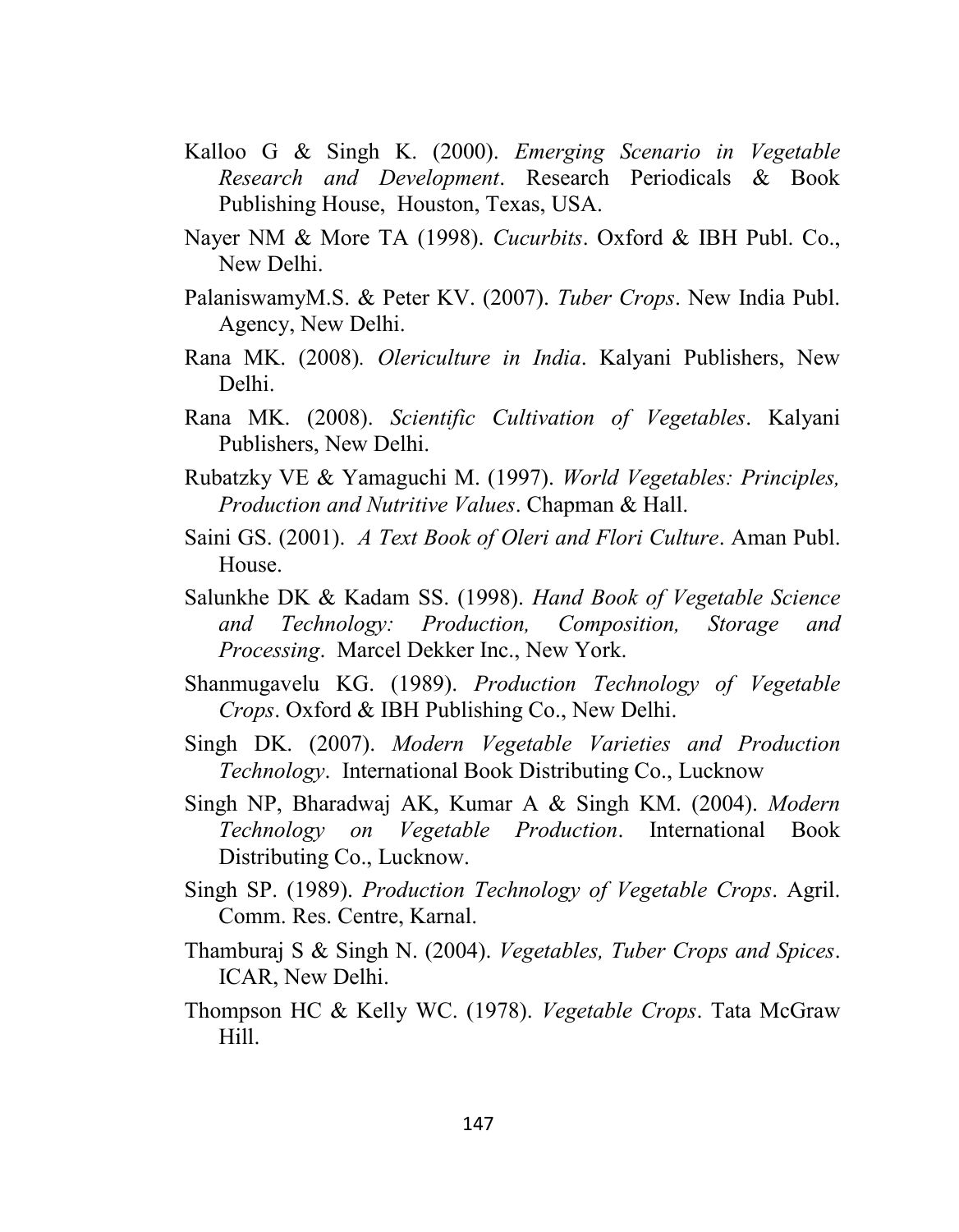## **VSC 503 Breeding of Vegetable Crops 2+1**

## **Theory**

Origin, botany, taxonomy, cytogenetics, genetics, breeding objectives, breeding methods (introduction, selection, hybridization, mutation), varieties and varietal characterization, resistance breeding for biotic and abiotic stress, quality improvement, molecular marker, genomics, marker assisted breeding and QTLs, biotechnology and their use in breeding in vegetable crops-Issue of patenting, PPVFR act.

# **UNIT I**

Potato and tomato

# **UNIT II**

Brinjal, hot pepper, sweet pepper and okra

# **UNIT III**

Peas and beans, amaranth, chenopods and lettuce

# **UNIT IV**

Gourds, melons, pumpkins and squashes

# **UNIT V**

Cabbage, cauliflower, carrot, beetroot, radish, sweet potato and tapioca

# **Practical**

Selection of desirable plants from breeding population, observations and analysis of various qualitative and quantitative traits in germplasm, hybrids and segregating generations; induction of flowering, palanological studies, selfing and crossing techniques in vegetable crops; hybrid seed production of vegetable crops in bulk. Screening techniques for insect-pests, disease and environmental stress resistance in above mentioned crops, demonstration of sib-mating and mixed population; molecular marker techniques to identify useful traits in the vegetable crops and special breeding techniques. Visit to breeding blocks.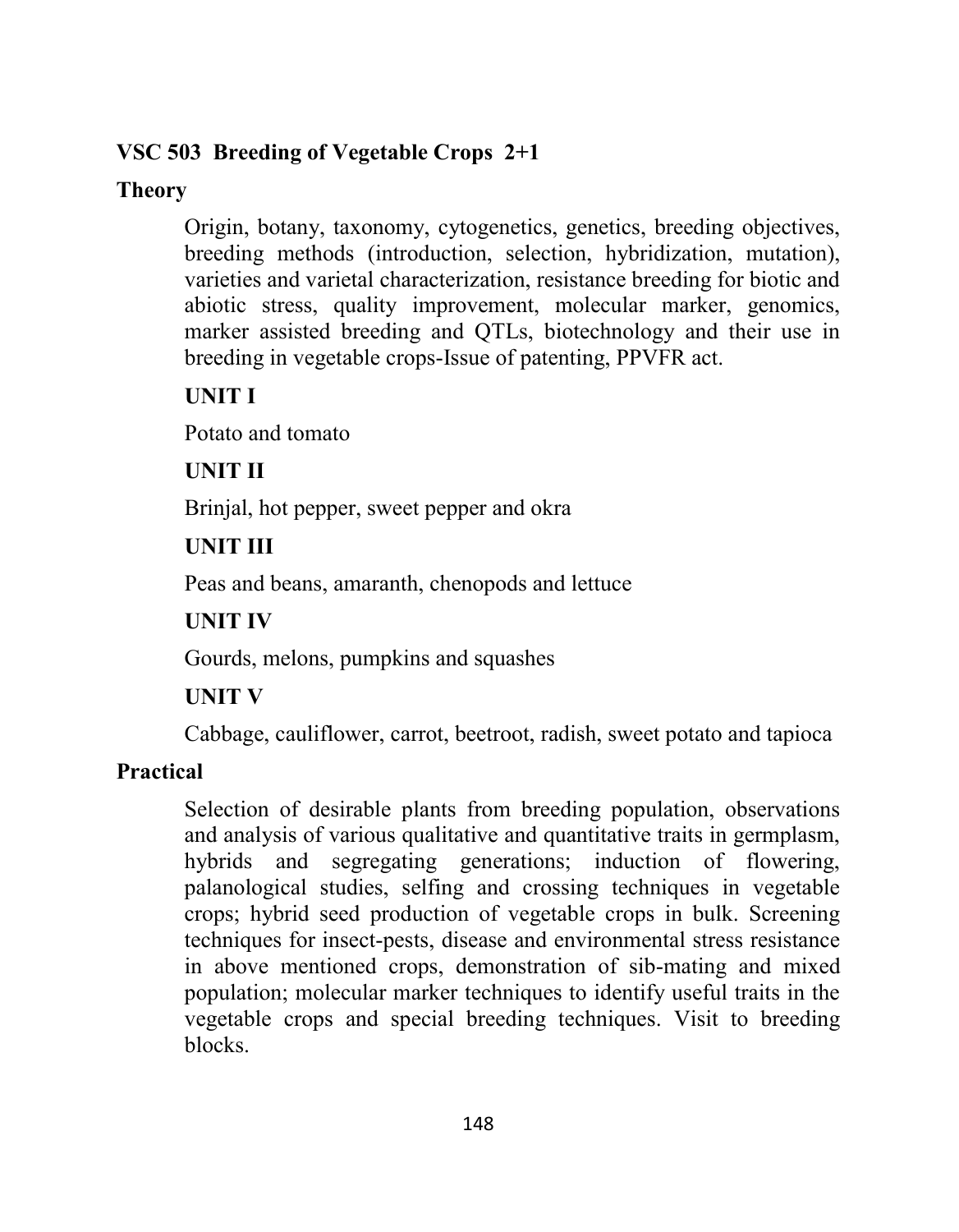#### **Suggested Readings**

- Allard RW (1999). *Principles of Plant Breeding*. John Wiley & Sons, Inc., New York.
- Basset MJ. (1986). *Breeding Vegetable Crops*. AVI Publ.
- Dhillon BS, Tyagi RK, Saxena S. & Randhawa GJ (2005). *Plant Genetic Resources: Horticultural Crops*. Narosa Publishing House, New Delhi.
- Fageria MS, Arya PS & Choudhary AK. (2000). *Vegetable Crops: Breeding and Seed Production*. Vol. I. Kalyani publishers, New Delhi.
- Gardner EJ. (1975). *Principles of Genetics*. John Wiley & Sons Inc., New York.
- Hayes HK, Immer FR & Smith DC. (1955). *Methods of Plant Breeding*. McGraw-Hill Book Co. Inc., New York.
- Hayward MD, Bosemark NO & Romagosa I (1993). *Plant Breeding*-*Principles and Prospects*. Chapman & Hall, New York.
- Kalloo G. (1988). *Vegetable Breeding*. Vols. I-III. CRC Press, Inc. BocaRaton, Florida (USA).
- Kalloo G. (1998). *Vegetable Breeding*. Vols. I-III (Combined Ed.). Panima Educational Book Agency, New Delhi.
- Kumar JC & Dhaliwal MS. (1990). *Techniques of Developing Hybrids in Vegetable Crops*. Agro Botanical Publ.
- Paroda RS & Kalloo G. (1995). *Vegetable Research with Special Reference to Hybrid Technology in Asia-Pacific Regio*n. FAO.
- Peter KV & Pradeep Kumar T. (2008). *Genetics and Breeding of Vegetables.* Revised, ICAR., New Delhi.
- Rai N & Rai M. (2006). *Heterosis Breeding in Vegetable Crops*. New India Publ. Agency, New Delhi.
- Ram HH. (1998). *Vegetable Breeding: Principles and Practices*. Kalyani Publishers, New Delhi.
- Simmonds NW. (1978). *Principles of Crop Improvement*. Longman, London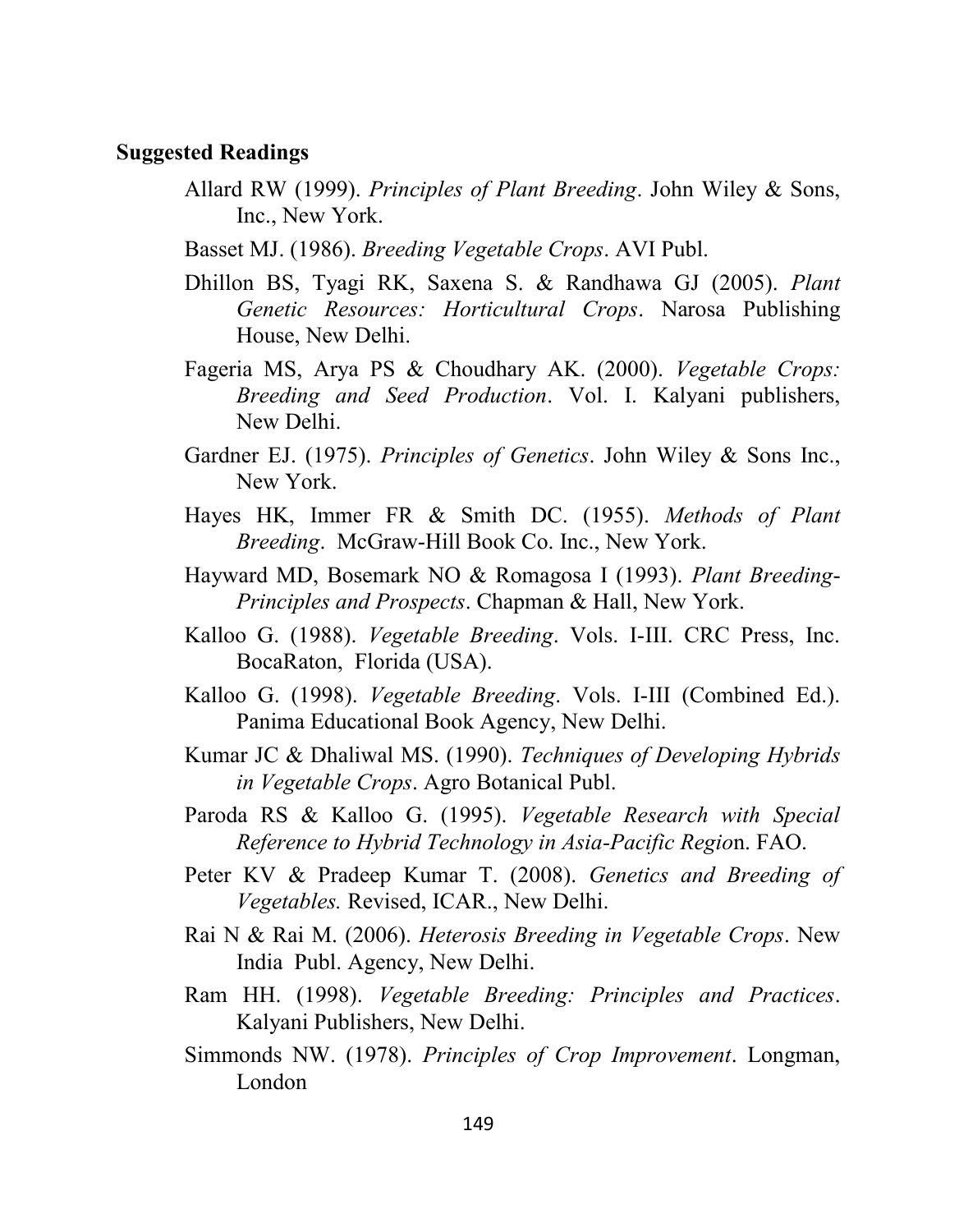Singh BD. (1990). *Plant Breeding*. Kalyani Publishers, New Delhi.

Singh PK, Dasgupta SK & Tripathi SK. (2004). *Hybrid Vegetable Development*. International Book Distributing Co. Lucknow

## **VSC 504 Growth and Development of Vegetable Crops 2+1**

## **Theory**

# **UNIT I**

Cellular structures and their functions; definition of growth and development, growth analysis and its importance in vegetable production.

# **UNIT II**

Physiology of dormancy and germination of vegetable seeds, tubers and bulbs; Role of auxins, gibberellins, cytokinins and abscissic acid; Application of synthetic hormones, plant growth retardants and inhibitors for various purposes in vegetable crops; Role and mode of action of morphactins, antitranspirants, anti-auxin, ripening retardant and plant stimulants in vegetable crop production.

# **UNIT III**

Role of light, temperature and photoperiod on growth, development of underground parts, flowering and sex expression in vegetable crops; apical dominance.

# **UNIT IV**

Physiology of fruit set, fruit development, fruit growth, flower and fruit drop; parthenocarpy in vegetable crops; phototropism, ethylene inhibitors, senescence and abscission; fruit ripening and physiological changes associated with ripening.

Swarup V. (1976). *Breeding Procedure for Cross-pollinated Vegetable Crops*. ICAR, New Delhi.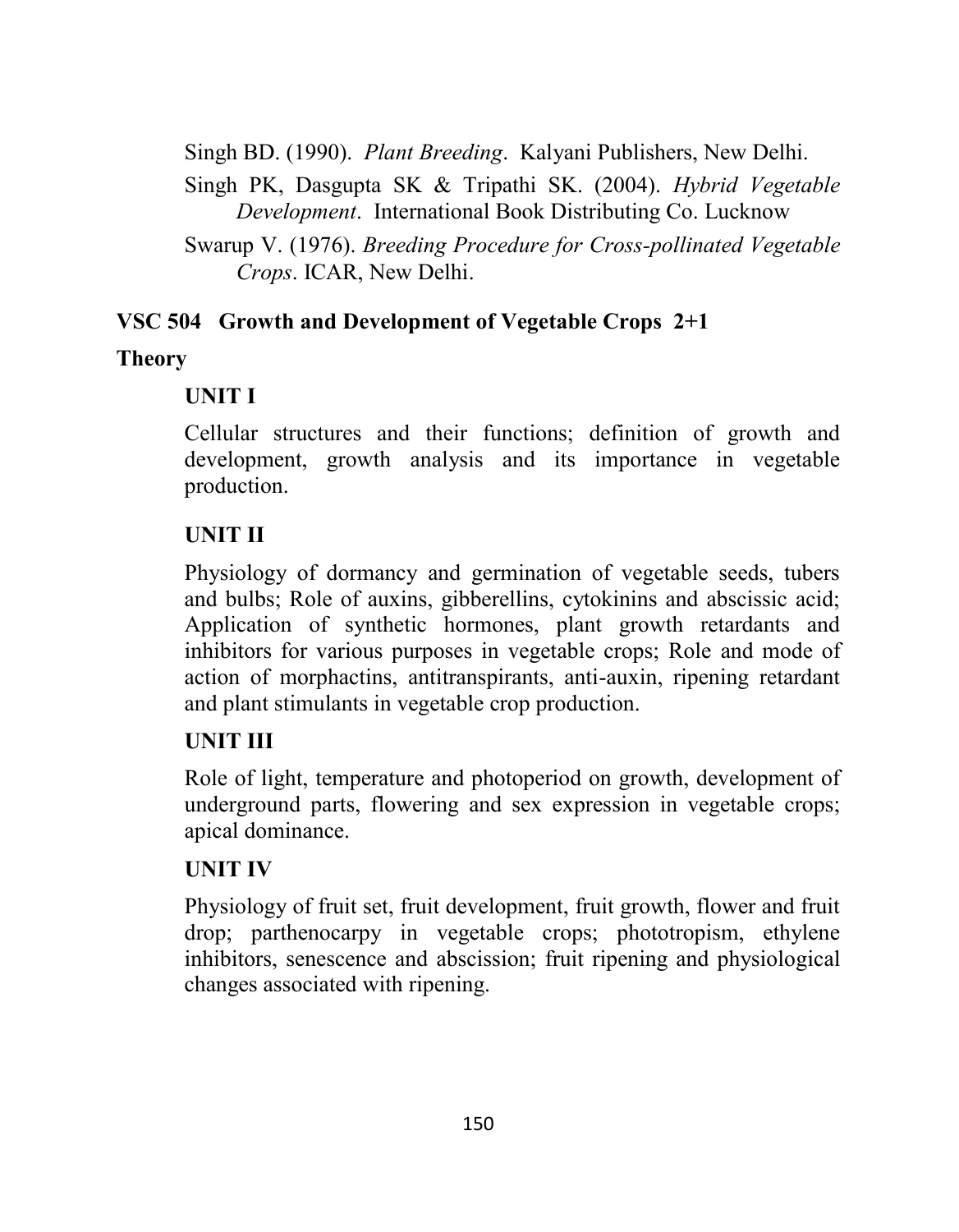#### **UNIT V**

Plant growth regulators in relation to vegetable production; morphogenesis and tissue culture techniques in vegetable crops.

#### **Practical**

Preparation of solutions of plant growth substances and their application; experiments in breaking and induction of dormancy by chemicals; induction of parthenocarpy and fruit ripening; application of plant growth substances for improving flower initiation, changing sex expression in cucurbits and checking flower and fruit drops and improving fruit set in solanaceous vegetables; growth analysis techniques in vegetable crops.

#### **Suggested Readings**

Bleasdale JKA. (1984). *Plant Physiology in Relation to Horticulture*. 2<sup>nd</sup> Ed. MacMillan.

Gupta US. (1978). *Crop Physiology*. Oxford & IBH.

Krishnamoorti HN. (1981). *Application Plant Growth Substances and Their Uses in Agriculture*. Tata-McGraw Hill.

- Peter KV. (2008). *Basics of Horticulture*. New India Publ. Agency, New Delhi.
- Saini RS, Sharma KD, Dhankhar OP & Kaushik RA. (2001). *Laboratory Manual of Analytical Techniques in Horticulture*. Agrobios.

Wien HC. (1997). *The Physiology of Vegetable Crops*. CABI.

#### **VSC 505 Seed Production Technology of Vegetable Crops 2+1**

#### **Theory**

#### **UNIT I**

Definition of seed and its quality, new seed policies; DUS test, scope of vegetable seed industry in India.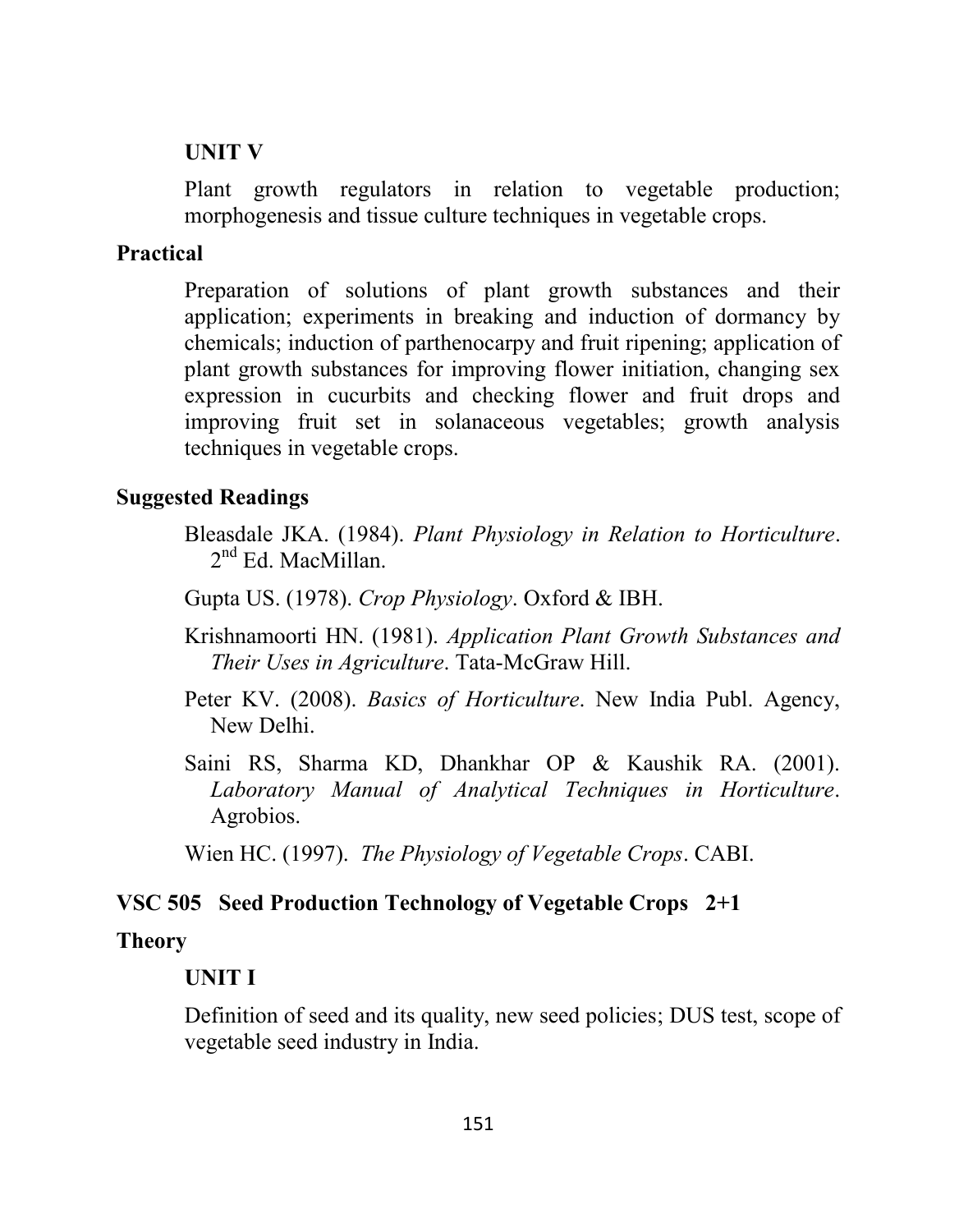## **UNIT II**

Genetical and agronomical principles of seed production; methods of seed production; use of growth regulators and chemicals in vegetable seed production; floral biology, pollination, breeding behavior, seed development and maturation; methods of hybrid seed production.

## **UNIT III**

Categories of seed; maintenance of nucleus, foundation and certified seed; seed certification, seed standards; seed act and law enforcement, plant quarantine and quality control.

## **UNIT VI**

Physiological maturity, seed harvesting, extraction, curing, drying, grading, seed processing, seed coating and pelleting, packaging (containers/packets), storage and cryopreservation of seeds, synthetic seed technology.

## **UNIT V**

Agro-techniques for seed production in solanaceous vegetables, cucurbits, leguminous vegetables, cole crops, bulb crops, leafy vegetables, okra, vegetatively propagated vegetables.

## **Practical**

Seed sampling, seed testing (genetic purity, seed viability, seedling vigour, physical purity) and seed health testing; testing, releasing and notification procedures of varieties; floral biology; rouging of off-type; methods of hybrid seed production in important vegetable and spice crops;

seed extraction techniques; handling of seed processing and seed testing equipments; seed sampling; testing of vegetable seeds for seed purity, germination, vigour and health; visit to seed processing units, seed testing laboratory and seed production farms.

## **Suggested Readings**

Agrawal PK & Dadlani M. (1992). *Techniques in Seed Science and Technology*. South Asian Publ.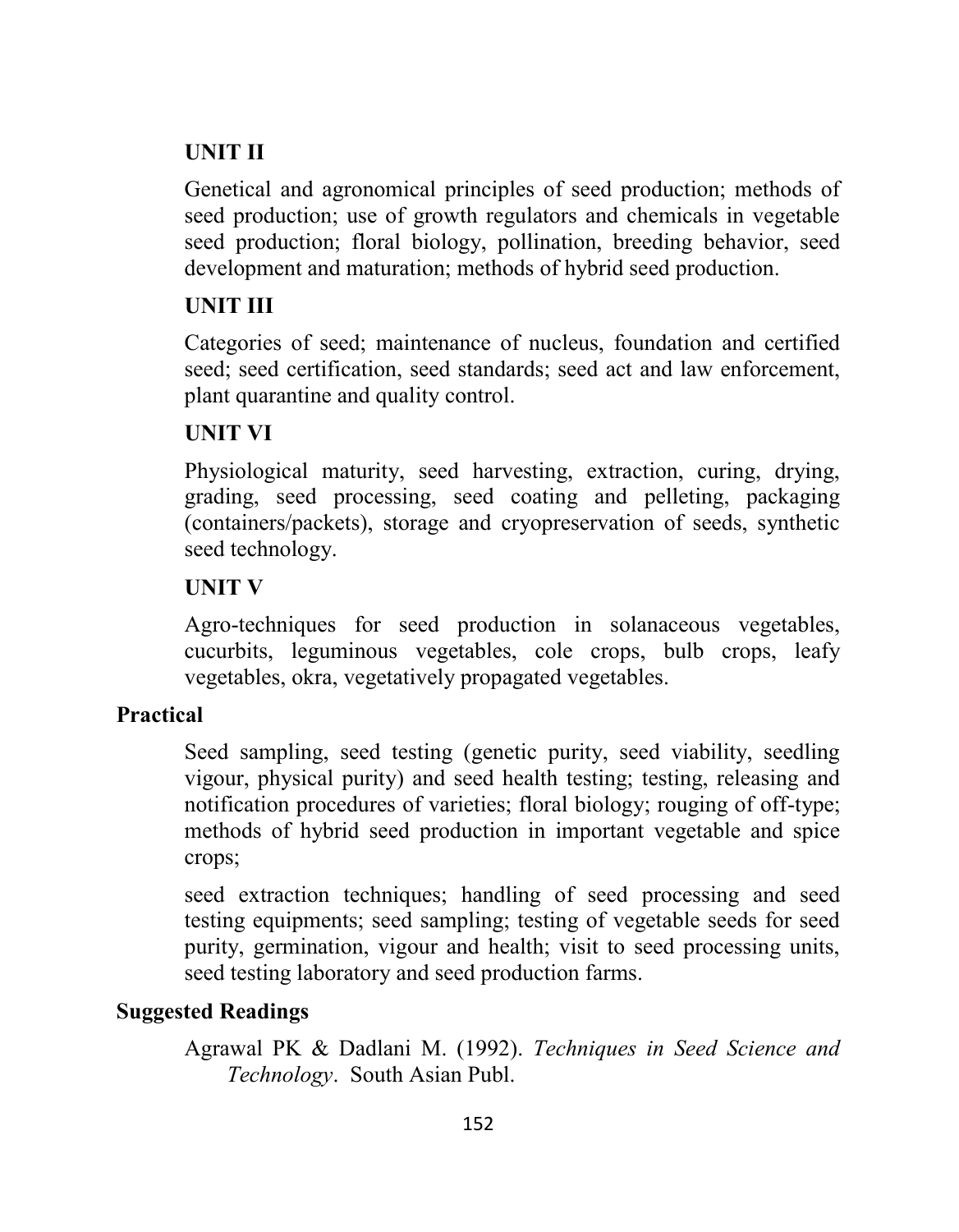Agrawal RL. (1997). *Seed Technology*. Oxford & IBH.

- Bendell PE. (1998). *Seed Science and Technology: Indian Forestry Species*. Allied Publ.
- Fageria MS, Arya PS & Choudhary AK. (2000). *Vegetable Crops: Breeding and Seed Production*. Vol I. Kalyani Publishers, New Delhi.
- George RAT. (1999). *Vegetable Seed Production*. 2 nd Ed. CABI.
- Kumar JC & Dhaliwal MS. (1990). *Techniques of Developing Hybrids in Vegetable Crops*. Agro Botanical Publ.
- More TA, Kale PB & Khule BW. (1996). *Vegetable Seed Production Technology*. Maharashtra State Seed Corp.
- Rajan S & Baby L Markose. (2007). *Propagation of Horticultural Crops*. New India Publ. Agency.
- Singh NP, Singh DK, Singh YK & Kumar V. (2006). *Vegetable Seed Production Technology*. International Book Distributing Co., Lucknow.
- Singh SP. (2001). *Seed Production of Commercial Vegetables*. Agrotech Publ. Academy.

## **VSC 507 Production Technology of Underexploited Vegetable Crops 2+1**

#### **Theory**

Introduction, botany and taxonomy, climatic and soil requirements, commercial varieties/hybrids, sowing/planting times and methods, seed rate and seed treatment, nutritional and irrigation requirements, intercultural operations, weed control, mulching, physiological disorders, harvesting, post harvest management, plant protection measures and seed production of:

## **UNIT I**

Asparagus, Jerusalem artichoke, leek and drumstick

## **UNIT II**

Brussels's sprout, Chinese cabbage, broccoli, kale, Globe artichoke, tannia and curry leaf.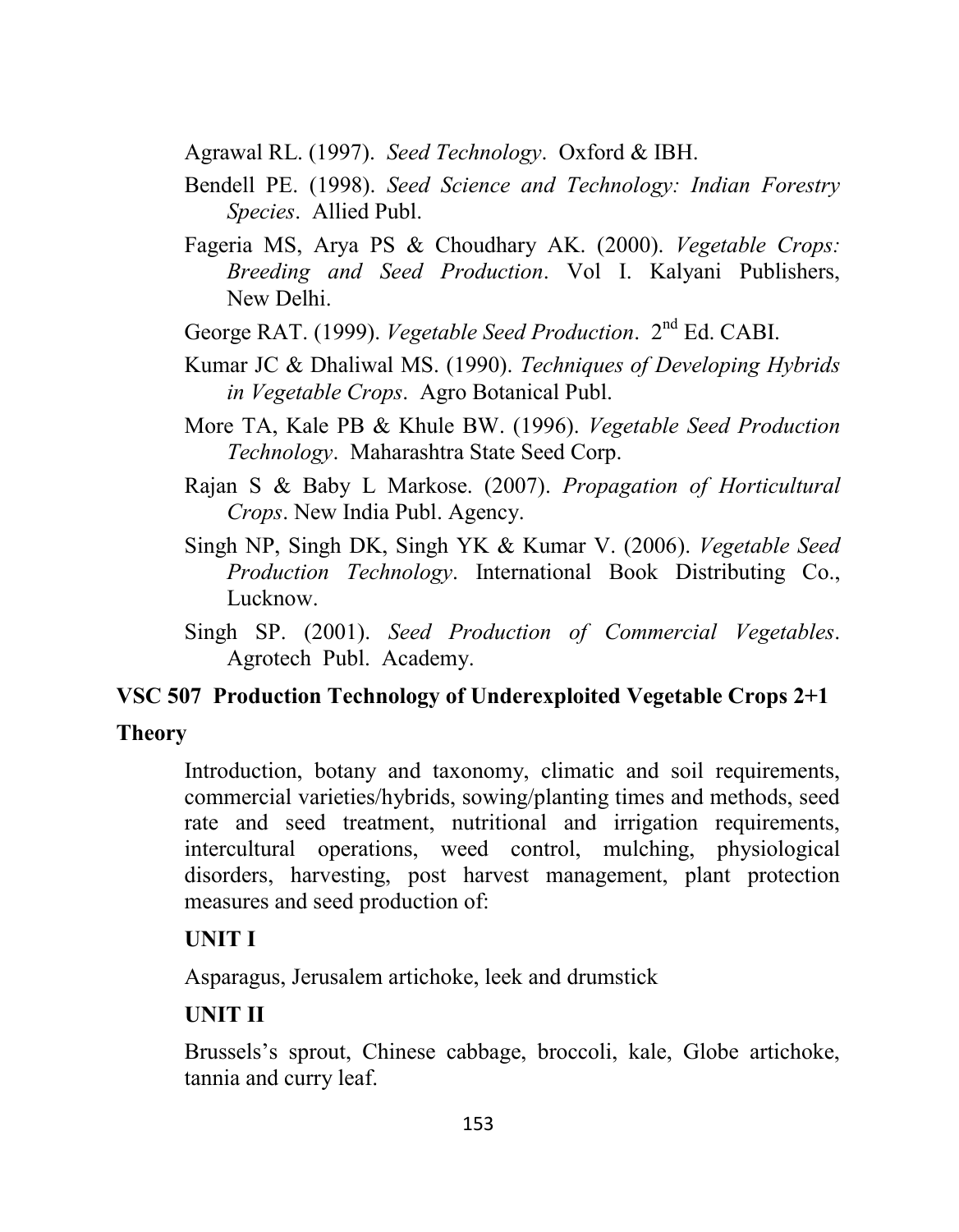## **UNIT III**

Amaranth, celery, parsley, parsnip, lettuce, rhubarb, spinach, basella, bathua (chenopods) and chekurmanis.

## **UNIT IV**

Elephant foot yam, dioscorea (greater yam, lesser yam and white yam), yam bean, lima bean, winged bean, vegetable pigeon pea, jack bean and sword bean.

## **UNIT V**

Sweet gourd, spine gourd, pointed gourd, oriental pickling melon, little gourd (kundru), arrowroot and chinese potato.

## **Practical**

Identification of seeds; botanical description of plants; layout and planting; cultural practices; short-term experiments of under exploited vegetables.

## **Suggested Readings**

- Bhat KL. (2001). *Minor Vegetables - Untapped Potential*. Kalyani Publishers, New Delhi.
- Indira P & Peter KV. (1984). *Unexploited Tropical Vegetables*. Kerala Agricultural University, Kerala.
- Peter KV. (2007-08). *Underutilized and Underexploited Horticultural Crops*. Vols. I-IV. New India Publ. Agency, New Delhi.
- Rubatzky VE & Yamaguchi M. (1997). *World Vegetables: Principles, Production and Nutritive Values*. Chapman & Hall
- Srivastava U, Mahajan RK, Gangopadyay KK, Singh M & Dhillon BS. (2001). *Minimal Descriptors of Agri-Horticultural Crops*. Part-II: *Vegetable Crops*. NBPGR, New Delhi.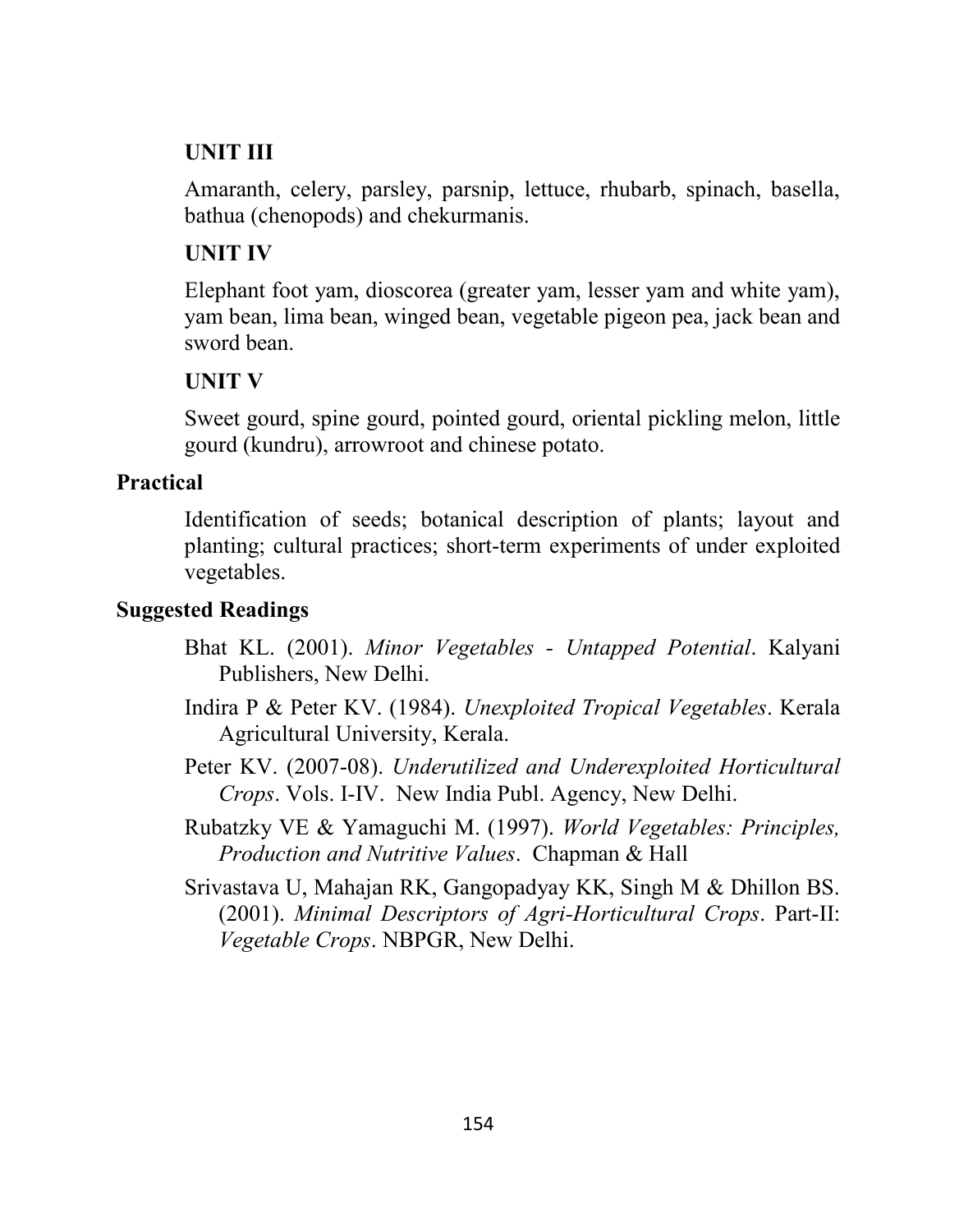## **VSC 508 Organic Vegetable Production Technology 1+1**

#### **Theor**

# **UNIT I**

Importance, principles, perspective, concept and component of organic production of vegetable crops.

# **UNIT II**

Organic production of vegetables crops, *viz*., solanaceous crops, cucurbits, cole crops, root and tuber crops.

# **UNIT III**

Managing soil fertility, pests and diseases and weed problems in organic farming system; crop rotation in organic horticulture; processing and quality control for organic foods.

# **UNIT IV**

Methods for enhancing soil fertility, mulching, raising green manure crops. Indigenous methods of compost, Panchagavya, Biodynamics, preparation etc Pest and disease management in organic farming; ITK's in organic farming. Role of botanicals and bio-control agents.

# **UNIT V**

GAP and GMP- Certification of organic products; organic production and export -opportunity and challenges.

# **Practical**

Method of preparation of compost, vermicomposting, biofertilizers, soil solarization, bio pesticides in horticulture, green manuring, mycorrhizae and organic crop production, waster management, organic soil amendment for root disease, weed management in organic horticulture. Visit to organic fields and marketing centers.

# **Suggested Readings**

Dahama AK. (2005). *Organic Farming for Sustainable Agriculture*. 2<sup>nd</sup> Ed. Agrobios, Jodhpur.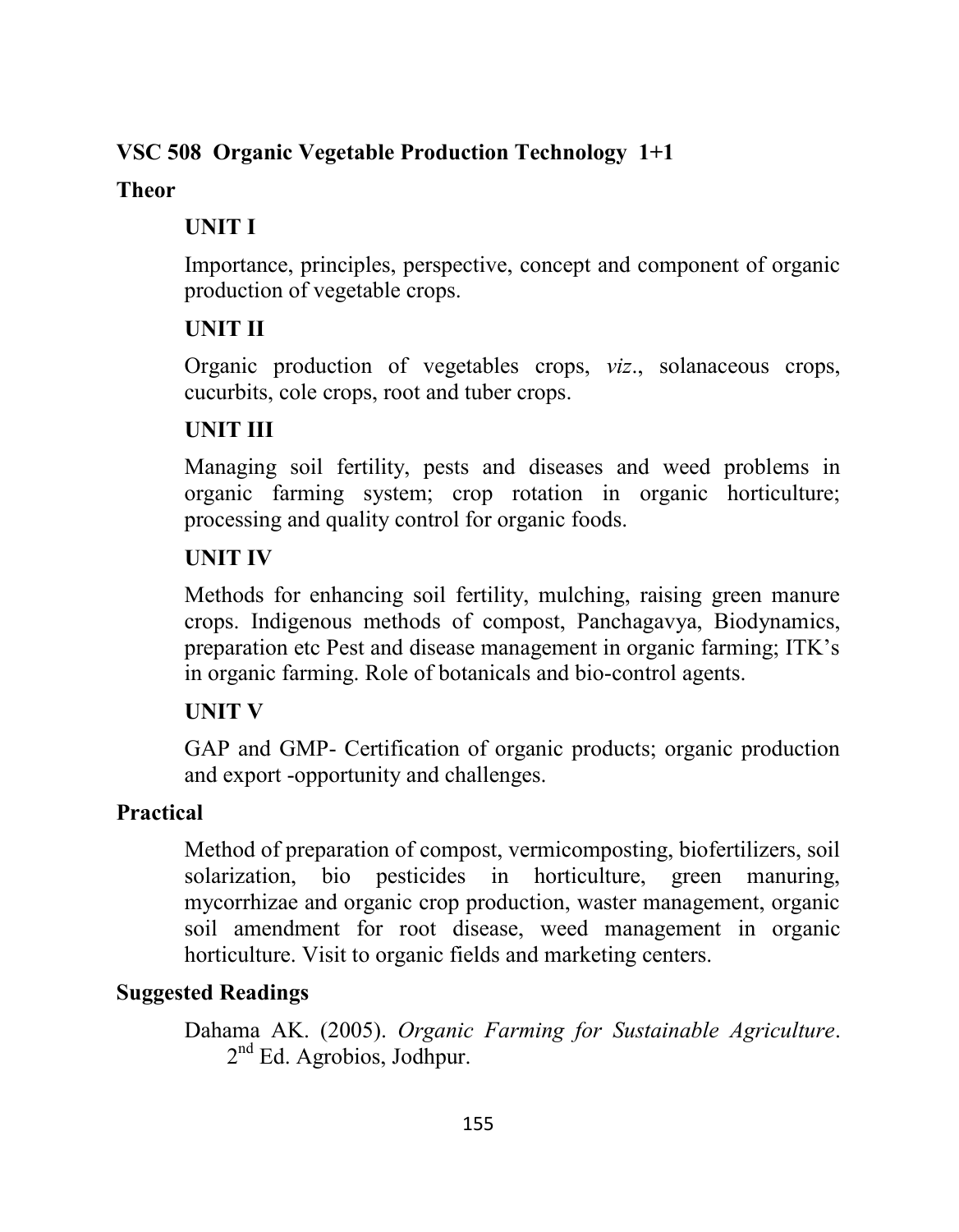- Gehlot G. (2005). *Organic Farming; Standards, Accreditation Certification and Inspection*. Agrobios, Jodhpur.
- Palaniappan SP & Annadorai K. (2003). *Organic Farming, Theory and Practice*. Scientific Publisher, Jodhpur.
- Pradeep Kumar T, Suma B, Jyothibhaskar & Satheesan KN. (2008). *Management of Horticultural Crops*. New India Publ. Agency, New Delhi.
- Shivashankar K. (1997). *Food Security in Harmony with Nature*. 3rd IFOAMASIA, Scientific Conf.. 1- 4 December, 1997, UAS, Bangalore.
- Singh HP and Thomas GV (2010). Organic Horticulture- Principles, Practices & Technologies. Westville Publishing House, New Delhi.

#### **Note : For minor courses please refer the concerned department's courses outline.**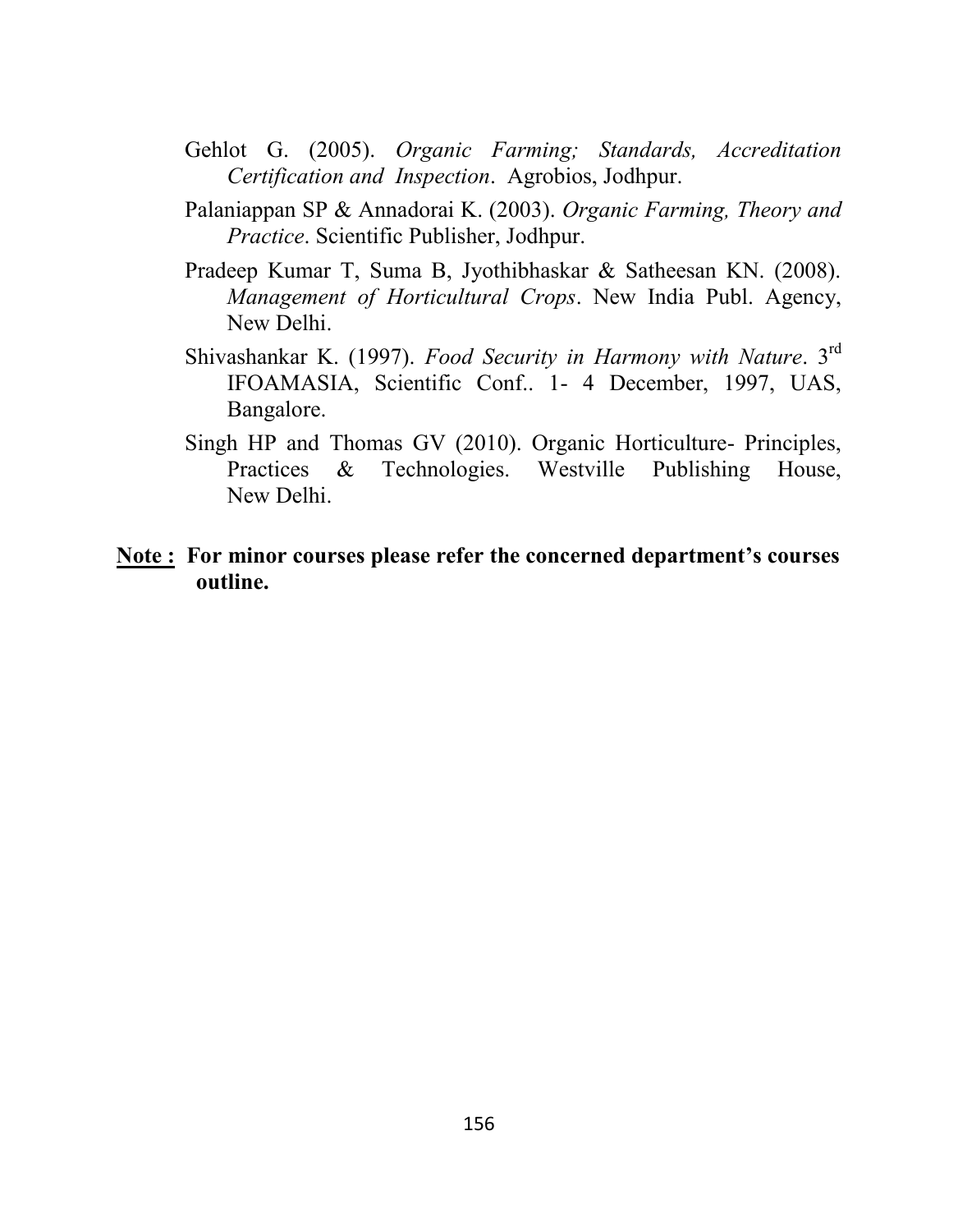# **Horticulture (Plantation, Spices, Medicinal and Aromatic Crops) (For CoH, Mandsaur)**

# **I st Semester**

| S.<br>No.            | Course<br>No.                | <b>Title</b>                                               | <b>Credit</b> |
|----------------------|------------------------------|------------------------------------------------------------|---------------|
|                      | <b>Major Courses</b>         |                                                            |               |
| 1                    | <b>PSMA 501</b>              | Production of Plantation Crops                             | $2+1$         |
| $\overline{2}$       | <b>PSMA 502</b>              | Production Technology of Spice Crops                       | $2 + 1$       |
| 3                    | <b>PSMA 503</b>              | Production Technology of Medicinal and<br>Aromatic Crops   | $2 + 1$       |
| $\overline{4}$       | <b>PSMA 504</b>              | Breeding of Plantation Crops and Spices                    | $2 + 1$       |
| <b>Minor Courses</b> |                              |                                                            |               |
| 1                    | <b>VSC 501</b>               | Production Technology of Cool Season<br>Vegetable Crops    | $2+1$         |
| $\overline{2}$       | <b>VSC 504</b>               | Growth and Development of Vegetable<br>Crops               | $2+1$         |
|                      | <b>Supporting Courses</b>    |                                                            |               |
| 1                    | <b>STAT 511</b>              | <b>Statistical Method for Applied Science</b>              | $3+1$         |
|                      | <b>Non Credit Courses</b>    |                                                            |               |
| 1                    | <b>PGS 501</b>               | Library and Information Services                           | $0+1$         |
| $\overline{2}$       | <b>PGS 502</b>               | <b>Technical Writing and Communication Skills</b>          | $0+1$         |
| 3                    | <b>PGS 503</b><br>(e-course) | Intellectual Property and its Management in<br>Agriculture | $1+0$         |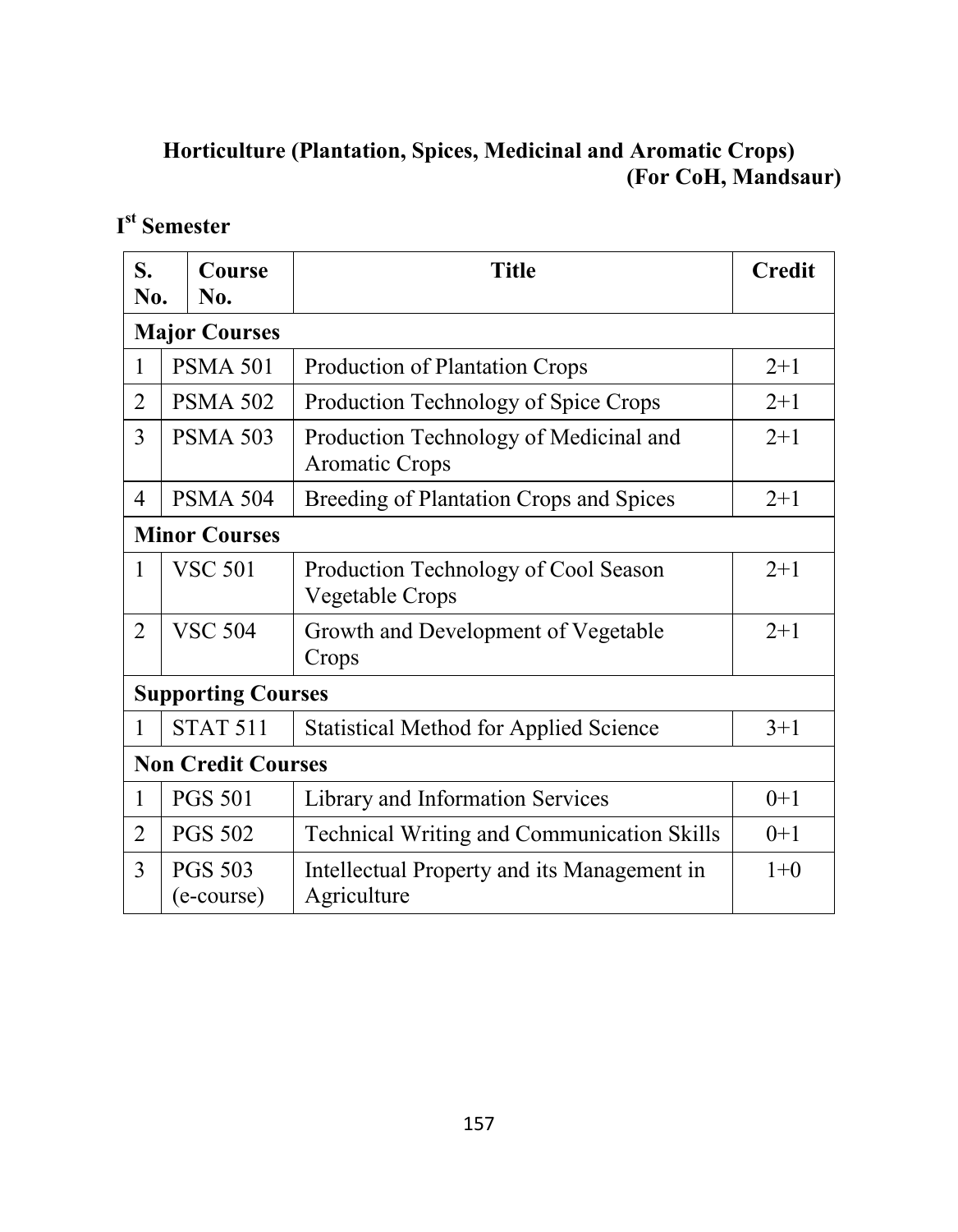# **II semester**

| <b>Major Courses</b> |                                                                         |       |  |
|----------------------|-------------------------------------------------------------------------|-------|--|
| <b>PSMA 505</b>      | Breeding of Medicinal and Aromatic Crops                                | $2+1$ |  |
| <b>PSMA 506</b>      | Processing of Plantation Crops, Spices,<br>Medicinal and Aromatic Crops | $2+1$ |  |
| <b>PSMA 507</b>      | Organic Spice and Plantation Crop<br>Production Technology              | $2+1$ |  |

|                             | <b>Minor Courses</b>      |                                                                            |         |  |
|-----------------------------|---------------------------|----------------------------------------------------------------------------|---------|--|
|                             | <b>VSC 505</b>            | Seed Production Technology of Vegetable<br>Crops                           | $2+1$   |  |
| 2                           | <b>VSC 508</b>            | <b>Organic Vegetable Production Technology</b>                             | $1+1$   |  |
|                             | <b>Supporting Courses</b> |                                                                            |         |  |
|                             | <b>STAT 512</b>           | <b>Experimental Designs</b>                                                | $2+1$   |  |
|                             | <b>Non credit Courses</b> |                                                                            |         |  |
|                             | <b>PGS 504</b>            | Basic Concepts in Laboratory Techniques                                    | $0+1$   |  |
| $\mathcal{D}_{\mathcal{L}}$ | <b>PGS 505</b>            | Agricultural Research, Research Ethics<br>and Rural Development Programmes | $1+0$   |  |
| 3                           | <b>PGS 506</b>            | Disaster Management                                                        | $1 + 0$ |  |

# **IIIrd Semester**

| <b>PSMA 591</b> | Master Seminar  | 0+1    |
|-----------------|-----------------|--------|
| <b>PSMA 599</b> | Master Research | $0+10$ |

# **IVth Semester**

|  | <b>PSMA 599</b> | Master Research |  |
|--|-----------------|-----------------|--|
|--|-----------------|-----------------|--|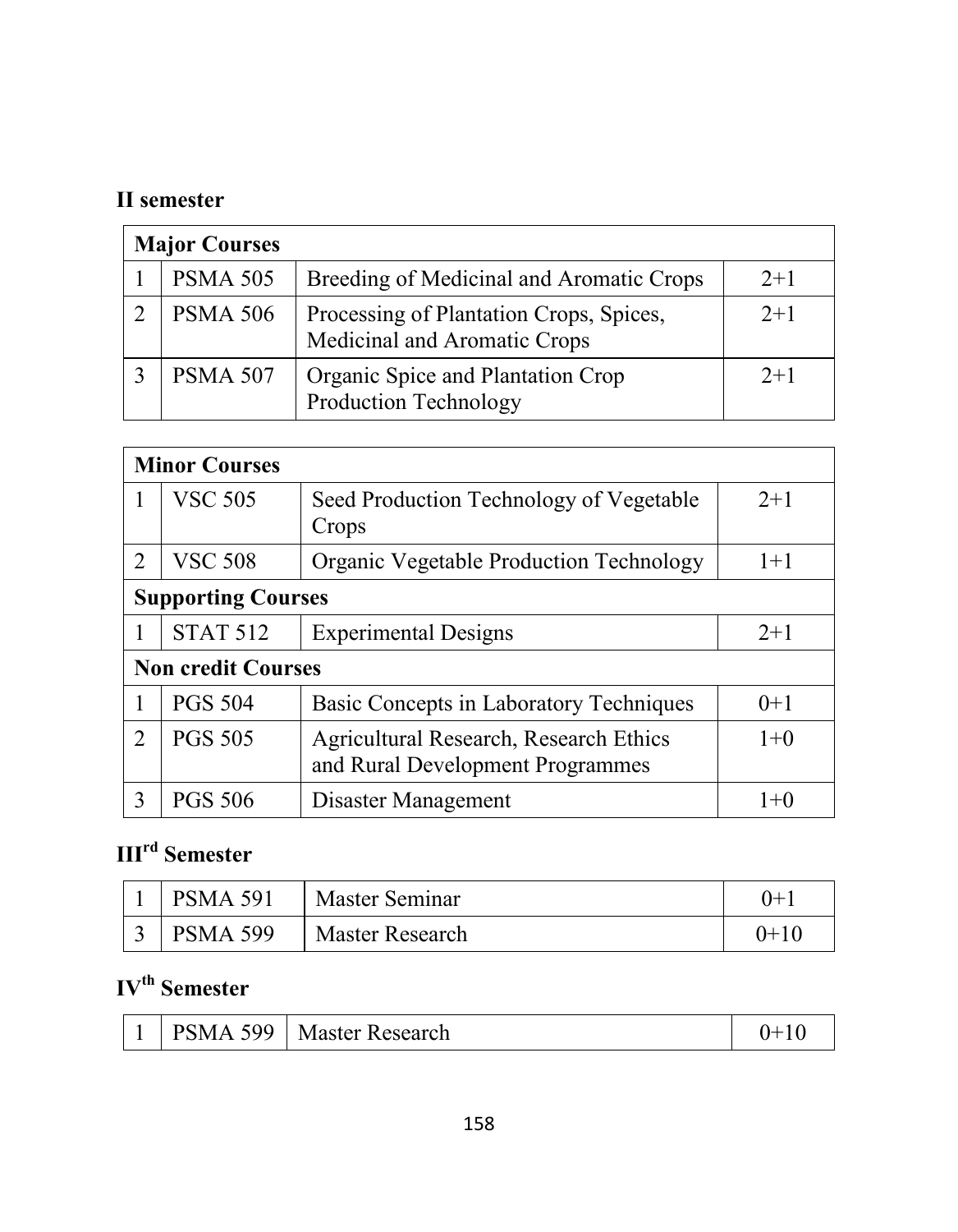#### **PSMA 501 Production of Plantation Crops 2+1**

#### **Objective**

To impart basic knowledge about the importance and production technology of plantation crops grown in India.

#### **Theory**

Role of plantation crops in national economy, export potential, IPR issues, clean development mechanism, classification and varietal wealth. Plant multiplication including *in vitro* multiplication, systems of cultivation, multitier cropping, photosynthetic efficiencies of crops at different tiers, rainfall, humidity, temperature, light and soil pH on crop growth and productivity, high density planting, nutritional requirements, physiological disorders, role of growth regulators and macro and micro nutrients, water requirements, fertigation, moisture conservation, shade regulation, weed management, training and pruning, crop regulation, maturity indices, harvesting. Cost benefit analysis, organic farming, management of drought, precision farming.

#### **Crops**

**UNIT I:** Coffee and tea

**UNIT II:** Cashew and cocoa

**UNIT III:** Rubber, palmyrah and oil palm

**UNIT IV:** Coconut and arecanut

**UNIT V:** Wattle and betel vine

## **Practical**

Description of botanical and varietal features, selection of mother palms and seedlings in coconut and arecanut, soil test crop response studies and manuring practices, pruning and training, maturity standards, harvesting, Project preparation for establishing plantations, Visit to plantations.

#### **Suggested Readings**

Anonymous, 1985. *Rubber and its Cultivation*. The Rubber Board of India.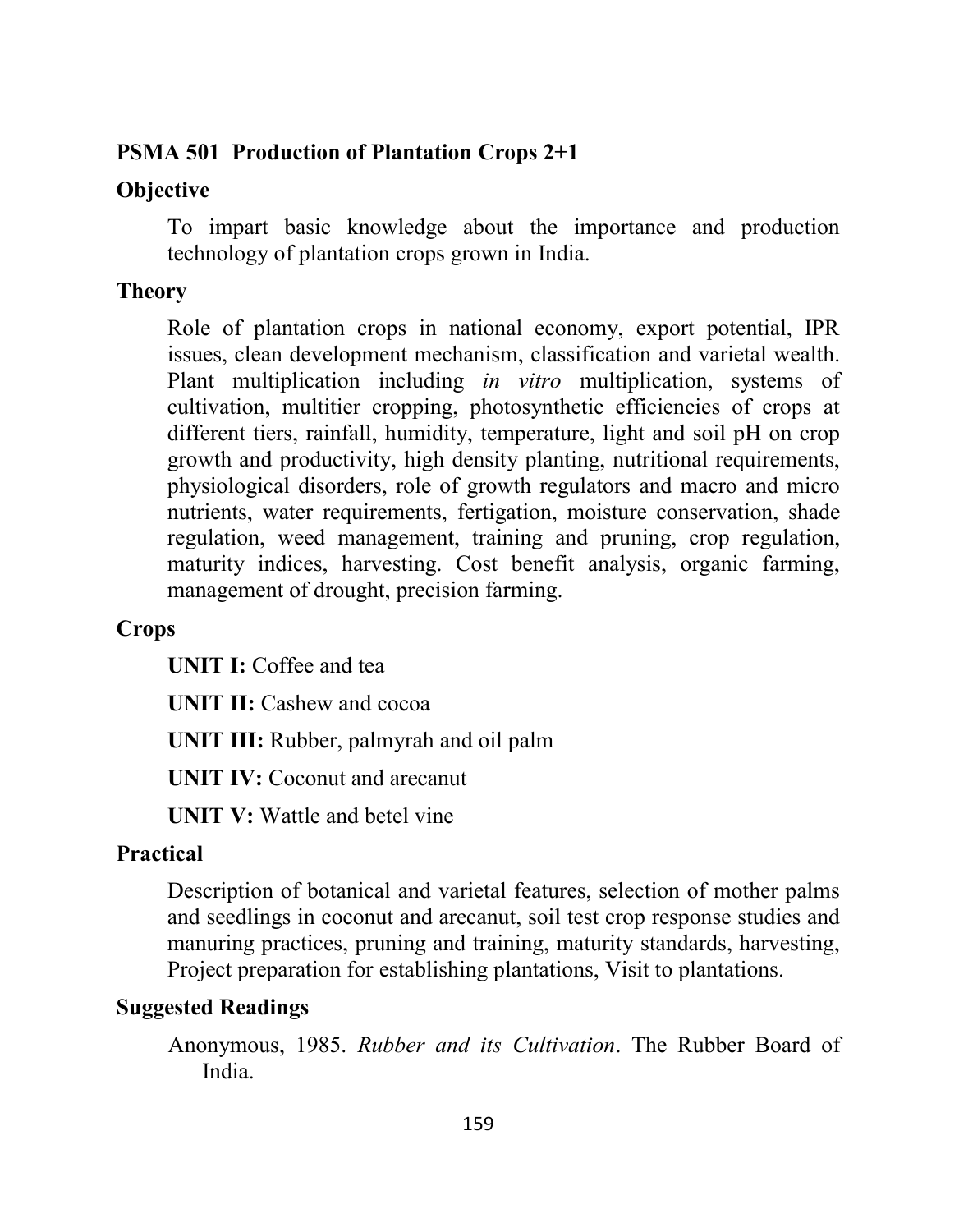Chopra VL & Peter KV. 2005. *Handbook of Industrial Crops*. Panima.

- Harler CR. 1963. *The Culture and Marketing of Tea*. Oxford Univ. Press.
- Kurian A & Peter KV. 2007. *Commercial Crops Technology*. New India Publ. Agency.
- Nair MK, Bhaskara Rao EVV, Nambiar KKN & Nambiar MC. 1979. *Cashew*. CPCRI, Kasaragod.
- Peter KV. 2002. *Plantation Crops*. National Book Trust.
- Pradeep Kumar T, Suma B, Jyothibhaskar & Satheesan KN. 2008. *Management of Horticultural Crops*. Part I, II. New India Publ. Agency.
- Rai PS & Vidyachandram B. 1981. *Review of Work Done on Cashew*. UAS, Research Series No.6, Bangalore.
- Ranganathan V. 1979. *Hand Book of Tea Cultivation*. UPASI, Tea Res. Stn. Cinchona.
- Srivastava HC, Vatsaya B & Menon KKG. 1986. *Plantation Crops – Opportunities and Constraints*. Oxford & IBH.

Thampan PK. 1981. *Hand Book of Coconut Palm*. Oxford & IBH.

#### **PSMA 502 Production Technology of Spice Crops 2+1**

#### **Objective**

To impart basic knowledge about the importance and production technology of spices grown in India.

#### **Theory**

Introduction, importance of spice crops-historical accent, present status national and international, future prospects, botany and taxonomy, climatic and soil requirements, commercial varieties/hybrids, site selection, layout, sowing/planting times and methods, seed rate and seed treatment, nutritional and irrigation requirements, intercropping, mixed cropping, intercultural operations, weed control, mulching, physiological disorders, harvesting, post harvest management, plant protection measures and seed planting material and micro-propagation, precision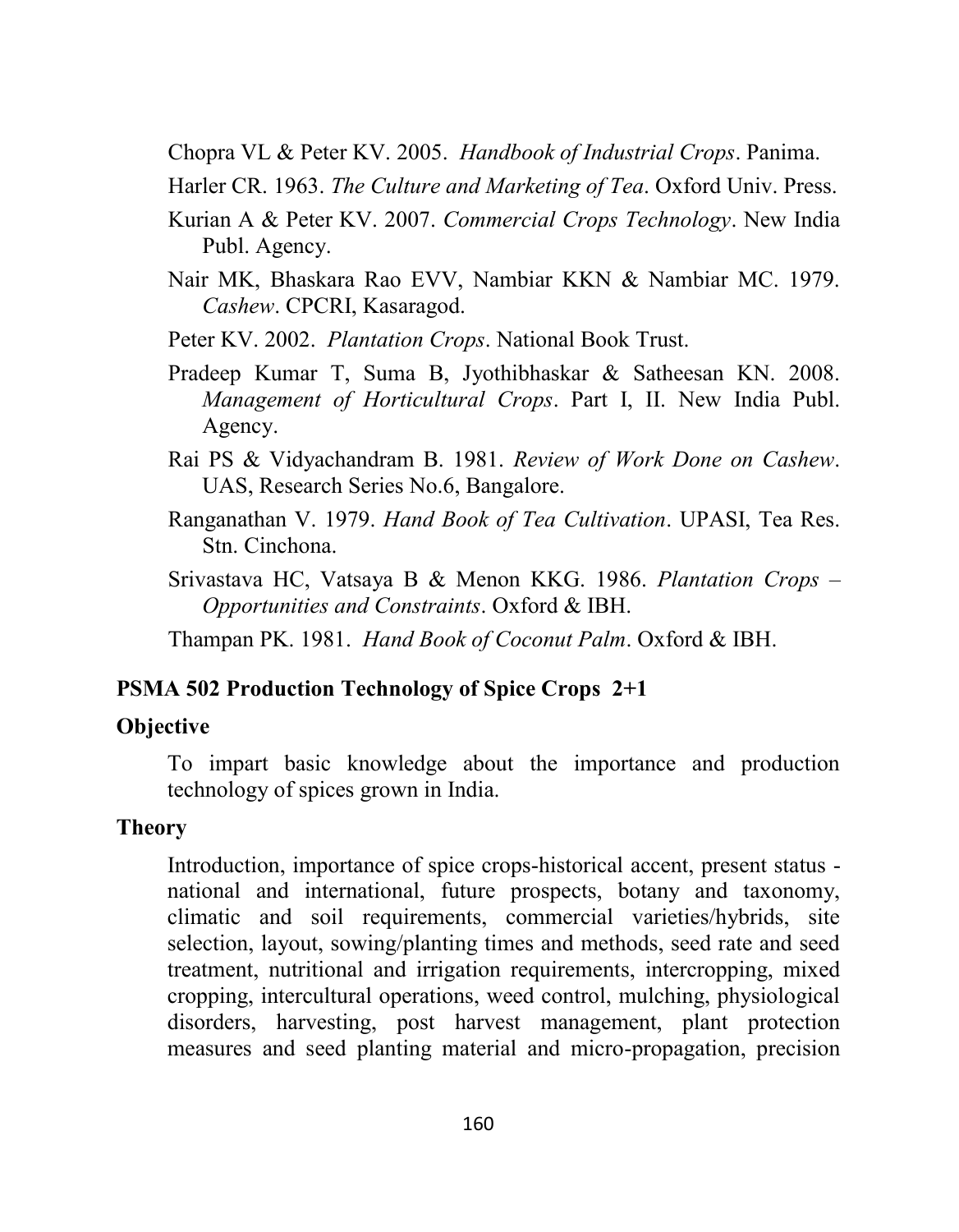farming, organic resource management, organic certification, quality control, pharmaceutical significance and protected cultivation of:

## **UNIT I**

Black pepper, cardamom

## **UNIT II**

Clove, cinnamon and nutmeg, allspice

**UNIT III**

Turmeric, ginger and garlic

#### **UNIT IV**

Coriander, fenugreek, cumin, fennel, ajowain, dill, celery

## **UNIT V**

Tamarind, garcinia and vanilla

## **Practical**

Identification of seeds and plants, botanical description of plant; preparation of herbarium, propagation, nursery raising, field layout and method of planting, cultural practices, harvesting, drying, storage, packaging and processing, value addition; short term experiments on spice crops.

## **Suggested Readings**

Agarwal S, Sastry EVD & Sharma RK. 2001. *Seed Spices: Production, Quality, Export*. Pointer Publ.

Arya PS. 2003. *Spice Crops of India*. Kalyani.

Bhattacharjee SK. 2000. *Hand Book of Aromatic Plants*. Pointer Publ.

Bose TK, Mitra SK, Farooqi SK & Sadhu MK (Eds.). 1999. *Tropical Horticulture*. Vol.I. Naya Prokash.

Chadha KL & Rethinam P. (Eds.). 1993. *Advances in Horticulture*. Vols. IX-X. *Plantation Crops and Spices*. Malhotra Publ. House.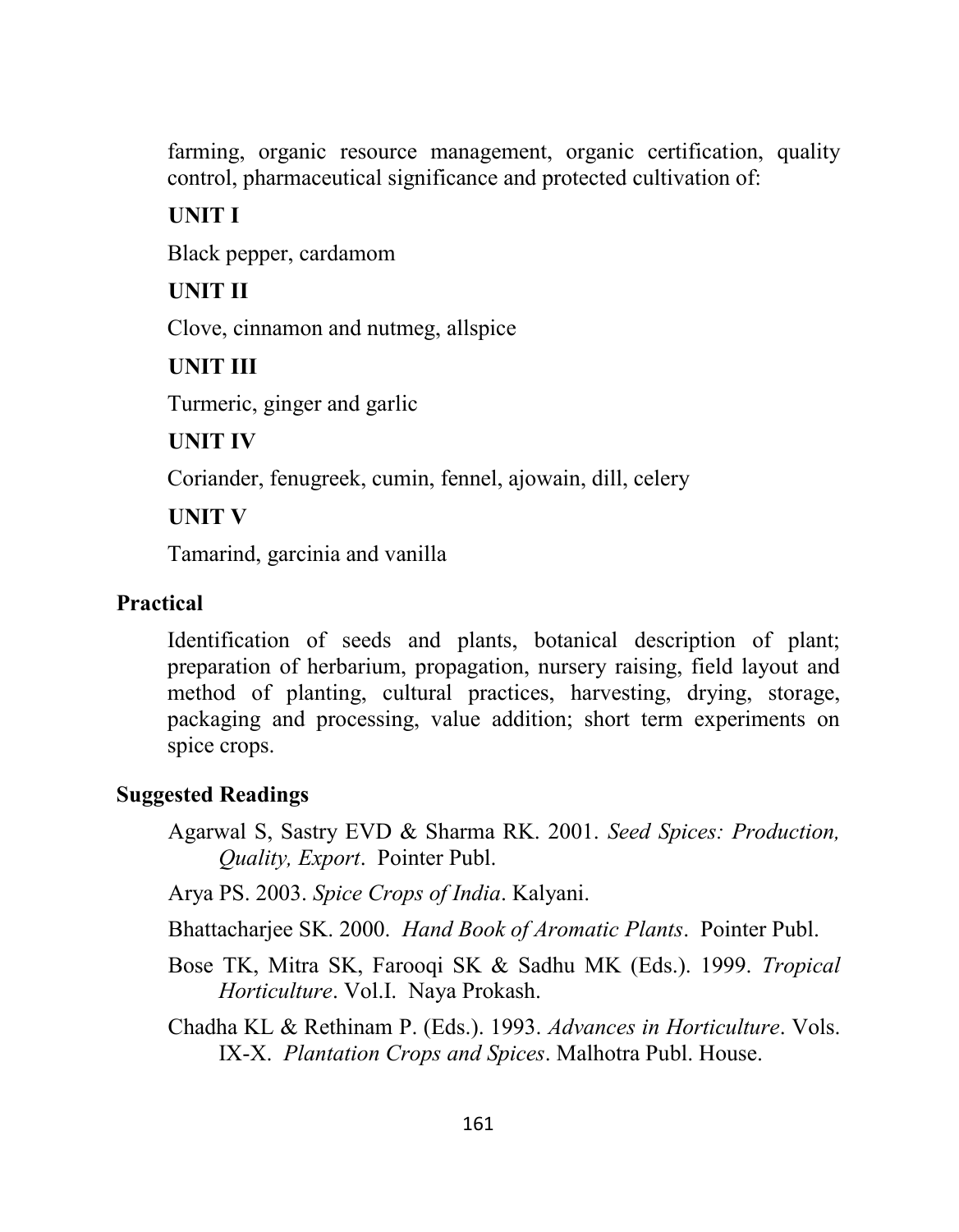- Gupta S. (Ed.). *Hand Book of Spices and Packaging with Formulae*. Engineers India Research Institute, New Delhi.
- Kumar NA, Khader P, Rangaswami & Irulappan I. 2000. *Introduction to Spices, Plantation Crops, Medicinal and Aromatic Plants*. Oxford  $\&$  IBH.
- Nybe EV, Miniraj N & Peter KV. 2007. *Spices*. New India Publ. Agency.
- Parthasarthy VA, Kandiannan V & Srinivasan V. 2008. *Organic Spices*. New India Publ. Agency.
- Peter KV. 2001. *Hand Book of Herbs and Spices*. Vols. I-III. Woodhead Publ. Co. UK and CRC USA
- Pruthi JS. (Ed.). 1998. *Spices and Condiments*. National Book Trust
- Pruthi JS. 2001. *Minor Spices and Condiments- Crop Management and Post Harvest Technology*. ICAR.
- Purseglove JW, Brown EG, Green CL & Robbins SRJ. (Eds.). 1981. *Spices*. Vols. I, II. Longman.
- Shanmugavelu KG, Kumar N & Peter KV. 2002. *Production Technology of Spices and Plantation Crops*. Agrobios.
- Thamburaj S & Singh N. (Eds.). 2004. *Vegetables, Tuber Crops and Spices*. ICAR.
- Tiwari RS & Agarwal A. 2004. *Production Technology of Spices*. International Book Distr. Co.

Varmudy V. 2001. *Marketing of Spices*. Daya Publ. House.

#### **PSMA 503 Production Technology for Medicinal and Aromatic Crops 2+1**

#### **Objective**

To impart comprehensive knowledge about the production technology of medicinal and aromatic crops.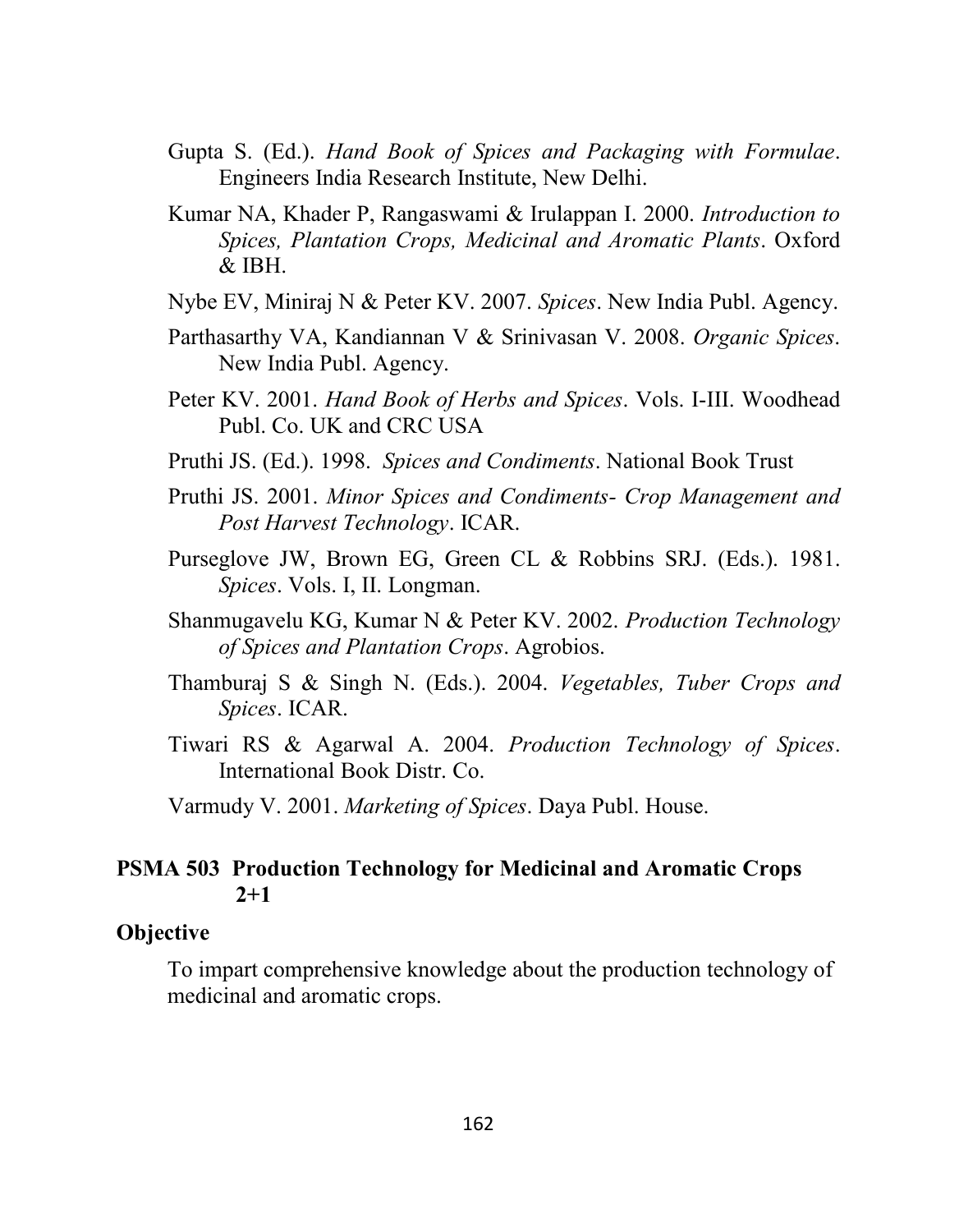# **Theory**

# **UNIT I**

Herbal industry, WTO scenario, Export and import status, Indian system of medicine, Indigenous Traditional Knowledge, IPR issues, Classification of medicinal crops, Systems of cultivation, Organic production, Role of institutions and NGO's in production, GAP in medicinal crop production.

# **UNIT II**

Production technology for Senna, Periwinkle, Coleus, Aswagandha, Glory lily, Sarpagandha, *Dioscorea* sp., *Aloe vera*, *Phyllanthus amarus, Andrographis paniculata.*

# **UNIT III**

Production technology for Medicinal solanum, Isabgol, Poppy, Safed musli, *Stevia rebaudiana, Mucuna pruriens, Ocimum sp.*

# **UNIT IV**

Post harvest handling – Drying, Processing, Grading, Packing and Storage, processing and value addition; GMP and Quality standards in herbal products.

# **UNIT V**

Influence of biotic and abiotic factors on the production of secondary metabolites, Regulations for herbal raw materials, Phytochemical extraction techniques.

# **UNIT VI**

Aromatic industry, WTO scenario, Export and import status, Indian perfumery industry, History, Advancements in perfume industry.

# **UNIT VII**

Production technology for palmarosa, lemongrass, citronella, **v**ettiver, geranium, artemisia, mentha, ocimum, eucalyptus, rosemary, thyme, patchouli, lavender, marjoram, oreganum.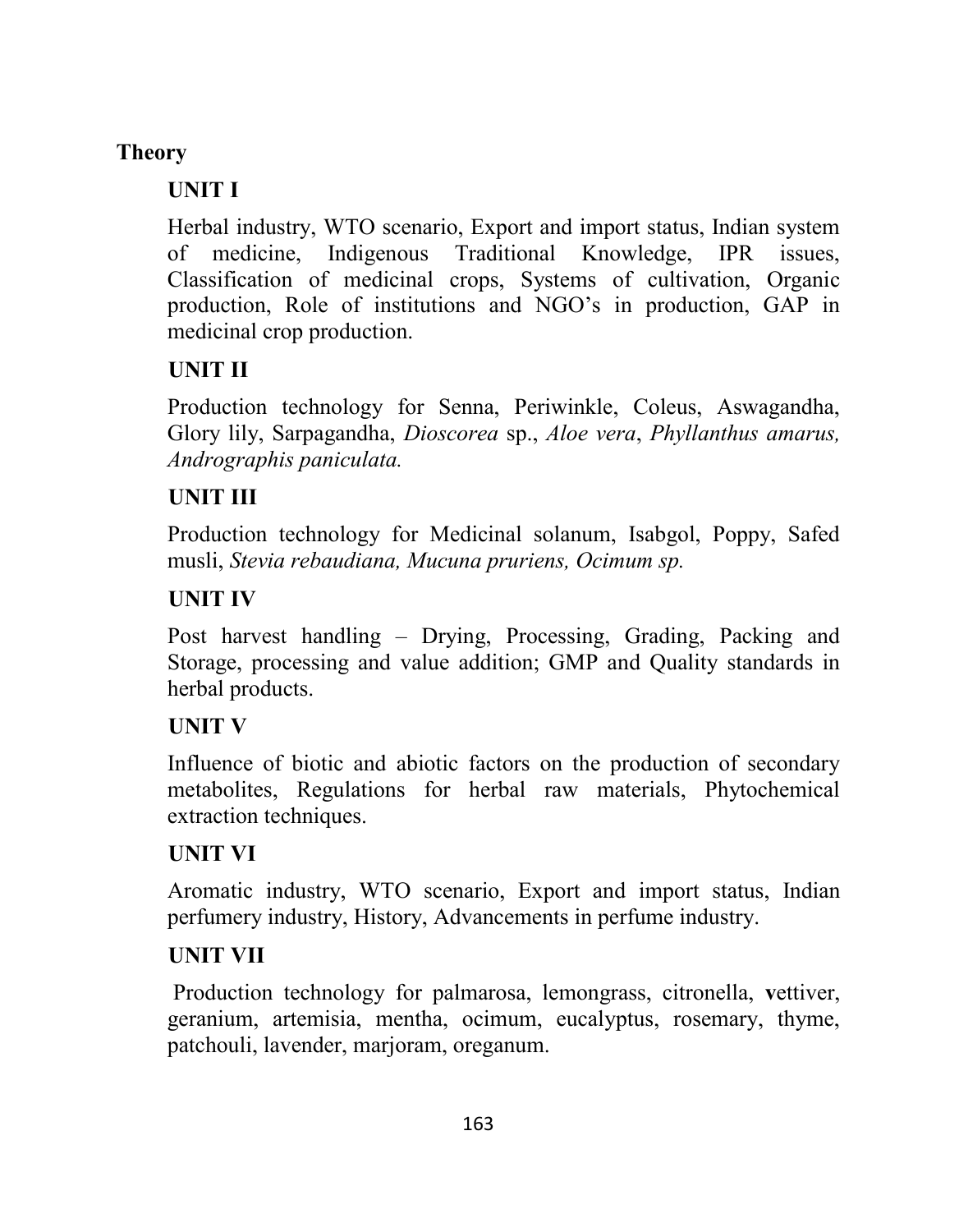#### **UNIT VIII**

Post-harvest handling, Distillation methods, advanced methods, Solvent extraction process, steam distillation, Perfumes from non-traditional plants, Quality analysis, Value addition, Aroma chemicals, quality standards and regulations.

#### **UNIT IX**

Institutional support and international promotion of essential oil and perfumery products.

#### **Practical**

Botanical description, Propagation techniques, Maturity standards, Digital documentation, Extraction of secondary metabolites, Project preparation for commercially important medicinal crops, Visit to medicinal crop fields, Visit to herbal extraction units. Extraction of Essential oils, Project preparation for commercially important Aromatic crops, Visit to distillation and value addition units – Visit to CIMAP.

#### **Suggested Readings**

- Atal CK & Kapur BM. 1982. *Cultivation and Utilization of Aromatic Plants*. RRL, CSIR, Jammu.
- Atal CK & Kapur BM. 1982. *Cultivation and Utilization of Medicinal Plants*. RRL, CSIR, Jammu.
- Farooqi AA & Sriram AH. 2000. *Cultivation Practices for Medicinal and Aromatic Crops*. Orient Longman Publ.
- Farooqi AA, Khan MM & Vasundhara M. 2001. *Production Technology of Medicinal and Aromatic Crops*. Natural Remedies Pvt. Ltd.
- Hota D. 2007. *Bio Active Medicinal Plants*. Gene Tech Books.
- Jain SK. 2000. *Medicinal Plants*. National Book Trust.
- Khan IA & Khanum A. *Role of Bio Technology in Medicinal and Aromatic Plants*. Vol. IX. Vkaaz Publ.
- Kurian A & Asha Sankar M. 2007. *Medicinal Plants.* Horticulture Science Series, New India Publ. Agency.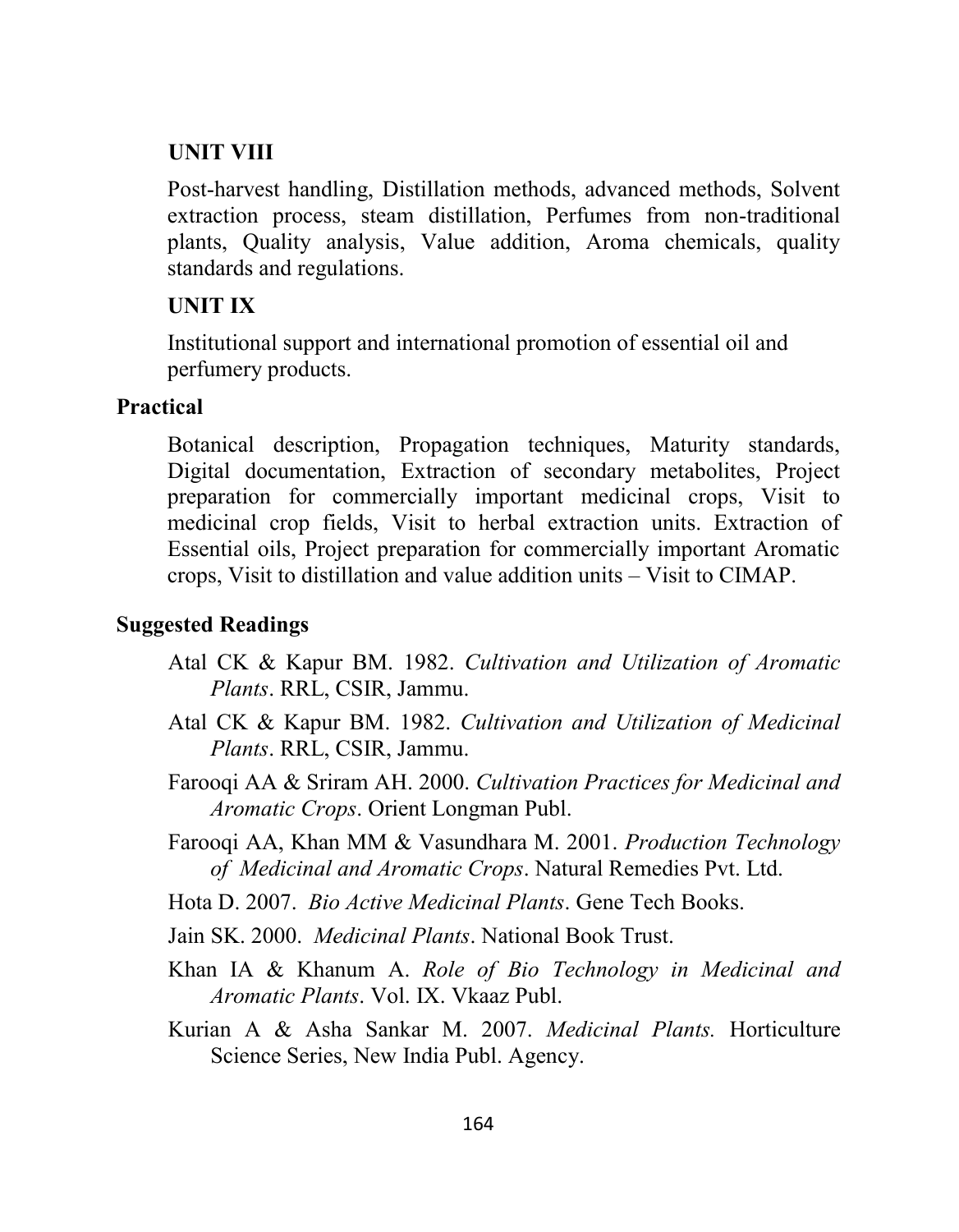- Panda H. 2002. *Medicinal Plants Cultivation and their Uses*. Asia Pacific Business Press.
- Prajapati SS, Paero H, Sharma AK & Kumar T. 2006. *A Hand book of Medicinal Plants*. Agro Bios.
- Ramawat KG & Merillon JM. 2003. *BioTechnology-Secondary Metabolites*. Oxford & IBH.
- Skaria P Baby, Samuel Mathew, Gracy Mathew, Ancy Joseph, Ragina Joseph. 2007. *Aomatic Plants*. New India Publ. Agency.

#### **PSMA 504 Breeding of Plantation Crops and Spices 2+1**

#### **Objective**

To impart comprehensive knowledge about the principles and practices of breeding of plantation crops and spices.

#### **Theory**

Species and cultivars, cytogenetics, survey, collection, conservation and evaluation, blossom biology, breeding objectives, approaches for crop improvement, introduction, selection, hybridization, mutation breeding, polyploid breeding, improvement of quality traits, resistance breeding for biotic and abiotic stresses, molecular aided breeding and biotechnological approaches, marker-assisted selection, bioinformatics, IPR issues, achievements and future thrusts.

#### **Crops**

**UNIT I:** Coffee and tea

**UNIT II:** Cashew and cocoa

**UNIT III:** Rubber, palmyrah and oil palm

**UNIT IV:** Coconut and arecanut

**UNIT V:** Black pepper and cardamom

**UNIT VI:** Ginger and turmeric

**UNIT VII:** Fenugreek, coriander, fennel, celery and ajwoain

**UNIT VIII:** Nutmeg, cinnamon, clove and allspice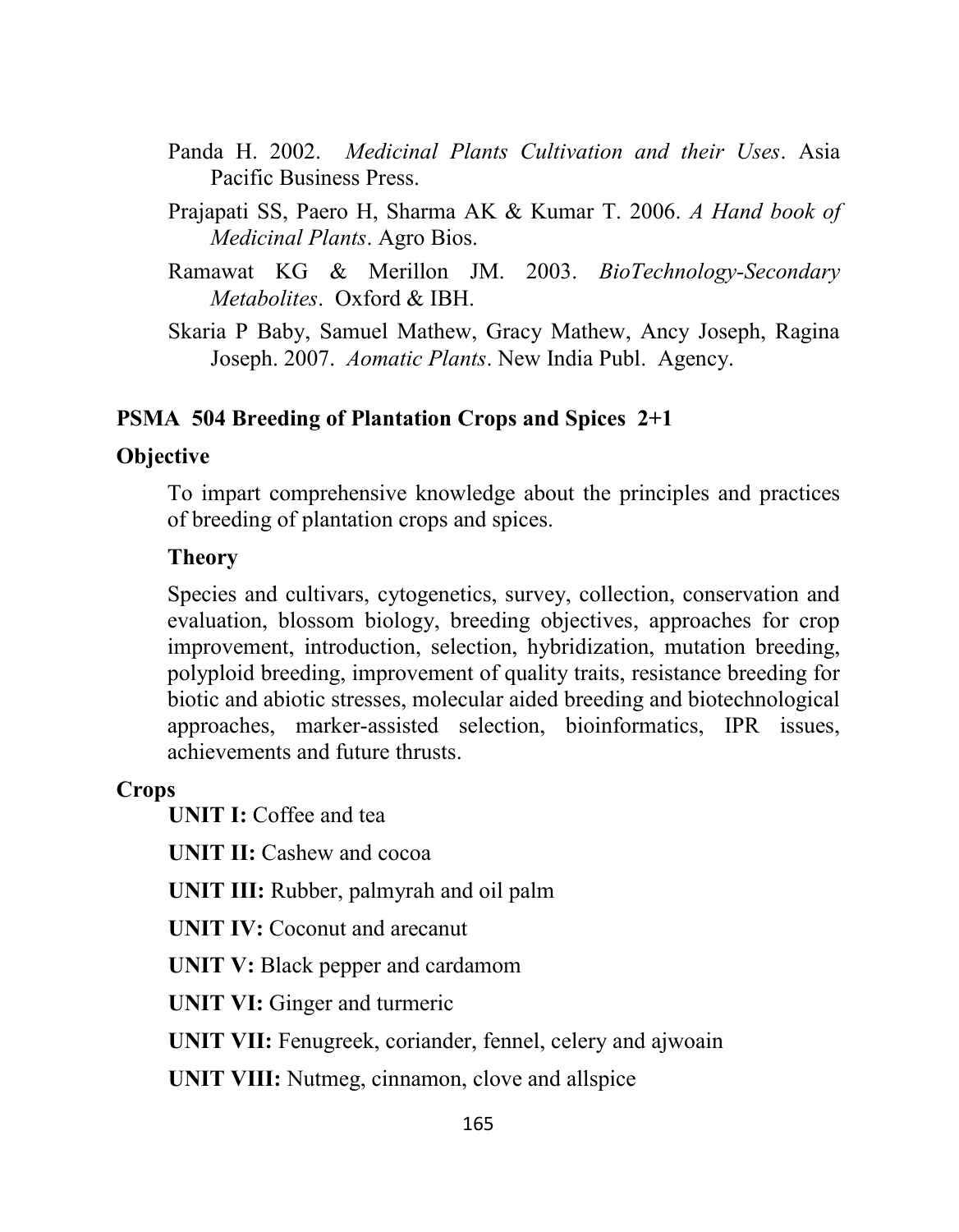#### **Practical**

Characterization and evaluation of germplasm accessions, Blossom biology, studies on pollen behaviour, practices in hybridization, ploidy breeding, mutation breeding, evaluation of biometrical traits and quality traits, screening for biotic and abiotic stresses, haploid culture, protoplast culture and fusion- induction of somaclonal variation and screening the variants. Identification and familiarization of spices; floral biology anthesis; fruit set; selfing and crossing techniques; description of varieties. Salient features of improved varieties and cultivars from public and private sector, bioinformatics, visit to radiotracer laboratory, national institutes for plantation crops and plant genetic resource centers, genetic transformation in plantation crops for resistance to biotic stress/quality improvement etc.

#### **Suggested Readings**

- Anonymous 1985. *Rubber and its Cultivation*. The Rubber Board of India.
- Chadha KL & Rethinam P. (Eds.). 1993. *Advances in Horticulture*. Vol. IX. *Plantation Crops and Spices*. Part-I. Malhotra Publ. House.
- Chadha KL, Ravindran PN & Sahijram L. 2000. *Biotechnology in Horticultural and Plantation Crops.* Malhotra Publ. House.
- Chadha KL. 1998*. Advances in Horticulture*. Vol. IX. *Plantation and Spices Crops*. Malhotra Publishing House, New Delhi.
- Chopra VL & Peter KV. *Handbook of Industrial Crops*. Haworth Press. Panama International Publishers, New Delhi (Indian Ed.).
- Damodaran VK, Vilaschandran T & Valsalakumari PK. 1979. *Research on Cashew in India*. KAU, Trichur.
- Ferwerden FP & Wit F. (Ed.). 1969. *Outlines of Perennial Crop Breeding in the Tropics*. H. Veenman & Zonen.
- Harver AE. 1962. *Modern Coffee Production*. Leonard Hoff.
- Raj PS & Vidyachandra B. 1981. *Review of Work Done on Cashew*. UAS Research Series No.6, Bangalore.

Thampan PK 1981*. Hand Book of Coconut Palm*. Oxford & IBH.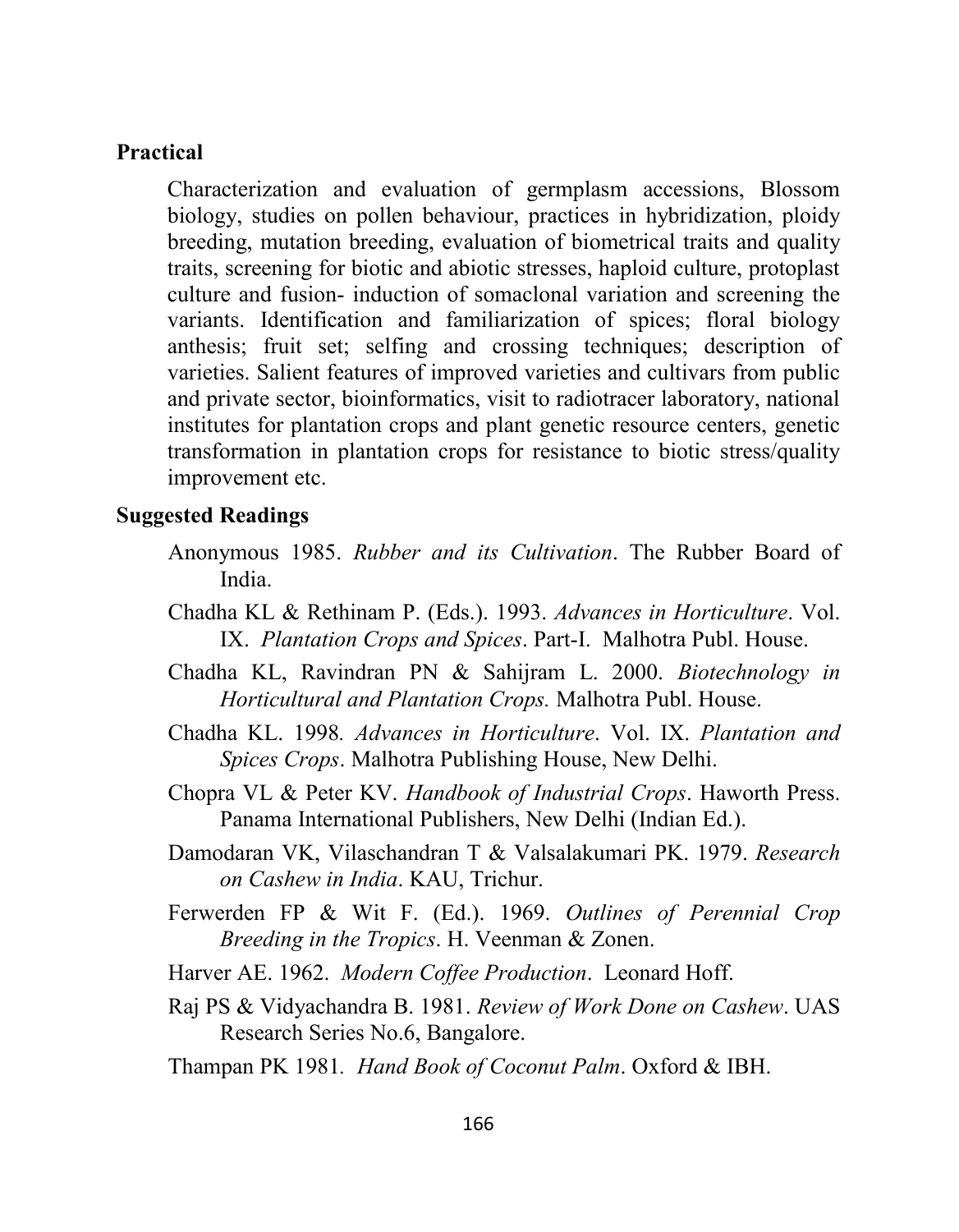## **PSMA 505 Breeding of Medicinal and Aromatic Crops 2+1**

## **Objective**

To impart comprehensive knowledge about the principles and practices of breeding of plantation crops and spices.

## **Theory**

## **UNIT I**

Plant bio-diversity, conservation of germplasm, IPR issues, Major objectives of breeding of Medicinal and Aromatic Crops, Scope for introduction; cytogenetic background of important Medicinal and Aromatic Crops; Scope for improvement of Medicinal and Aromatic Crops through selection, intra and interspecific hybridization, induced autotetraploidy, mutation breeding and biotechnological approaches.

# **UNIT II**

Breeding for yield and quality improvement in medicinal plants, Breeding for high herbage yield, essential oil and quality components, secondary metabolites in medicinal and aromatic crops; Genetics of active principles and assay techniques useful in evaluation of breeder's material. Breeding problems in seed and vegetatively propagated medicinal and aromatic crops.

# **UNIT III**

Achievements and prospects in breeding of medicinal crops, *viz*. *Cassia angustifolia*, *Catharanthus roseus*, *Gloriosa superba*, *Coleus forskohlii*, Stevia, *Withania somnifera*, *Papaver somniferum*, *Plantago ovata*, *Dioscorea* sp.

## **UNIT IV**

Prospects in breeding of medicinal crops, *viz. Chlorophytum* sp, *Rauvolfia serpentina*, *Aloe vera, Ocimum* sp*, Phyllanthus amarus, Solanum* sp*.*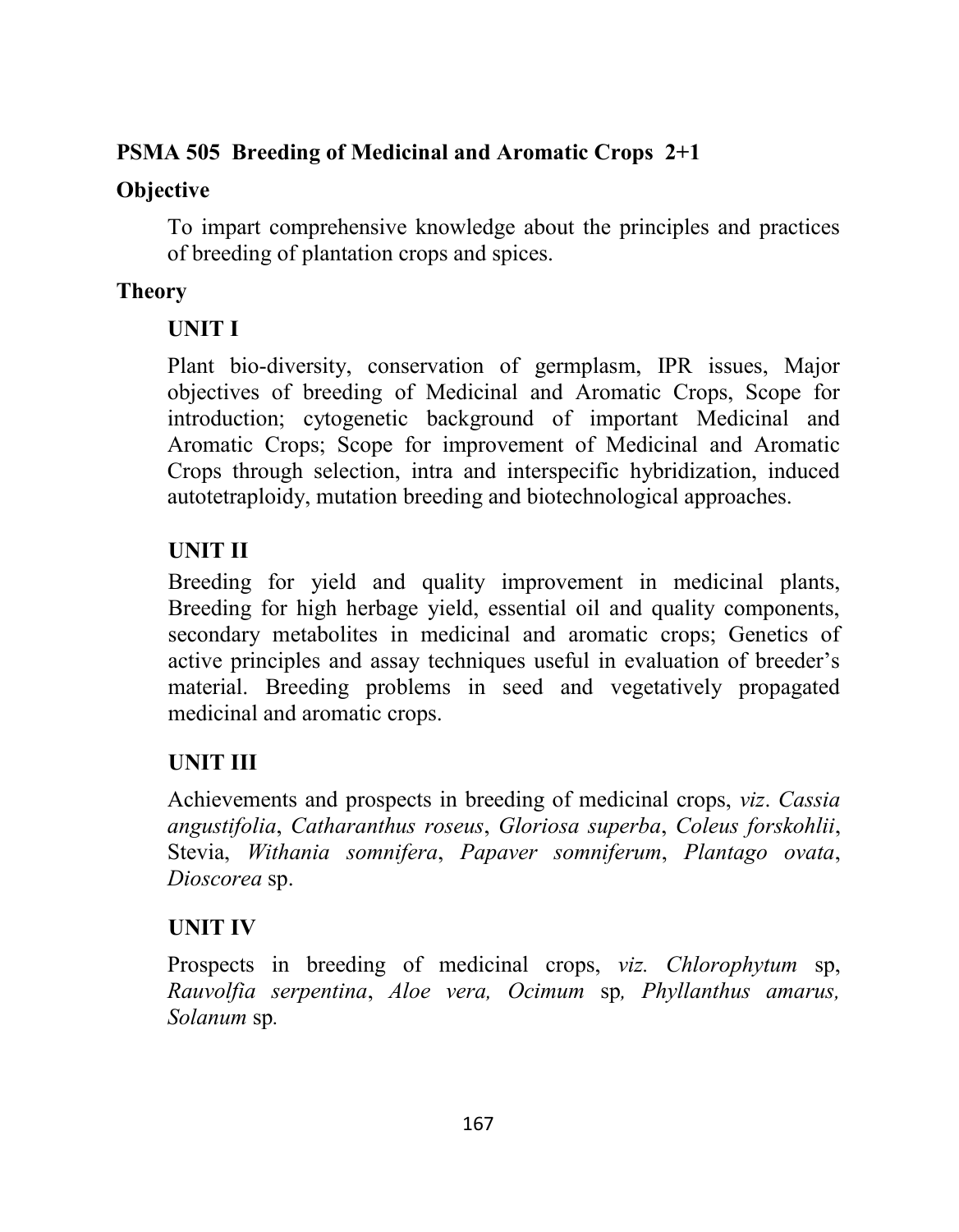#### **UNIT V**

Prospects in breeding of aromatic crops viz., Geranium, vettiver, Lemon grass, Palmarosa, citronella, Rosemary, Patchouli, Eucalyptus, Artemisia and Mint*.*

#### **Practical**

Description of Botanical features, Cataloguing of cultivars, varieties and species in medicinal and aromatic crops, Floral Biology, Selfing and crossing, Evaluation of hybrid progenies, Induction of economic mutants, High alkaloid and high essential oil mutants, evolution of mutants through physical and chemical mutagens, Introduction of polyploidy, Screening of plants for biotic and abiotic stress and environmental pollution, *in-vitro* breeding in medicinal and aromatic crops.

#### **Suggested Readings**

- Atal CK & Kapur BM. 1982. *Cultivation and Utilization of Medicinal Plants*. RRL, CSIR, Jammu.
- Chadha KL & Gupta R. 1995. *Advances in Horticulture*. Vol. XI. Malhotra Publ. House.
- Farooqi AA, Khan MM & Vasundhara M. 2001. *Production Technology of Medicinal and Aromatic Crops.* Natural Remedies Pvt. Ltd.
- Jain SK. 2000. *Medicinal Plants*. National Book Trust.
- Julia F & Charters MC. 1997. *Major Medicinal Plants – Botany, Cultures and Uses*. Thomas Publ.
- Kurian A & Asha Sankar, M. 2007. *Medicinal Plants.* Horticulture Science Series, New India Publ. Agency.
- Prajapati ND, Paero Hit SS, Sharma AK, Kumar T. 2006. *A Hand book of Medicinal Plants*. Agro Bios (India).
- Skaria P Babu. 2007. *Aromatic Plants*. New India Publ. Agency.
- Thakur RS, Pauri HS & Hussain A. 1989. *Major Medicinal Plants of India* CSIR.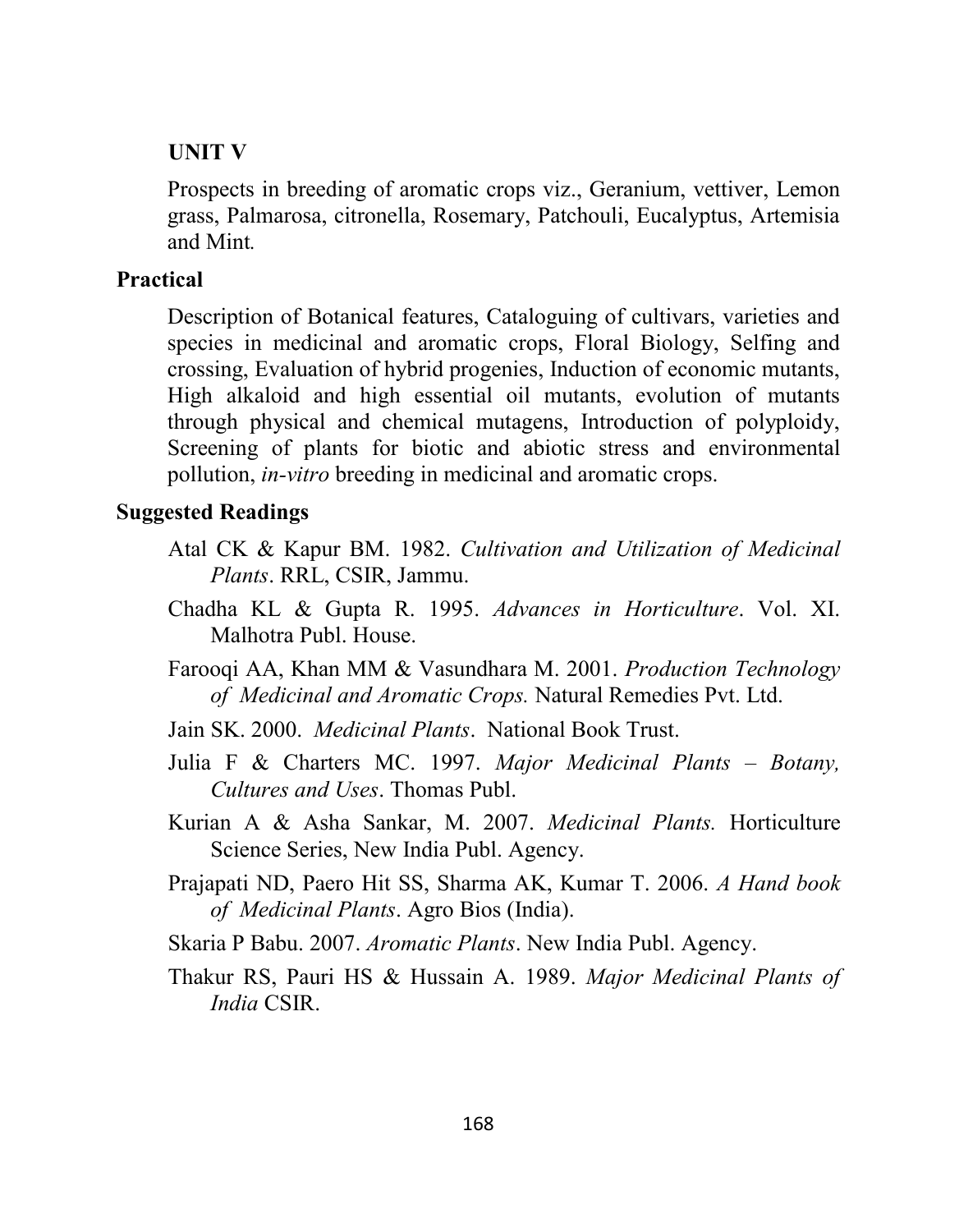## **PSMA 506 Processing of Plantation Crops, Spices Medicinal and Aromatic Crops 2+1**

## **Objective**

To facilitate deeper understanding on principles and practices of post harvest technology of plantation crops, spices, medicinal and aromatic crops.

## **Theory**

# **UNIT I**

Commercial uses of spices and plantation crops. Processing of major spices - cardamom, black pepper, ginger, turmeric, chilli and paprika,vanilla, cinnamon, clove, nutmeg, allspice, coriander, fenugreek, curry leaf. Extraction of oleoresin and essential oils.

# **UNIT II**

Processing of produce from plantation crops, *viz*. coconut, arecanut, cashewnut, oil palm, palmyrah, date palm, cocoa, tea, coffee, rubber etc.

# **UNIT III**

Processing of medicinal plants– dioscorea, gloriosa, stevia, coleus, ashwagandha, tulsi, isabgol, safed musli, senna, aloe, catharanthus, etc. Different methods of drying and storage. Microbial contamination of stored product. Influence of temperature and time combination on active principles.

# **UNIT IV**

Extraction and analysis of active principles using TLC / HPLC / GC. Distillation, solvent extraction from aromatic plants– davana, mint, rosemary, rose, citronella, lavender, jasmine, etc. Study of aroma compounds and value addition. Nano-processing technology in medicinal and aromatic plants.

# **Practical**

Study of processing of different spices and plantation crops. Study of processing of medicinal plants, their drying and storage. Extraction of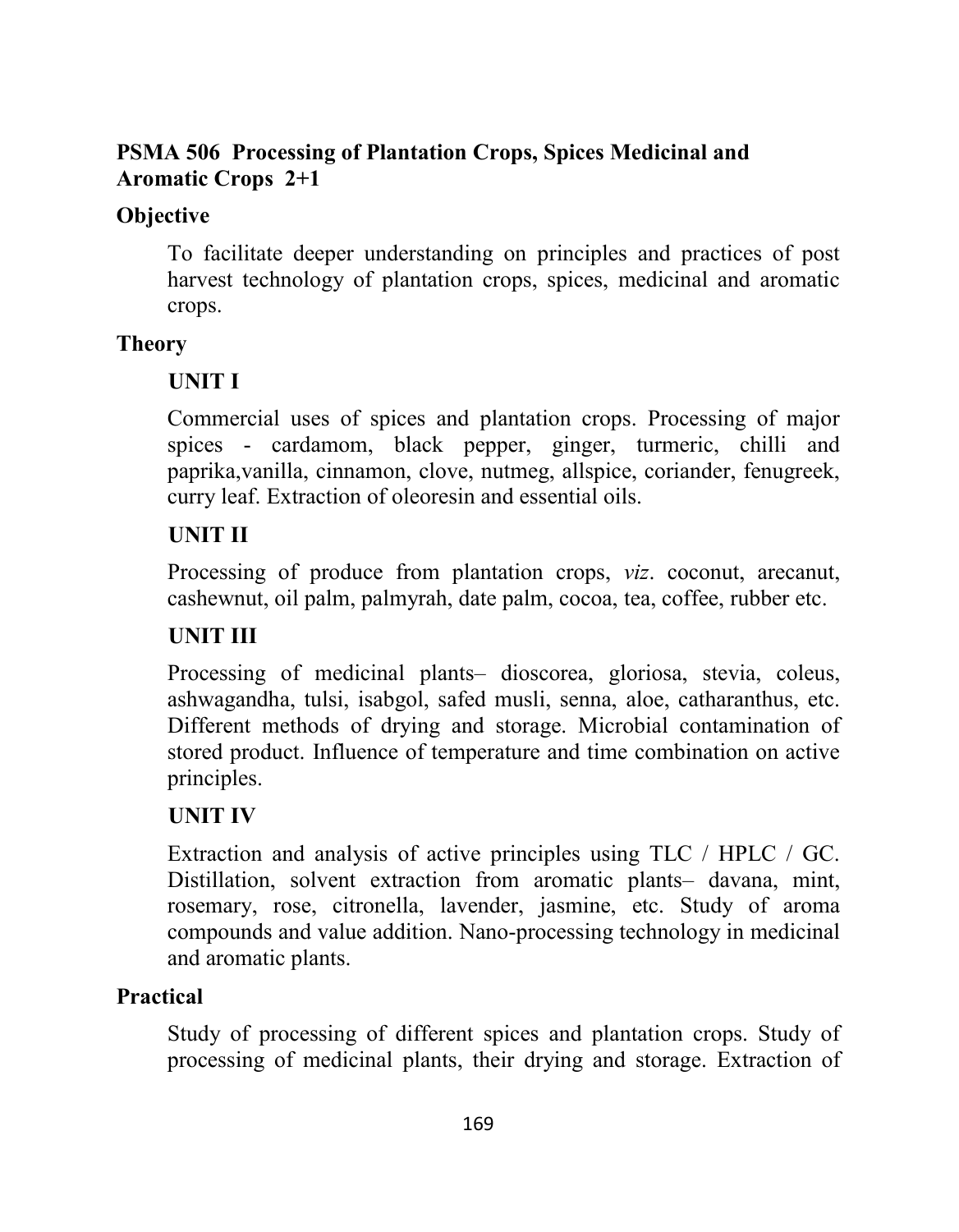active ingredients from different spices and herbs using TLC, HPLC, GC/CG-MS technology. Distillation, solvent extraction from aromatic plants – davana, mint, rosemary, citronella, lavender, jasmine, etc. Identification of different odoriferous factors in essential oil with GLC/GCMS. Physico-chemical and sensory evaluation of oils and oleoresin. Value added products from spices and plantation crops.

#### **Suggested Readings**

- Chadha KL et al. (Eds.). 1993-95. *Advances in Horticulture*. Vol. IX. *Plantation Crops and Spices*. Malhotra Publishing House, New Delhi.
- Fellows PJ. 1988. *Food Processing Technology*. Ellis Horwood International. Switzerland.
- Fennema OR. 1985. *Food Chemistry*. Marcel Dekker.
- Kumar N, Abdul Khader ML, Rangaswamy P & Ikrulappan I. 1994. *Spices, Plantation Crops, Medicinal and Aromatic Plants*. Rajalakshmi Publ.
- Mandal RC. 1996. *Coconut Production and Processing Technology*. Agro. Bot.
- Mandal RC. 1997. *Cashew: Production and Processing Technology*. Agro. Bot.
- Masada Y.1986. *Analysis of Essential Oil by Gas Chromatograph and Mass Spectrometry*. John Wiley & Sons.
- Paine FA. 1987. *Modern Processing, Packaging and Distributions Systems for Food*. AVI Publ.
- Peter KV. (Ed.). 2001. *Handbook of Herbs and Spices*. Vols.I-III. Wood Head Publishing Co., UK & CRC, USA.
- Sudheer KP & Indira V. 2008. *Post-Harvest Technology of Horticultural Crops*. Horticulture Science Series. New India Publ. Agency.

Thampan PK. 1981. *Handbook of Coconut Palm*. Oxford & IBH.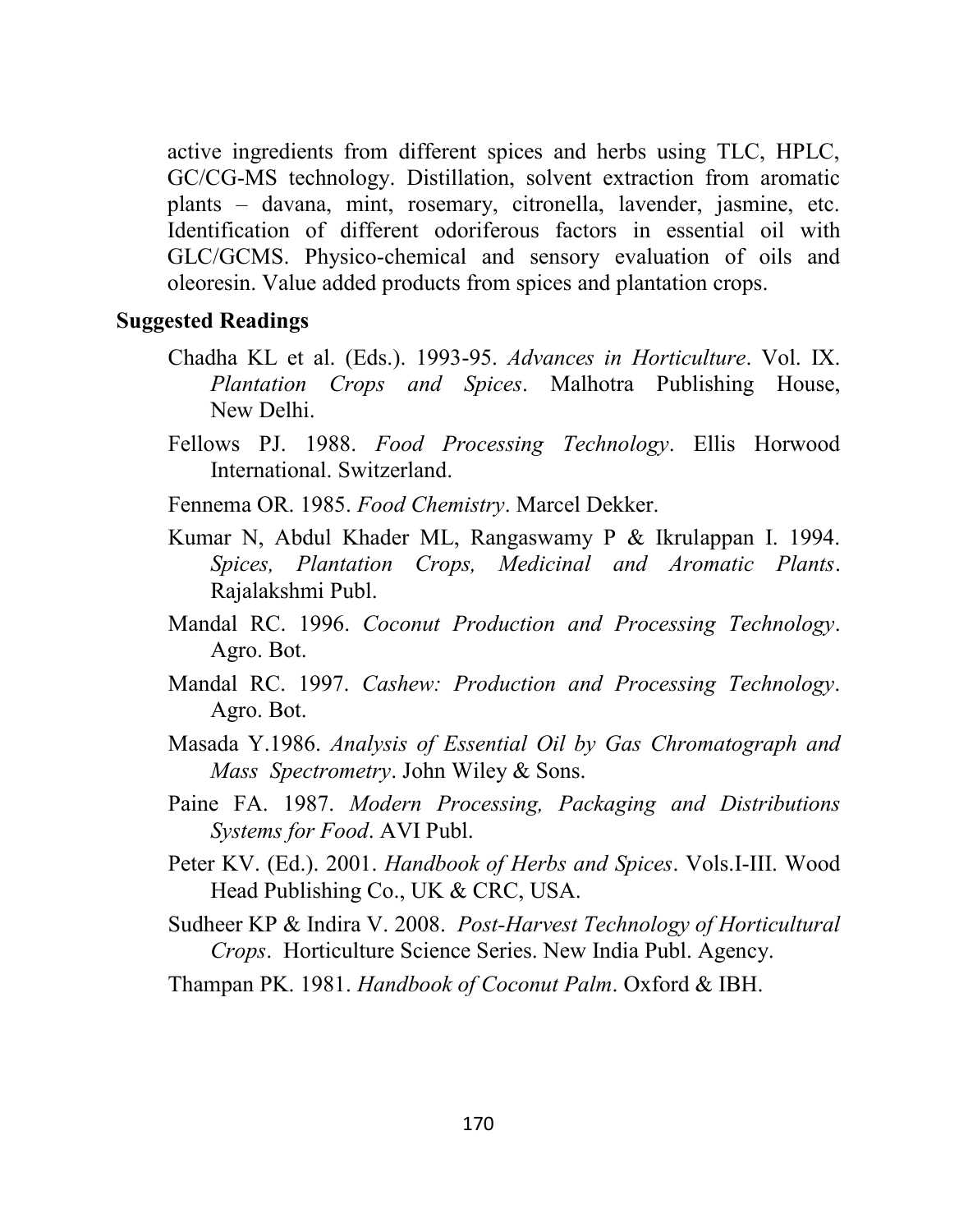## **PSMA 507 Organic Spice and Plantation Crop Production Technology 2+1**

## **Objective**

To educate principles, concepts and production of organic farming in spice and plantation crops.

## **Theory**

# **UNIT I**

Importance, principles, perspective, concept and component of organic production of spice and plantation crops.

## **UNIT II**

Organic production of spice crops and plantation crops, *viz.* pepper, cardamom, turmeric, ginger, cumin, vanilla, coconut, coffea, cocoa, tea, arecanut.

## **UNIT III**

Managing soil fertility, pests and diseases and weed problems in organic farming system; crop rotation in organic horticulture; processing and quality control for organic foods.

# **UNIT IV**

Methods for enhancing soil fertility, mulching, raising green manure crops. Indigenous methods of compost, Panchagavvya, Biodynamics, preparation etc.; Pest and disease management in organic farming; ITK's in organic farming. Role of botanicals and bio-control agents.

# **UNIT V**

GAP and GMP- Certification of organic products; organic production and export - opportunity and challenges.

# **Practical**

Method of preparation of compost, vermicomposting, biofertilizers, soil solarization, bio pesticides in horticulture, green manuring, mycorrhizae and organic crop production, waster management, organic soil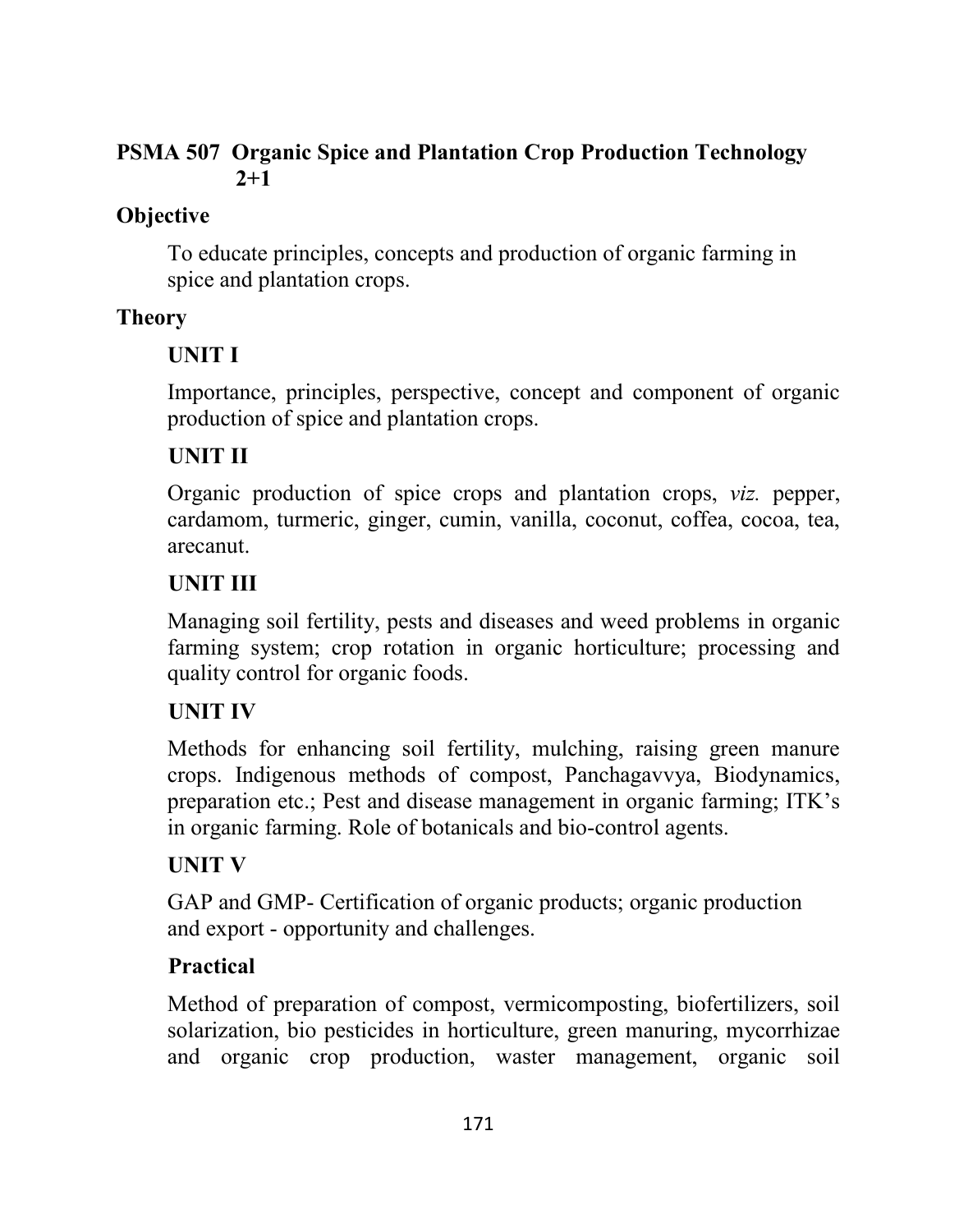amendment for root disease, weed management in organic horticulture. Visit to organic fields and marketing centers.

#### **Suggested Readings**

- Dahama AK. 2005. *Organic Farming for Sustainable Agriculture*. 2nd Ed. Agrobios.
- Gehlot G. 2005. *Organic Farming: Standards, Accreditation, Certification and Inspection*. Agrobios.
- Palaniappan SP & Annadorai K. 2003. *Organic Farming: Theory and Practice*. Scientific Publ.
- Pradeepkumar T, Suma B, Jyothibhaskar & Satheesan KN. 2008. *Management of Horticultural Crops*. New India Publ. Agency.
- Shivashankar K. 1997. *Food Security in Harmony with Nature*. 3rd IFOAMASIA,

Scientific Conference. 1-4 Dec., 1997, UAS, Bangalore.

#### **Note : For minor courses please refer the concerned department's courses outline .**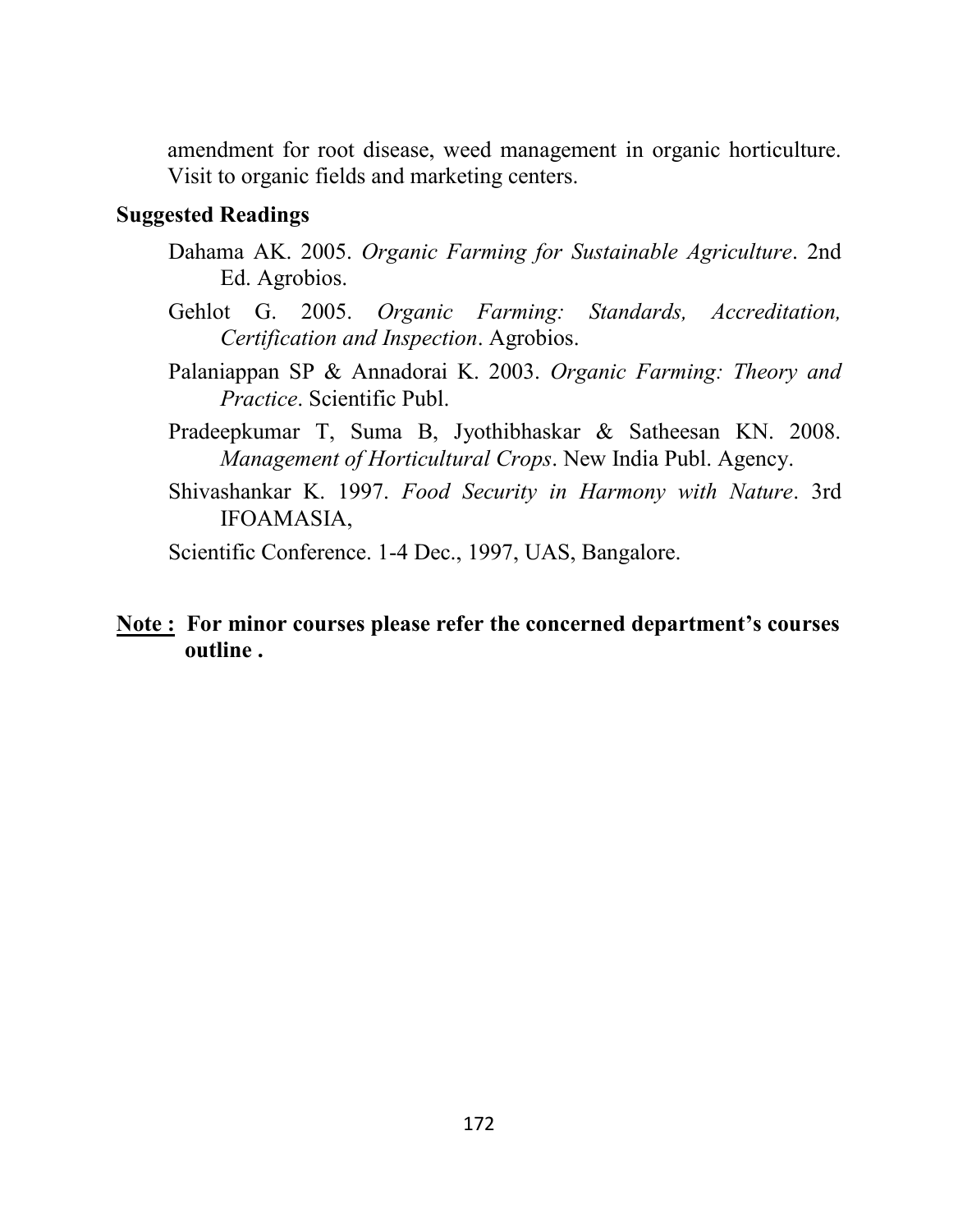# **Horticulture (Floriculture and Landscape Architecture) (For CoH, Mandsaur)**

# **I st Semester**

| <b>CODE</b>               | <b>COURSE TITLE</b>                                        | <b>CREDITS</b> |  |
|---------------------------|------------------------------------------------------------|----------------|--|
| <b>Major</b> courses      |                                                            |                |  |
| <b>FLA 501</b>            | Breeding of flower crops and ornamental plants             | $2 + 1$        |  |
| FLA 502                   | Production technology of cut flowers                       | $2 + 1$        |  |
| <b>FLA 503</b>            | Production technology of loose flowers                     | $2+1$          |  |
| <b>FLA 504</b>            | Landscaping and ornamental gardening                       | $2+1$          |  |
| <b>Minor courses</b>      |                                                            |                |  |
| <b>FSC 501</b>            | Tropical and Dryland Fruit Production                      | $2 + 1$        |  |
| <b>FSC 505</b>            | Propagation and Nursery Management for Fruit<br>Crops      | $2 + 1$        |  |
| <b>Supporting Courses</b> |                                                            |                |  |
| <b>STAT-511</b>           | Statistical methods for applied sciences                   | $3+1$          |  |
| <b>Non Credit Courses</b> |                                                            |                |  |
| <b>PGS 501</b>            | Library and Information Services                           | $0+1$          |  |
| <b>PGS 502</b>            | Technical Writing and Communication Skills                 | $0+1$          |  |
| <b>PGS 503</b>            | Intellectual Property and its Management in<br>Agriculture | $1+0$          |  |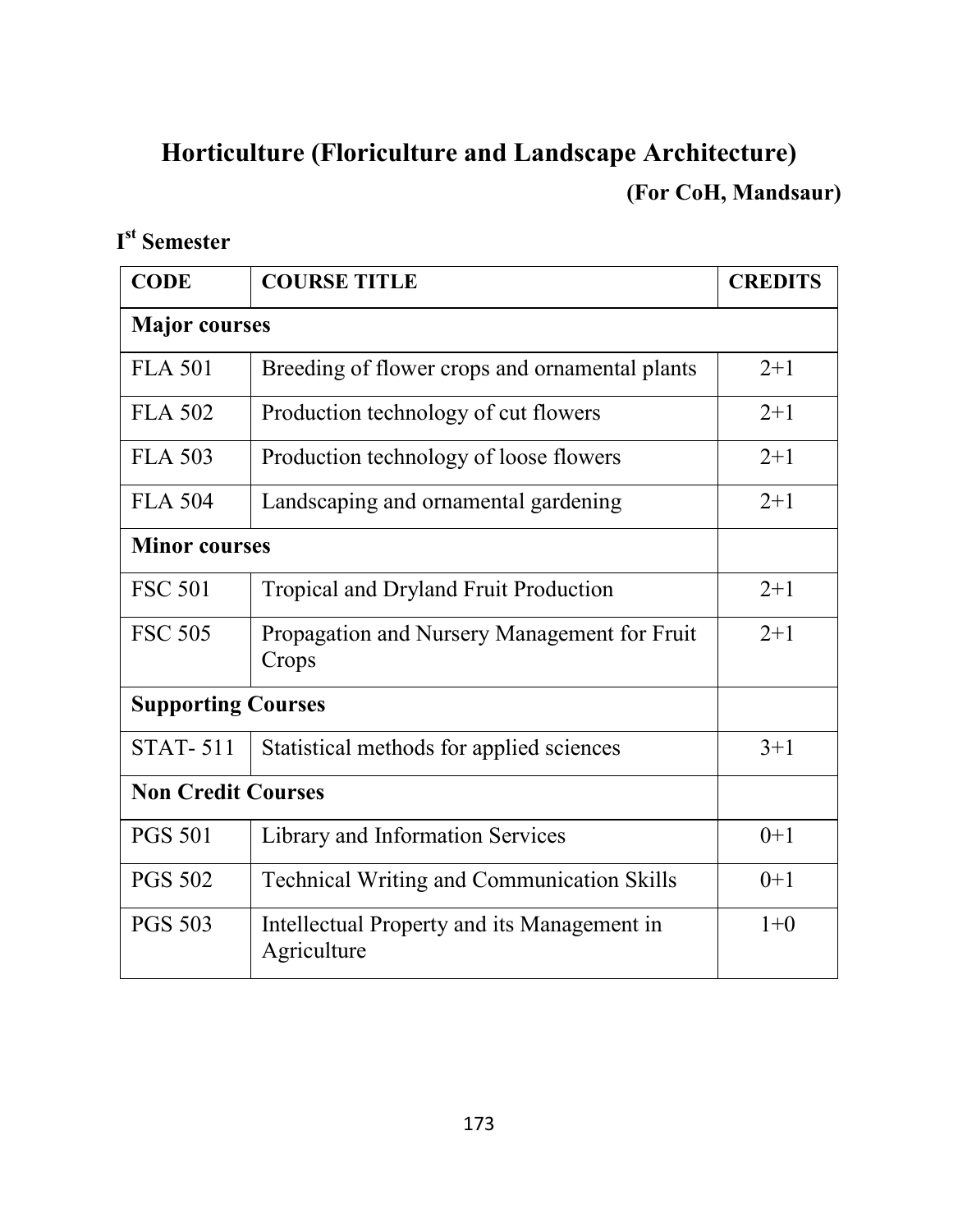# **II Semester**

| <b>Major</b> courses      |                                               |       |
|---------------------------|-----------------------------------------------|-------|
| <b>FLA505</b>             | Protected floriculture                        | $2+1$ |
| <b>FLA 506</b>            | Value addition in flowers                     | $2+1$ |
| <b>FLA 507</b>            | Turfing and turf management                   | $2+1$ |
| <b>Minor courses</b>      |                                               |       |
| <b>FSC 504</b>            | Canopy management in fruit crops              | $2+1$ |
| <b>FSC 508</b>            | Growth and development of horticultural crops | $2+1$ |
| <b>Supporting Courses</b> |                                               |       |
| <b>STAT 512</b>           | Design of experiments                         | $2+1$ |

| <b>Non Credit Courses</b> |                                                                                   |        |
|---------------------------|-----------------------------------------------------------------------------------|--------|
| <b>PGS-504</b>            | Basic concepts in laboratory technology                                           | $()+1$ |
| <b>PGS-505</b>            | Agricultural Research, Research Ethics and Rural<br><b>Development Programmes</b> | $1+0$  |
| <b>PGS-506</b>            | Disaster Management                                                               | $1+0$  |

# **IIIrd Semester**

| <b>FLA 591</b> | Master's Seminar  | $() + 1$ |
|----------------|-------------------|----------|
| <b>FLA 599</b> | Master's Research | $0+10$   |

# **IVth Semester**

| <b>FLA 599</b> | Master's Research | ⊥ |
|----------------|-------------------|---|
|----------------|-------------------|---|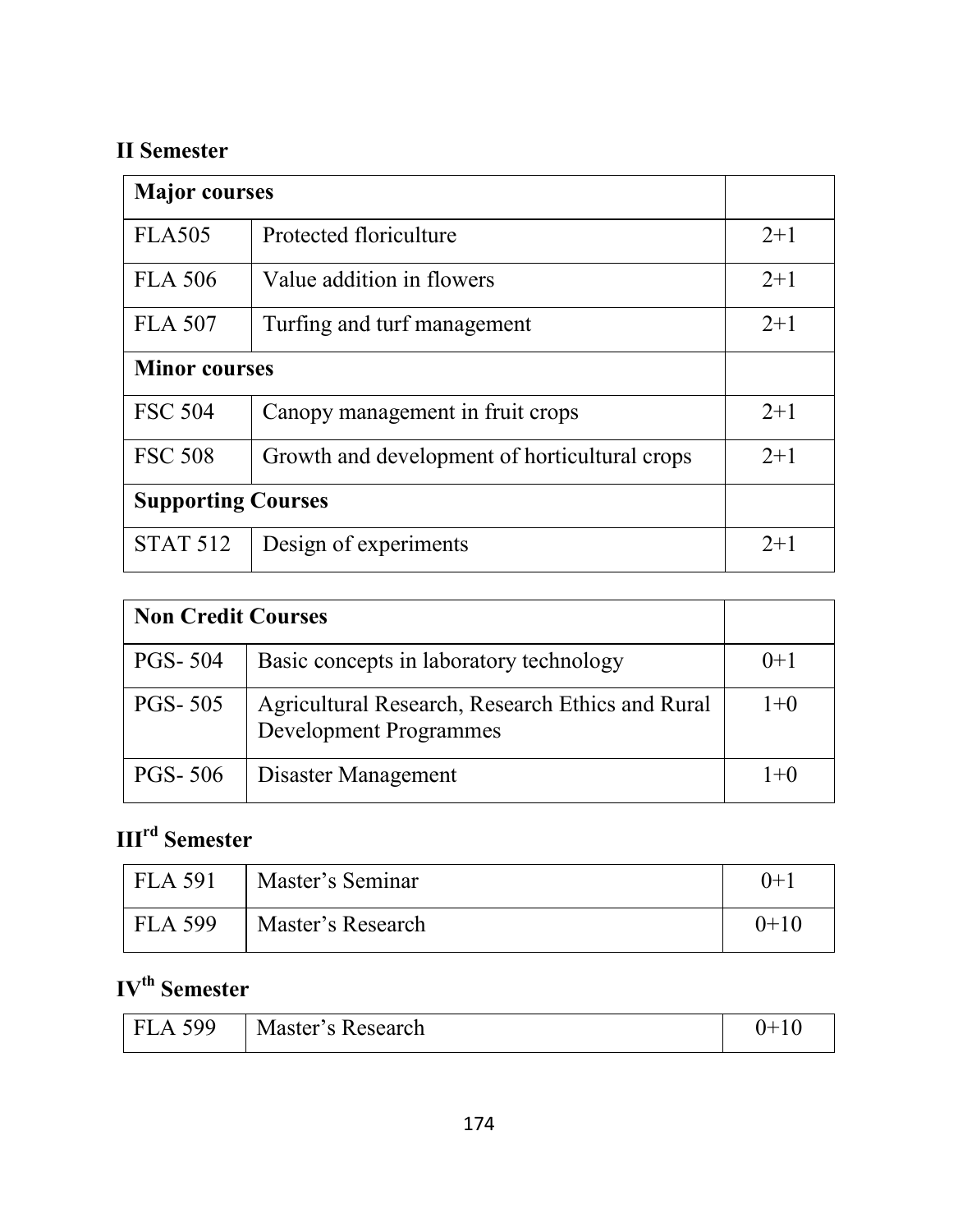## **FLA 501 Breeding of Flower Crops and Ornamental Plants 2+1**

## **Objective**

To impart comprehensive knowledge about the principles and practices of breeding of flower crops and ornamental plants.

# **Theory**

# **UNIT I**

Principles -- Evolution of varieties, origin, distribution, genetic resources, genetic divergence- Patents and Plant Variety Protection in India.

# **UNIT II**

Genetic inheritance -- of flower colour, doubleness, flower size, fragrance, post harvest life.

# **UNIT III**

Breeding methods suitable for sexually and asexually propagated flower crops and ornamental plants-- introduction, selection, domestication, polyploid and mutation breeding for varietal development, Role of heterosis, Production of hybrids, Male sterility, incompatibility problems, seed production of flower crops.

# **UNIT IV**

Breeding constraints and achievements made in commercial flowers rose, jasmine, chrysanthemum, marigold, tuberose, crossandra, carnation, dahlia,gerbera, gladioli, orchids, anthurium, aster, heliconia, liliums, nerium.

# **UNIT V**

Breeding constraints and achievements made in ornamental plants – petunia, hibiscus, bougainvillea, Flowering annuals (zinnia, cosmos,dianthus, snap dragon, pansy) and ornamental foliages– Introduction and selection of plants for waterscaping and xeriscaping.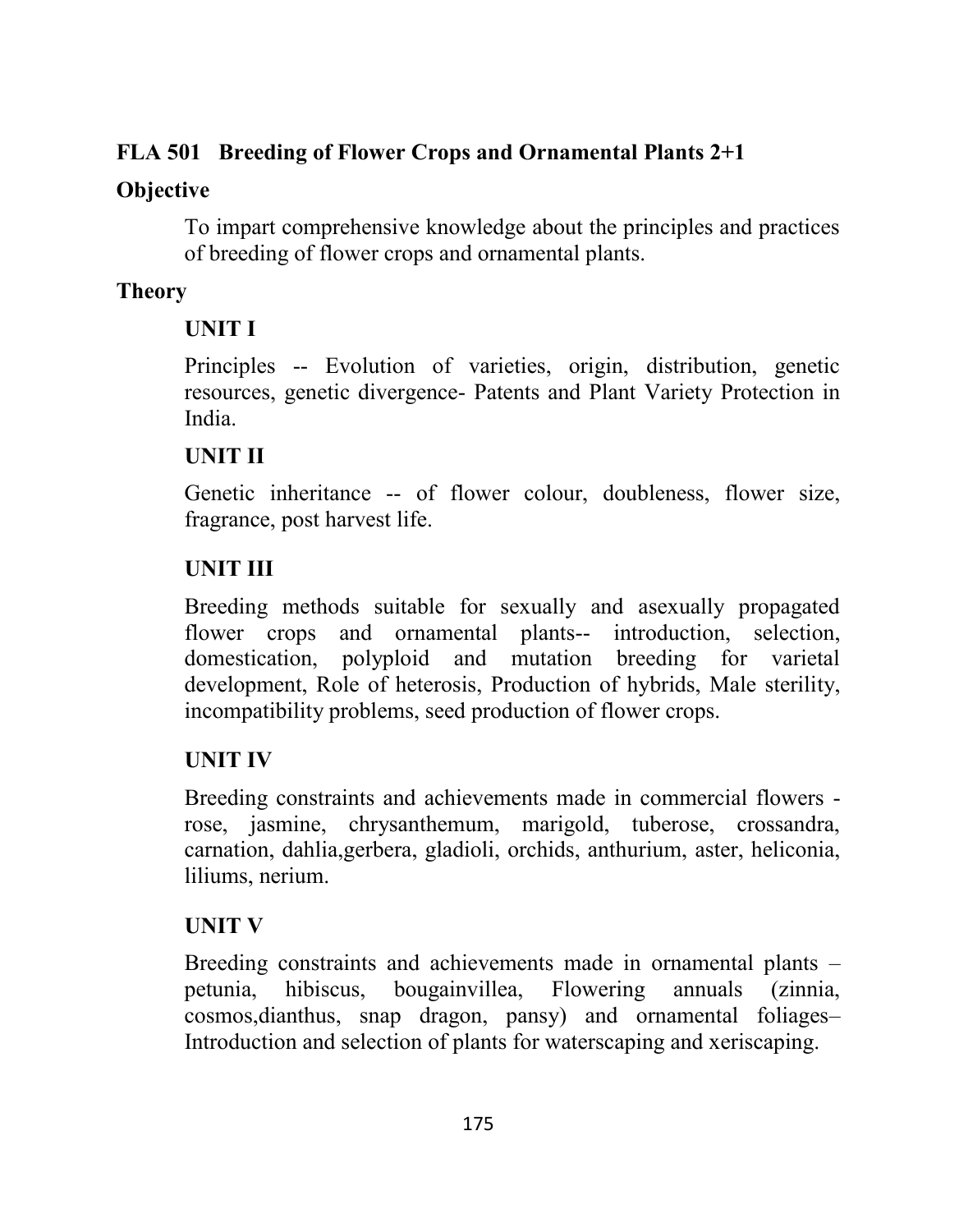#### **Practical**

Description of botanical features– Cataloguing of cultivars, varieties and species in flowers, floral biology, selfing and crossing, evaluation of hybrid progenies, seed production-Induction of mutants through physical and chemical mutagens, induction of polyploidy, screening of plants for biotic, abiotic stresses and environmental pollution, *in vitro*  breeding in flower crops and ornamental plants.

#### **Suggested Readings**

Bhattacharjee SK. 2006. *Advances in Ornamental Horticulture*. Vols. I-VI. Pointer Publ.

Bose TK & Yadav LP. 1989. *Commercial Flowers.* Naya Prokash.

Chadha KL & Choudhury B.1992. *Ornamental Horticulture in India*. ICAR.

Chadha KL. 1995. *Advances in Horticulture.* Vol. XII. Malhotra Publ. House.

Chaudhary RC. 1993. *Introduction to Plant Breeding.* Oxford & IBH. Singh BD. 1990. *Plant Breeding*. Kalyani.

#### **FLA 502 Production Technology of Cut Flowers 2+1**

#### **Objective**

To impart basic knowledge about the importance and production technology of cut flowers grown in India.

#### **Theory**

#### **UNIT I**

Scope of cut flowers in global trade, Global Scenario of cut flower production, Varietal wealth and diversity, area under cut flowers and production problems in India- Patent rights, nursery management, media for nursery, special nursery practices.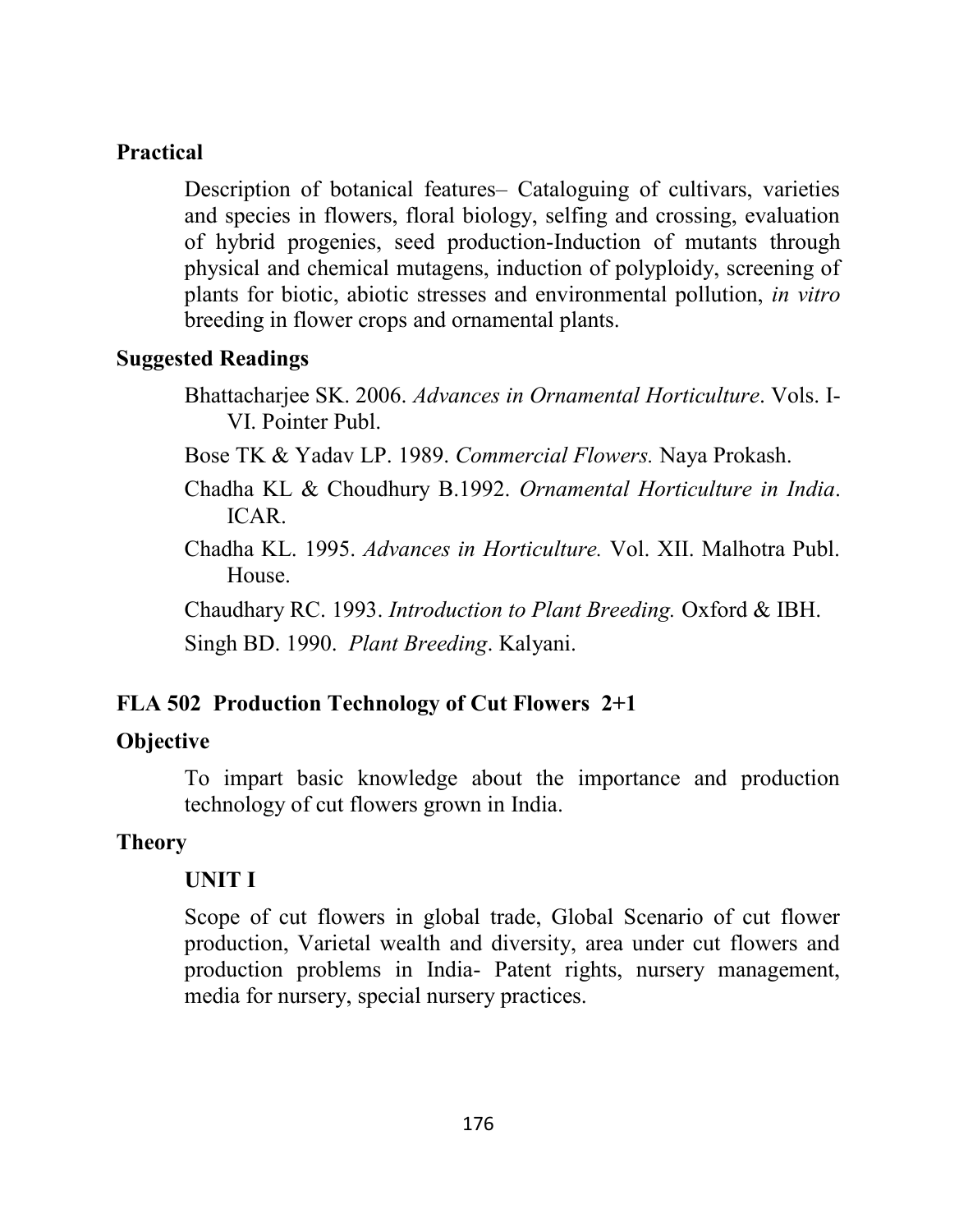## **UNIT II**

Growing environment, open cultivation, protected cultivation, soil requirements, artificial growing media, soil decontamination techniques, planting methods, influence of environmental parameters, light, temperature, moisture, humidity and CO2 on growth and flowering.

## **UNIT III**

Flower production – water and nutrient management, fertigation, weed management, rationing, training and pruning, disbudding, special horticultural practices, use of growth regulators, physiological disorders and remedies, IPM and IDM, production for exhibition purposes.

## **UNIT IV**

Flower forcing and year round flowering through physiological interventions, chemical regulation, environmental manipulation.

## **UNIT V**

Cut flower standards and grades, harvest indices, harvesting techniques, post-harvest handling, Methods of delaying flower opening, Precooling, pulsing, packing, Storage & transportation, marketing, export potential, institutional support, Agri Export Zones.

## **Crops**

Cut rose, cut chrysanthemum, carnation, gerbera, gladioli, tuberose, orchids, anthurium, aster, liliums, bird of paradise, heliconia, alstroemeria, alpinia, ornamental ginger, bromeliads, dahlia, gypsophilla, limonium, statice, stock, cut foliages and fillers.

## **Practical**

Botanical description of varieties, propagation techniques, mist chamber operation, training and pruning techniques, practices in manuring, drip and fertigation, foliar nutrition, growth regulator application, pinching, disbudding, staking, harvesting techniques, postharvest handling, cold chain, project preparation for regionally important cut flowers, visit to commercial cut flower units and case study.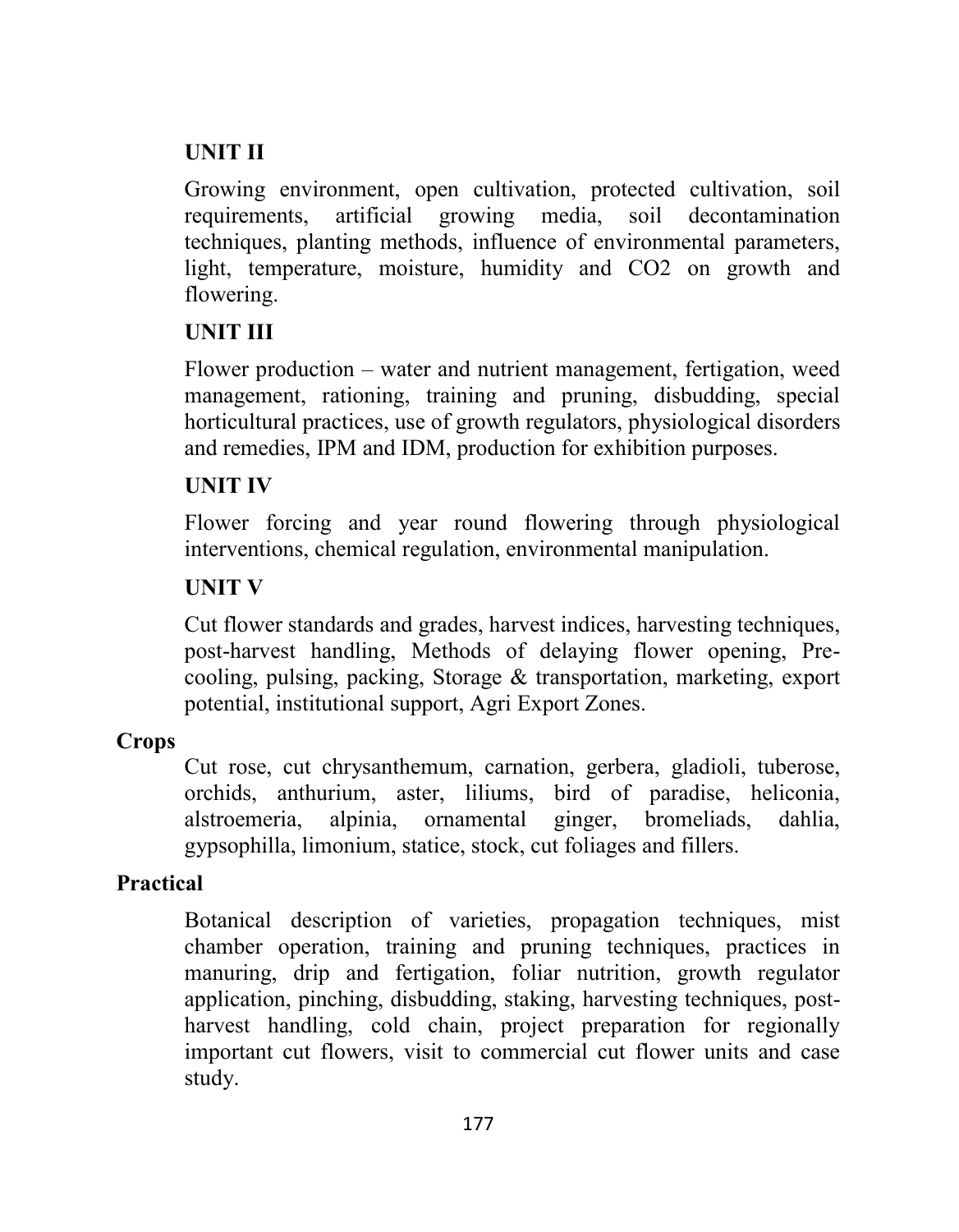#### **Suggested Readings**

Arora JS. 2006. *Introductory Ornamental horticulture*. Kalyani.

- Bhattacharjee SK. 2006. *Advances in Ornamental Horticulture*. Vols. I-VI. Pointer Publ.
- Bose TK & Yadav LP. 1989. *Commercial Flowers.* Naya Prokash.
- Bose TK, Maiti RG, Dhua RS & Das P. 1999. *Floriculture and Landscaping.* Naya Prokash.
- Chadha KL & Chaudhury B. 1992. *Ornamental Horticulture in India*. ICAR.
- Chadha KL. 1995. *Advances in Horticulture.* Vol. XII. Malhotra Publ. House.52
- Lauria A & Ries VH. 2001. *Floriculture – Fundamentals and Practices.* Agrobios.
- Prasad S & Kumar U. 2003. *Commercial Floriculture.* Agrobios.
- Randhawa GS & Mukhopadhyay A. 1986. *Floriculture in India*. Allied Publ.
- Reddy S, Janakiram B, Balaji T, Kulkarni S & Misra RL. 2007. *Hightech Floriculture.* Indian Society of Ornamental Horticulture, New Delhi.

#### **FLA 503 Production Technology for Loose Flowers 2+1**

## **Objective**

To impart basic knowledge about the importance and management of loose flowers grown in India.

## **Theory**

## **UNIT I**

Scope of loose flower trade, Significance in the domestic market/export, Varietal wealth and diversity, propagation, sexual and asexual propagation methods, propagation in mist chambers, nursery management, pro-tray nursery under shadenets, transplanting techniques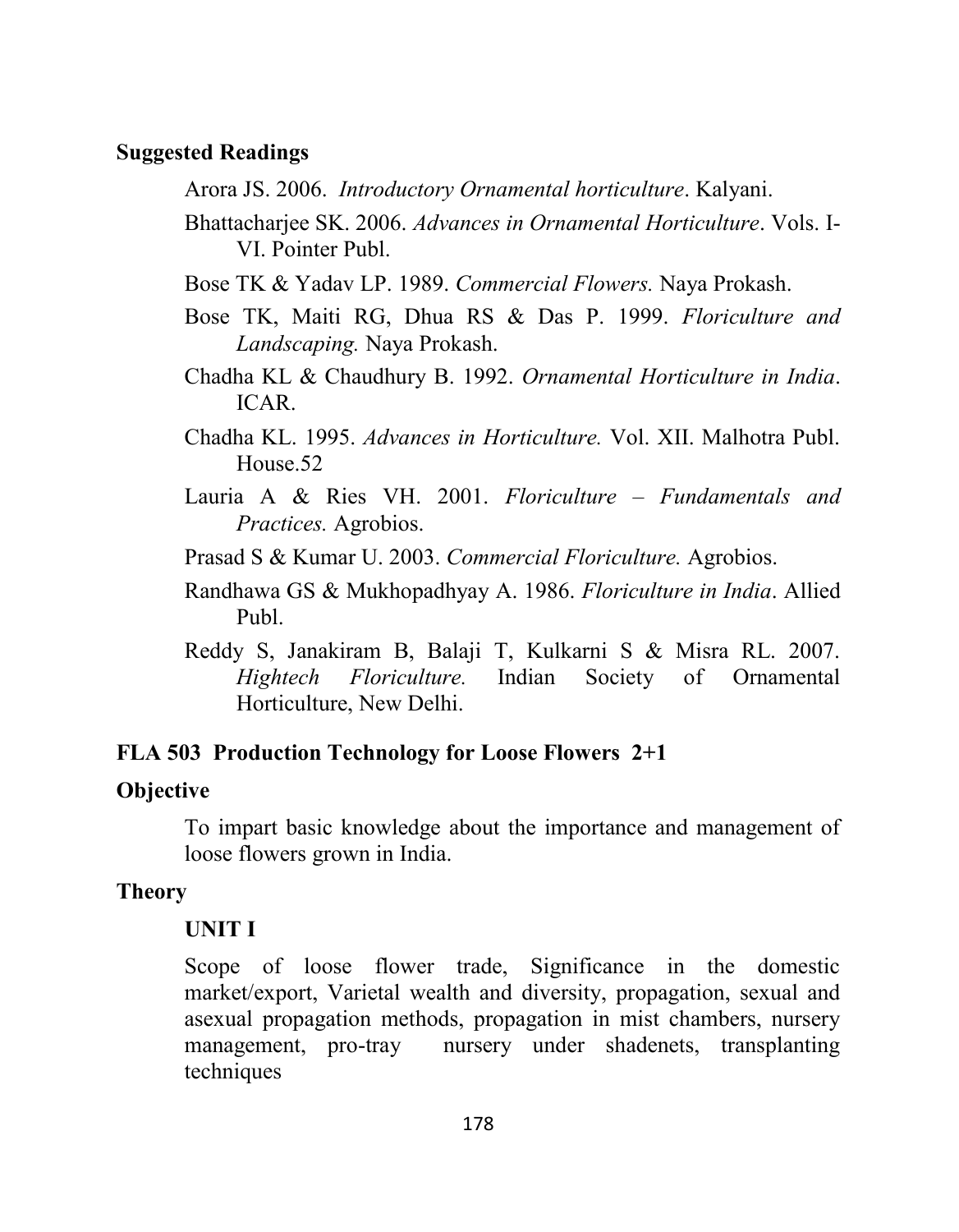## **UNIT II**

Soil and climate requirements, field preparation, systems of planting, precision farming techniques.

## **UNIT III**

Water and nutrient management, weed management, rationing, training and pruning, pinching and disbudding, special horticultural practices, use of growth regulators, physiological disorders and remedies, IPM and IDM.

#### **UNIT IV**

Flower forcing and year round flowering, production for special occasions through physiological interventions, chemical regulation.

## **UNIT V**

Harvest indices, harvesting techniques, post-harvest handling and grading, pre-cooling, packing and storage, value addition, concrete and essential oil extraction, trasportation and marketing, export potential, institutional support, Agri Export Zones. **Crops:** Jasmine, scented rose, chrysanthemum, marigold, tuberose, crossandra, nerium, hibiscus, barleria, celosia, gomphrena, non-traditional flowers (Nyctanthes, Tabernaemontana, ixora, lotus, lilies, tecoma, champaka, pandanus).

## **Practical**

Botanical description of species and varieties, propagation techniques, mist chamber operation, training and pruning techniques, practices in manuring, drip and fertigation, foliar nutrition, growth regulator application, pinching, disbudding, staking, harvesting techniques, postharvest handling, storage and cold chain, project preparation for regionally important commercial loose flowers, visits to fields, essential oil extraction units and markets.

#### **Suggested Readings**

Arora JS. 2006. *Introductory Ornamental Horticulture*. Kalyani. Bhattacharjee SK. 2006. *Advances in Ornamental Horticulture*. Vols. I-VI. Pointer Publ.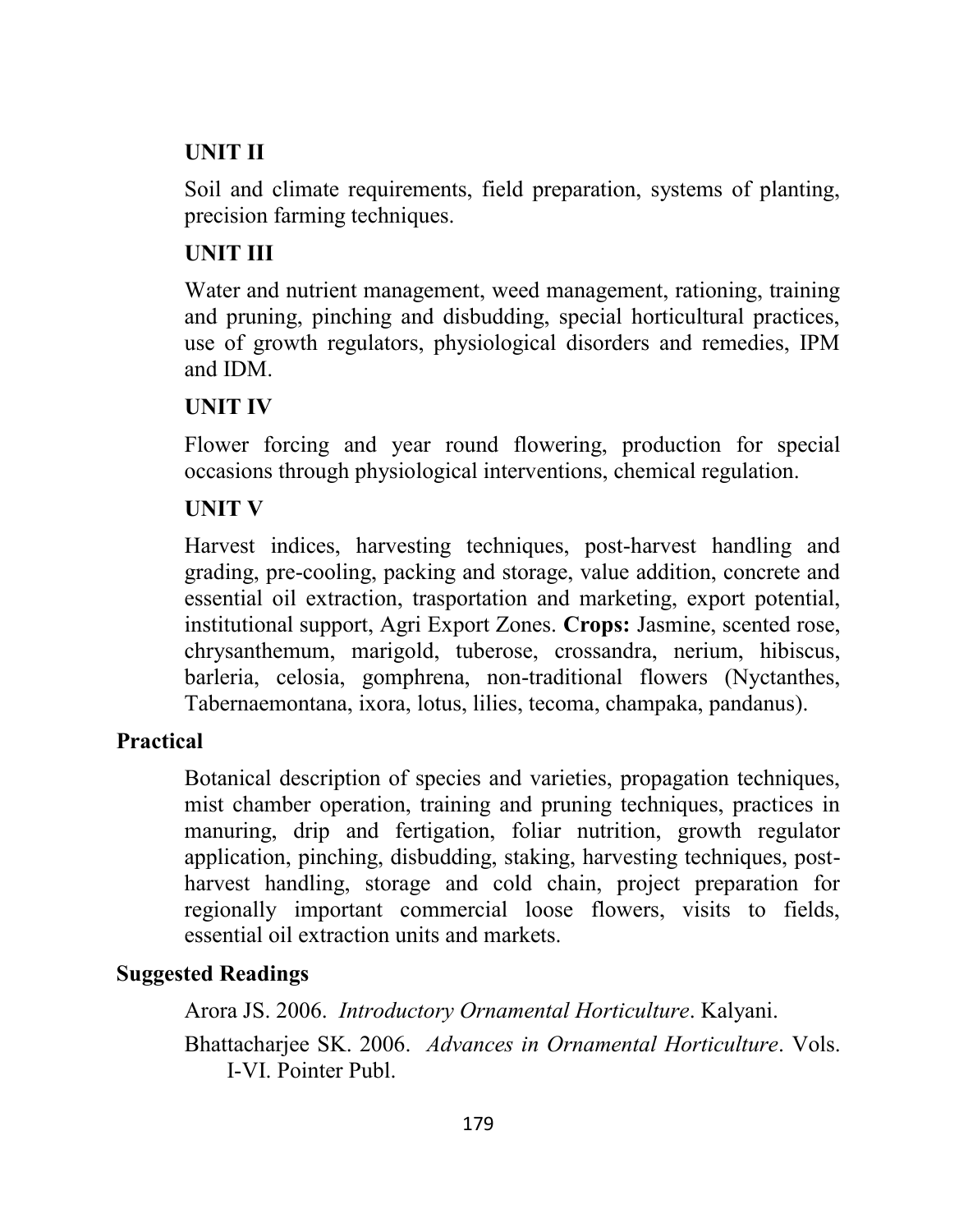Bose TK & Yadav LP. 1989. *Commercial Flowers.* Naya Prokash. 53

Bose TK, Maiti RG, Dhua RS & Das P. 1999. *Floriculture and Landscaping.* Naya Prokash.

## **FLA 504 Land Scaping and Ornamental Gardening 2+1**

## **Objective**

Familiarization with principles and practices of landscaping and ornamental gardening.

# **Theory**

# **UNIT I**

Landscape designs, types of gardens, English, Mughal, Japanese, Persian, Spanish, Italian, Vanams, Buddha garden; Styles of garden, formal, informal and free style gardens.

# **UNIT II**

Urban landscaping, Landscaping for specific situations, institutions, industries, residents, hospitals, roadsides, traffic islands, damsites, IT parks, corporates.

# **UNIT III**

Garden plant components, arboretum, shrubbery, fernery, palmatum, arches and pergolas, edges and hedges, climbers and creepers, cacti and succulents, herbs, annuals, flower borders and beds, ground covers, carpet beds, bamboo groves; Production technology for selected ornamental plants.

# **UNIT IV**

Lawns, Establishment and maintenance, special types of gardens, vertical garden, roof garden, bog garden, sunken garden, rock garden, clock garden, colour wheels, temple garden, sacred groves.

# **UNIT V**

Bio-aesthetic planning, eco-tourism, theme parks, indoor gardening, therapeutic gardening, non-plant components, water scaping, xeriscaping, hardscaping.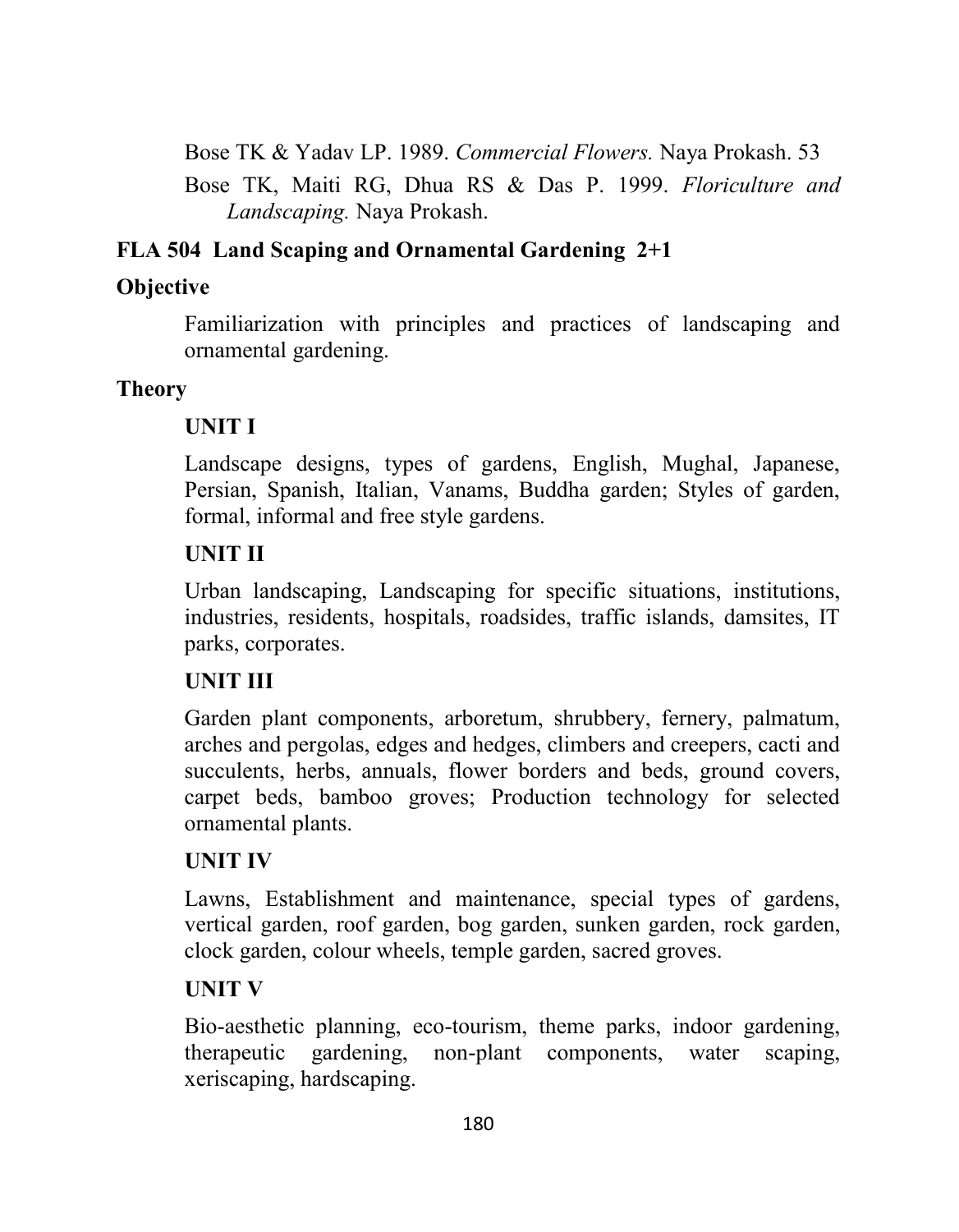#### **Practical**

Selection of ornamental plants**,** practices in preparing designs for home gardens, industrial gardens, institutional gardens, corporates, avenue planting, practices in planning and planting of special types of gardens, burlapping, lawn making, planting herbaceous and shrubbery borders, project preparation on landscaping for different situations, visit to parks and botanical gardens, case study on commercial landscape gardens.

#### **Suggested Readings**

- Bose TK, Maiti RG, Dhua RS & Das P. 1999. *Floriculture and Landscaping.* Naya Prokash.
- Lauria A & Victor HR. 2001. *Floriculture – Fundamentals and Practices* Agrobios.
- Nambisan KMP. 1992. *Design Elements of Landscape Gardening*. Oxford & IBH.
- Randhawa GS & Mukhopadhyay A. 1986. *Floriculture in India*. Allied Publ.
- Sabina GT & Peter KV. 2008. *Ornamental Plants for Gardens*. New India Publ. Agency.
- Valsalakumari et al. 2008. *Flowering Trees*. New India Publ. Agency.

Woodrow MG.1999. *Gardening in India.* Biotech Books.

#### **FLA 505 Protected Floriculture 2 + 1**

#### **Objective**

Understanding the principles, theoretical aspects and developing skills in protected cultivation of flower crops.

#### **Theory**

#### **UNIT I**

Prospects of protected floriculture in India; Types of protected structures – Greenhouses, polyhouses, shade houses, rain shelters etc., Designing and erection of protected structures; Low cost/Medium cost/High cost structures – economics of cultivation; Location specific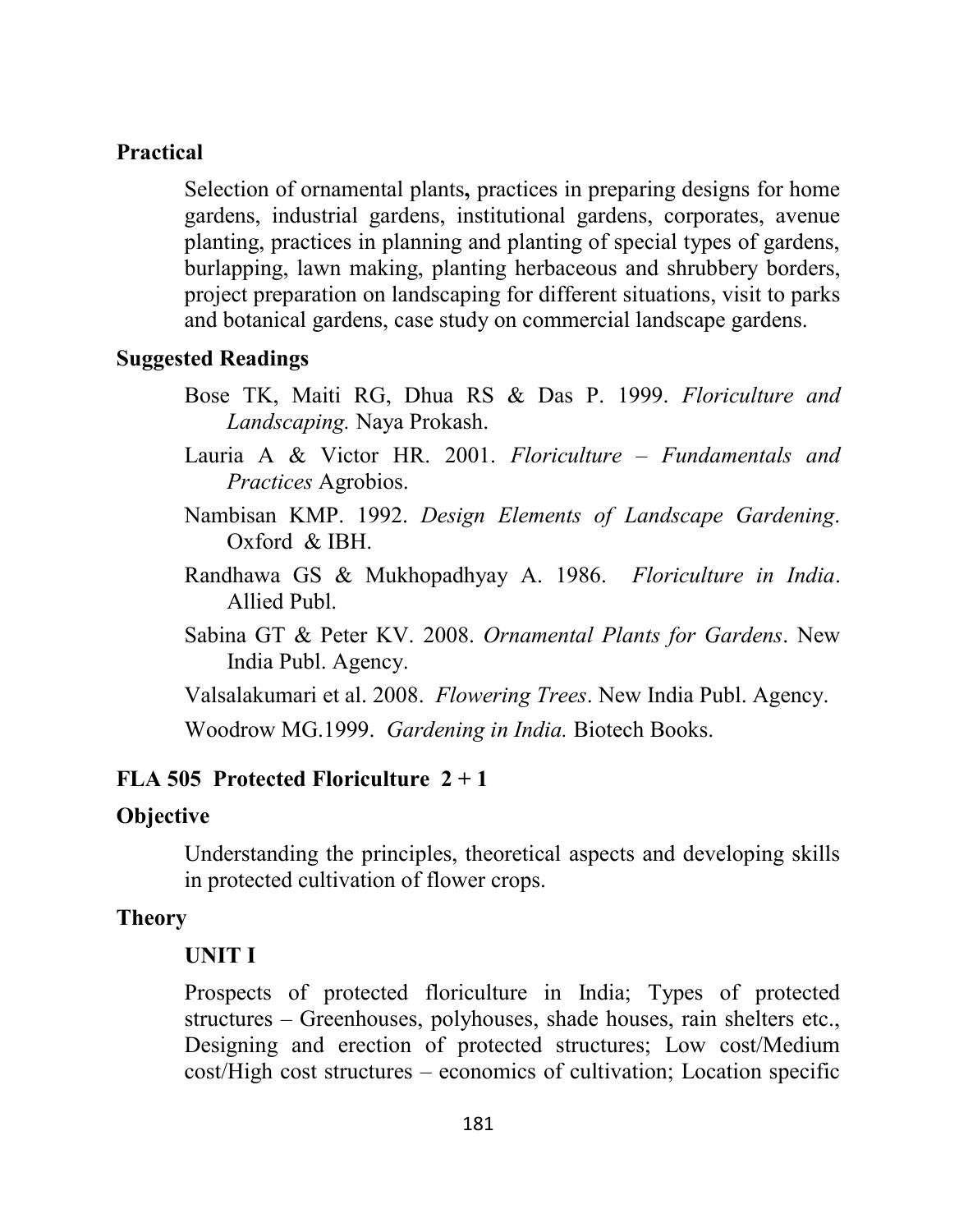designs; Structural components; Suitable flower crops for protected cultivation.

## **UNIT II**

Environment control – management and manipulation of temperature, light, humidity, air and CO2; Heating and cooling systems, ventilation, naturally ventilated greenhouses, fan and pad cooled greenhouses, light regulation.

#### **UNIT III**

Containers and substrates, soil decontamination, layout of drip and fertigation system, water and nutrient management, weed management, physiological disorders, IPM and IDM.

#### **UNIT IV**

Crop regulation by chemical methods and special horticultural practices (pinching, disbudding, deshooting, deblossoming, etc.); Staking and netting, Photoperiod regulation.

#### **UNIT V**

Harvest indices, harvesting techniques, post-harvest handling techniques, Precooling, sorting, grading, packing, storage, quality standards.

#### **Practical**

Study of various protected structures, practices in design, layout and erection of different types of structures, practices in preparatory operations, soil decontamination techniques, practices in environmental control systems, practices in drip and fertigation techniques, special horticultural practices, determination of harvest indices and harvesting methods, postharvest handling, packing methods, project preparation, visit to commercial greenhouses.

#### **Suggested Readings**

Bhattacharjee SK. 2006. *Advances in Ornamental Horticulture*. Vols. I-VI. Pointer Publ.

Bose TK & Yadav LP. 1989. *Commercial Flowers.* Naya Prokash.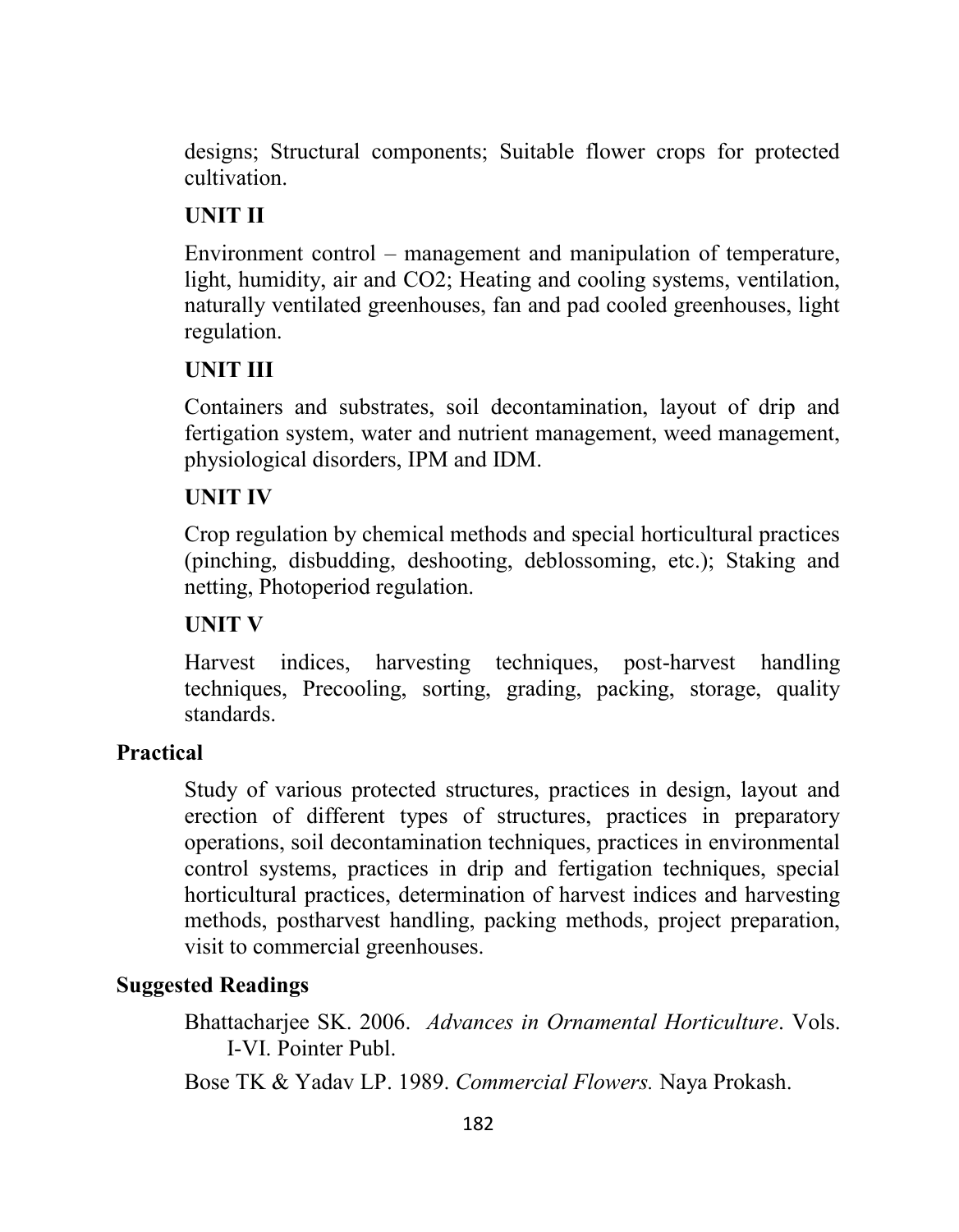- Bose TK, Maiti RG, Dhua RS & Das P. 1999. *Floriculture and Landscaping.* Naya Prokash.
- Chadha KL. 1995. *Advances in Horticulture.* Vol. XII. Malhotra Publ. House.
- Lauria A & Victor HR. 2001. *Floriculture – Fundamentals and Practices* Agrobios.
- Nelson PV. 1978. *Green House Operation and Management*. Reston Publ. Co.
- Prasad S & Kumar U. 2003. *Commercial Floriculture.* Agrobios
- Randhawa GS & Mukhopadhyay A. 1986. *Floriculture in India*. Allied Publ.
- Reddy S, Janakiram B, Balaji T, Kulkarni S & Misra RL. 2007. *Hightech Floriculture.* Indian Society of Ornamental Horticulture, New Delhi.

#### **FLA 506 Value Addition in Flowers 2+1**

#### **Objective**

To develop understanding of the scope and ways of value addition in flowers.

#### **Theory**

#### **UNIT I**

Prospects of value addition, National and global scenario, production and exports, Women empowerment through value added products making, supply chain management.

#### **UNIT II**

Types of value added products, value addition in loose flowers, garlands, veni, floats, floral decorations, value addition in cut flowers, flower arrangement, styles, Ikebana, morebana, free style, bouquets, button-holes, flower baskets, corsages, floral wreaths, garlands, etc.; Selection of containers and accessories for floral products and decorations.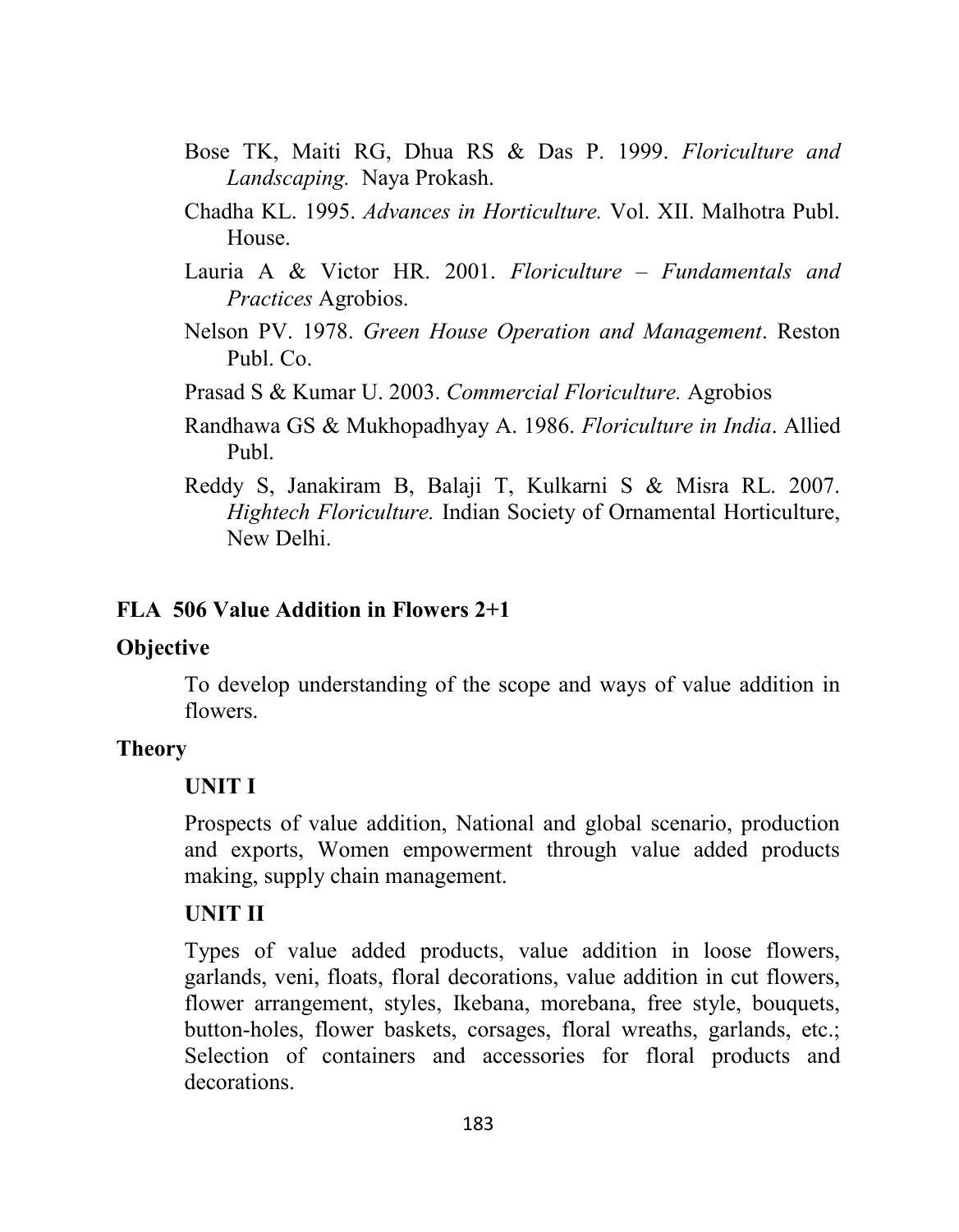#### **UNIT III**

Dry flowers– Identification and selection of flowers and plant parts; Raw material procurement, preservation and storage; Techniques in dry flower making – Drying, bleaching, dyeing, embedding, pressing; Accessories; Designing and arrangement – dry flower baskets, bouquets, pot-pourri, wall hangings, button holes, greeting cards, wreaths; Packing and storage.

#### **UNIT IV**

Concrete and essential oils; Selection of species and varieties (including non-conventional species), extraction methods, Packing and storage, Selection of species and varieties, Types of pigments, carotenoids, anthocyanin, chlorophyll, betalains; Significance of natural pigments, Extraction methods; Applications.

#### **Practical**

Practices in preparation of bouquets, button-holes, flower baskets, corsages, floral wreaths, garlands with fresh flowers; Techniques in flower arrangement; Techniques in floral decoration; Identification of plants for dry flower making; Practices in dry flower making; Preparation of dry flower baskets, bouquets, pot-pourri, wall hangings, button holes, greeting cards, wreaths, etc.; Visit to dry flower units, concrete and essential oil extraction units.

#### **Suggested Readings**

- Bhattacharjee SK. 2006. *Advances in Ornamental Horticulture*. Vols. I-VI. Pointer Publ.
- Chadha KL.1995. *Advances in Horticulture*. Vol.XII. Malhotra Publ. House.
- Lauria A & Victor HR. 2001. *Floriculture – Fundamentals and Practices* Agrobios.
- Prasad S & Kumar U. 2003. *Commercial Floriculture.* Agrobios.
- Reddy S, Janakiram B, Balaji T, Kulkarni S & Misra RL. 2007. *Hightech Floriculture.* Indian Society of Ornamental Horticulture, New Delhi.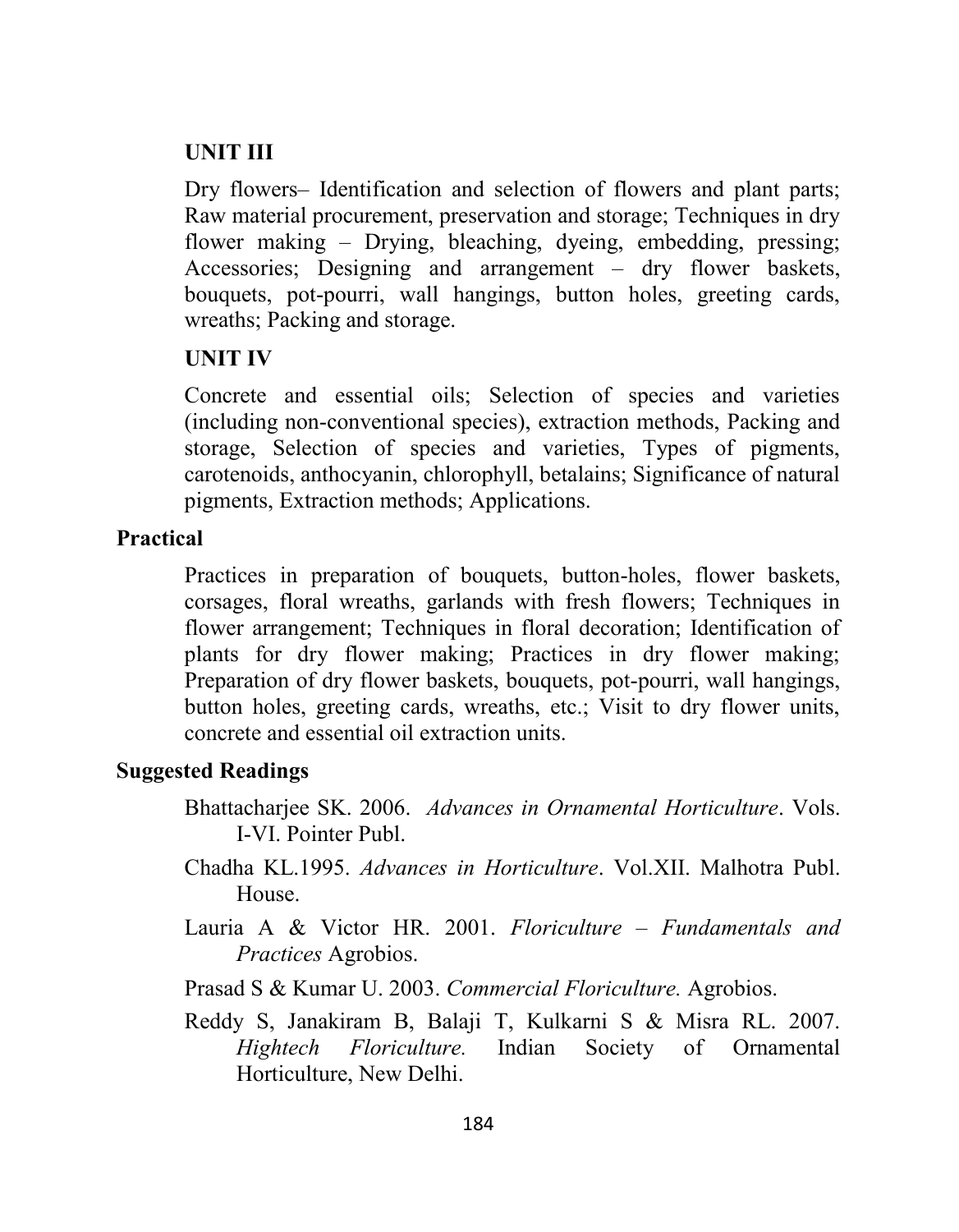# **FLA 507 Turfing and Turf Management 2+1**

## **Objective**

To develop understanding of the principles and management of turfing.

# **Theory**

# **UNIT I**

Prospects of landscape industry; History of landscape gardening, site selection, basic requirements, site evaluation, concepts of physical, chemical and biological properties of soil pertaining to turf grass establishment.

# **UNIT II**

Turf grasses - Types, species, varieties, hybrids; Selection of grasses for different locations; Grouping according to climatic requirement-Adaptation; Turfing for roof gardens.

## **UNIT III**

Preparatory operations; Growing media used for turf grasses – Turf establishment methods, seeding, sprigging/dibbling, plugging, sodding/turfing, turf plastering, hydro-seeding, astro-turfing.

# **UNIT IV**

Turf management – Irrigation, nutrition, special practices, aerating, rolling, soil top dressing, use of turf growth regulators (TGRs) and micronutrients, Turf mowing -- mowing equipments, techniques to minimize wear and compaction, weed control, biotic and abiotic stress management in turfs.

# **UNIT V**

Establishment and maintenance of turfs for playgrounds, viz. golf, football, hockey, cricket, tennis, rugby, etc.

# **Practical**

Identification of turf grasses, Preparatory operations in turf making, Practices in turf establishment, Layout of macro and micro irrigation systems, Water and nutrient management; Special practices – mowing, raking, rolling, soil top dressing, weed management; Biotic and abiotic